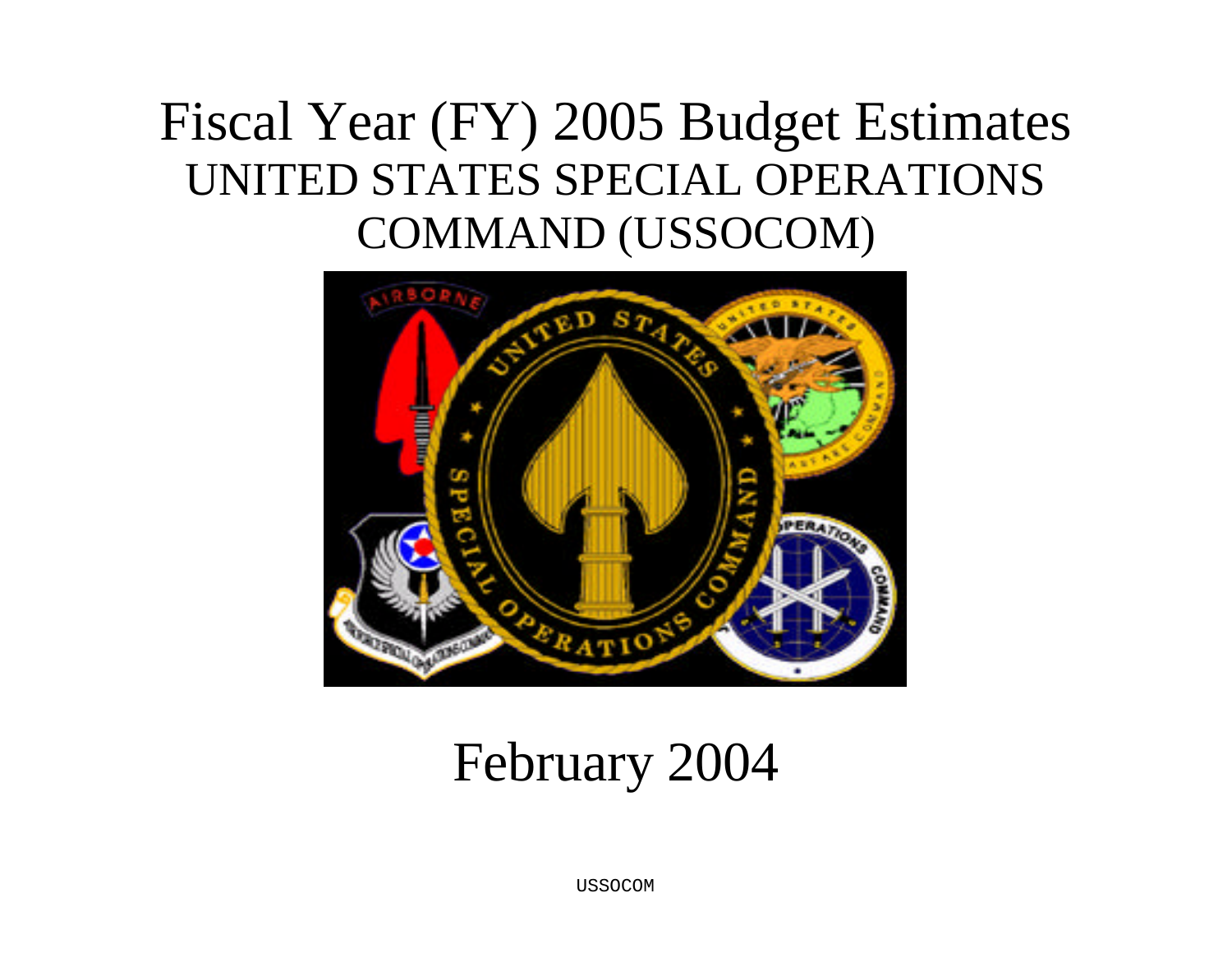|                                | FY 2003* | Price  | Program  | FY 2004  | Price   | Program | FY 2005  |
|--------------------------------|----------|--------|----------|----------|---------|---------|----------|
|                                | Actual   | Change | Change   | Estimate | Change  | Change  | Estimate |
|                                | 2,884.4  | 72.5   | $-946.9$ | 2,009.9  | $-50.4$ | 184.3   | 2,143.8  |
| FY 2004 Supplemental           |          |        |          | 1,426.5  |         |         |          |
| MFP-3 Transfer In              |          |        |          |          |         | 87.5    | 87.5     |
| Total                          | 2,884.4  |        |          | 3,436.4  |         | 271.8   | 2,231.3  |
| * FY2003 Supplemental included |          |        |          |          |         |         |          |

**Summary:** 

USSOCOM's #1 priority is the Global War on Terrorism. To meet this challenge, USSOCOM refocused resources to address three vital areas: planning and directing the Global War on Terrorism (GWOT); preserving readiness of our Special Operations Forces (SOF); and transforming SOF to be more agile, adaptive, and responsive warriors.

Long term success in the Global War on Terrorism depends largely upon our ability to rapidly employ a sustainable mix of capabilities with little warning. Terrorist threats today are elusive, pervasive, asymmetric, and adaptive. Non-traditional approaches to planning and tactics are required. To address this challenge, USSOCOM recently created a warfighting center to focus and coordinate SOF efforts solely on the Global War on Terrorism.

SOF are comprised of specially selected, trained, and organized special operations soldiers, sailors, and airmen from the Armed Services. Their training, education, maturity, initiative, and experience set them apart from all others in the Department of Defense. The USSOCOM FY 2005 President's Budget request centers around the concept of funding the right training and equipment for the right people arriving at the right objective, and most importantly, producing mission success. Fundamental to mission success is the readiness of our SOF warriors and their unique skill sets, including the Reserves and National Guard who fight side by side with our active duty forces. Our readiness efforts also extend to support programs for families of our SOF warriors.

USSOCOM faces a strategic environment characterized by rapid geopolitical change and technological advancement, evolving threats, and potential emerging new roles. These factors require innovative thinking and new ways to shape change to provide the widest array of options in protecting American interests. To meet this challenge, USSOCOM is pursuing a holistic approach to transformation through training, organizational structure, and technology. We must establish command and control infrastructures which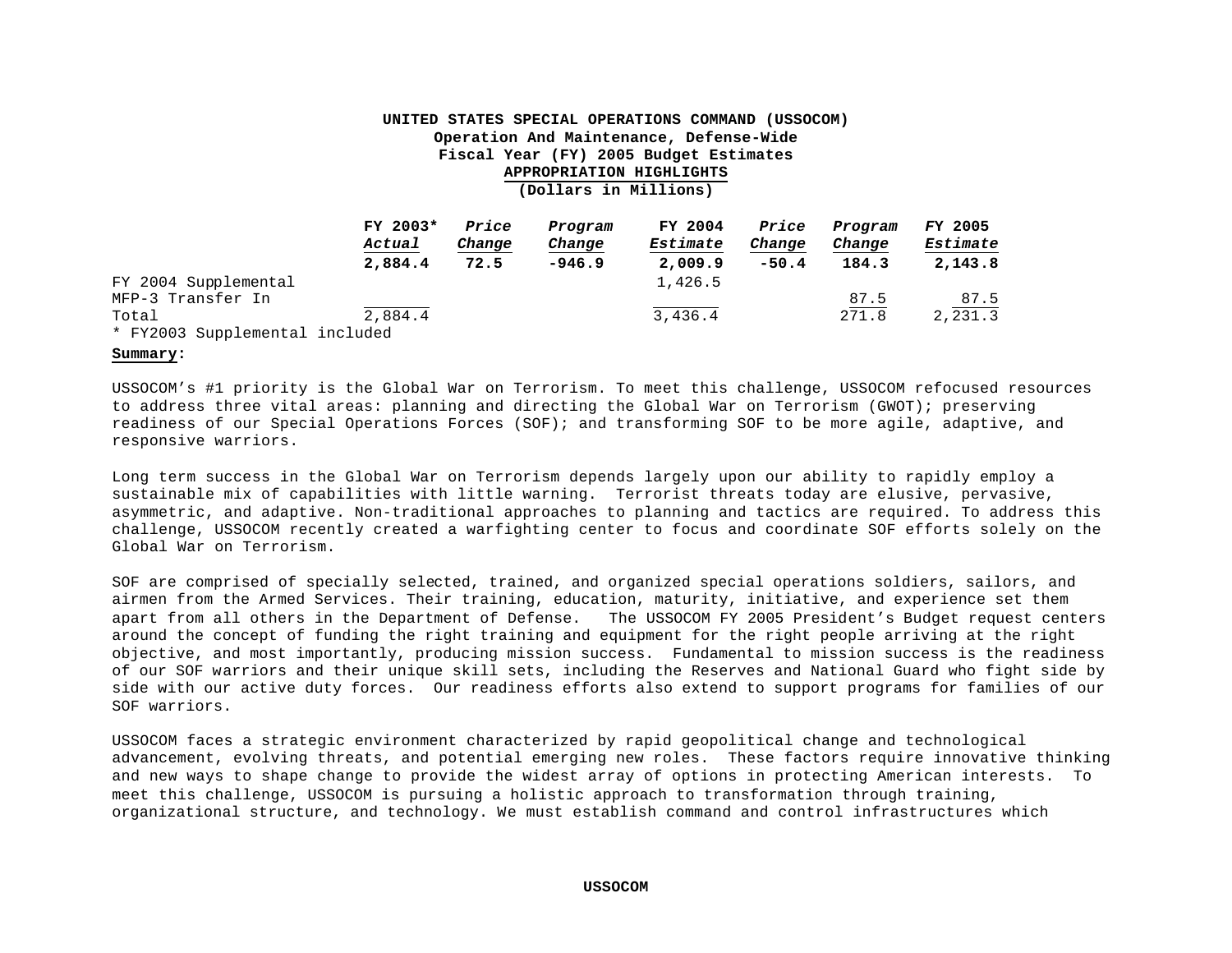complement the Combatant Commanders and invest in programs and systems improving special operation forces (SOF) speed, agility, precision, lethality, stealth, survivability, and sustainability.

To remain the most capable and relevant SOF in the world, USSOCOM is pursing the elimination of legacy systems in order to invest in more relevant and beneficial warfighting assets. This will require hard decisions, but will result in our ability to respond faster to counter global threats. Key resourcing initiatives identified by USSOCOM will support transformation of special operations in the realm of materiel, organization, training and doctrine. These initiatives include, but are not limited to: Naval Special Warfare's 21<sup>st</sup> Century realignment, Army Special Operations Aviation 21<sup>st</sup> Century reorganization initiatives, improved theater Special Operations Command capabilities, enhanced training curriculums, maintenance and sustainment of key SOF assets, and providing the optimum mix of gear for our SOF operators.

The USSOCOM Fiscal Year 2005 President's Budget requests the resources necessary to continue to provide full spectrum, multi-mission global SOF that provides a comprehensive set of unique capabilities for the nation.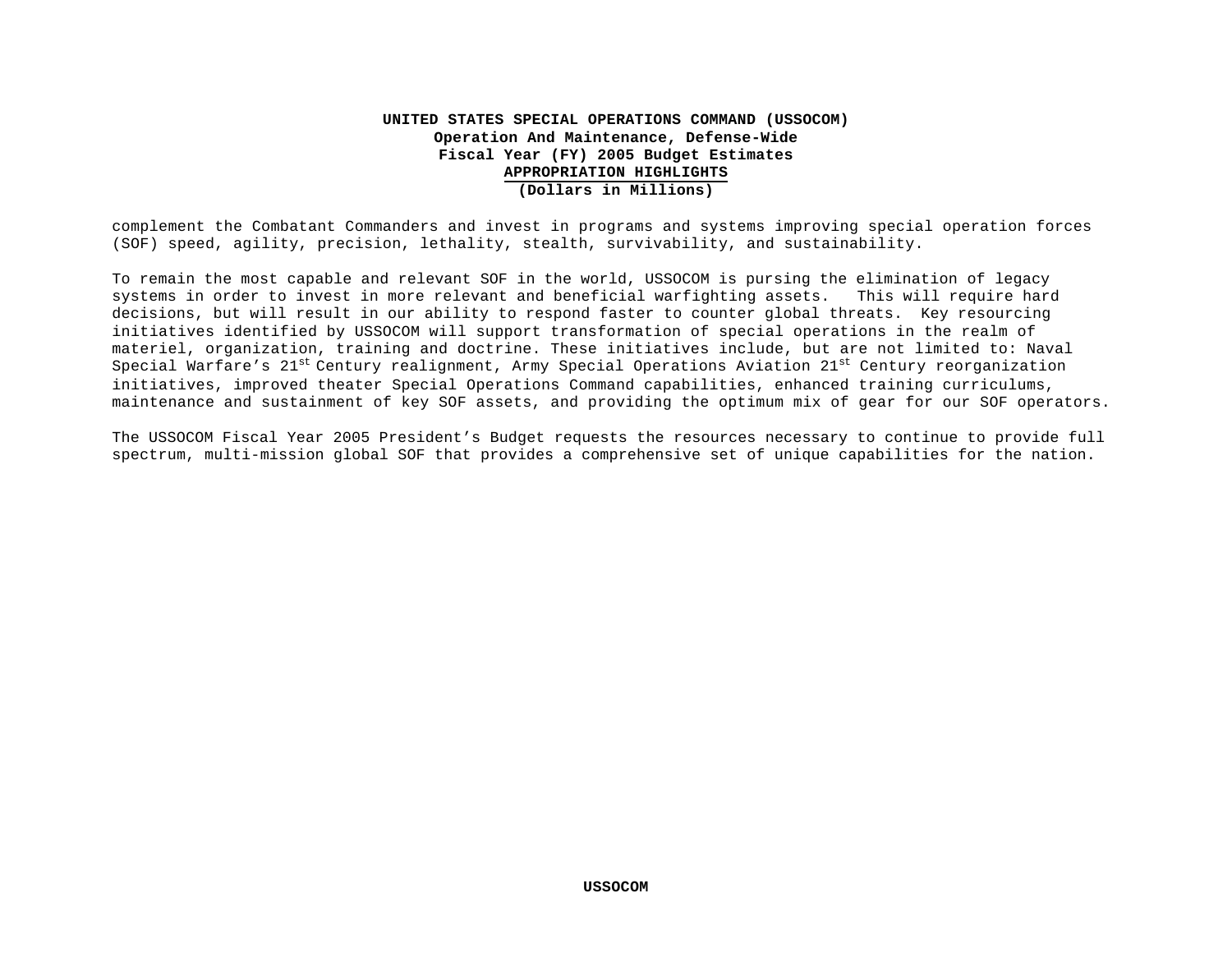**Description of Operations Financed**:

|                                                       | FY 2003 | Price  | Program  | FY 2004  | Price   | Program | FY 2005  |
|-------------------------------------------------------|---------|--------|----------|----------|---------|---------|----------|
|                                                       | *Actual | Change | Change   | Estimate | Change  | Change  | Estimate |
| Budget Activity 1:<br>Operating Forces                | 2,718.5 | 69.9   | $-934.0$ | 1,854.4  | $-52.8$ | 191.1   | 1,992.7  |
| MFP 3 Tranfer in                                      |         |        |          |          |         | 10.7    | 10.7     |
| MFP 11 Sub-total                                      |         |        |          | 1,854.4  | $-52.8$ | 180.4   | 1,982.0  |
| Budget Activity 3: Training/Recruiting                | 108.2   | 2.1    | $-17.2$  | 93.1     | 1.3     | 1.9     | 96.2     |
| Budget Activity 4:<br>Administration and Service-wide | 57.8    | 0.5    | 4.3      | 62.5     | 1.0     | 78.9    | 142.5    |
| MFP 3 Transfer in                                     |         |        |          |          |         | 76.8    | 76.8     |
| MFP 11 Sub-total                                      |         |        |          | 62.5     | 1.0     | 2.1     | 65.6     |

**\* FY 2003 Supplemental included** 

**\*\*Numbers May Not Add Due to Rounding**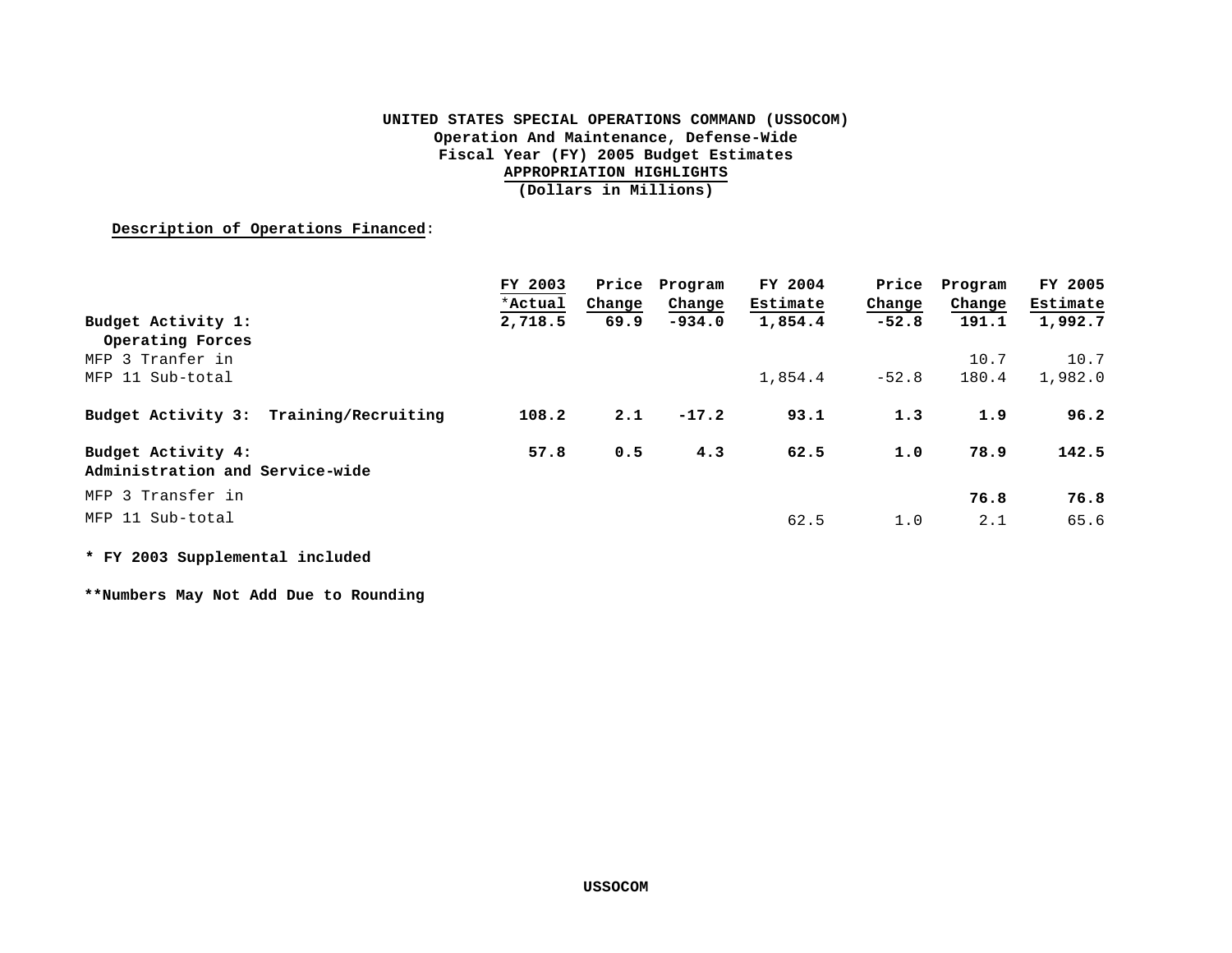#### **Narrative Explanation of Changes:**

The FY 2005 budget estimate increases by \$221.4 million of which -\$50.4 million is price growth and \$271.8 million is program growth. The above table displays USSOCOM, Operation and Maintenance (O&M), Defense-Wide funding by Budget Activity. An explanation of the program changes includes the following:

#### **Budget Activity 1: Operating Forces**

BA-1 increased by \$127.6 million in FY 2005; of which -\$52.8 million is price growth, \$180.4 million is program increase, and a transfer from MFP-3 totaling \$10.7 million. Specific sub-activities contributing to the program growth are as follows:

Flight Operations: Price Growth -\$1.9 million, Program Increase \$78.0 million.

Program growth includes; \$39.7 million increase in the Flying Hour Program; revised airlift rates allow \$16.8 million to be applied toward FY 2005 contingency airlift; \$9.5 million required to stand up an additional detachment of the 160<sup>th</sup> SOAR; \$4.0 million increase to assess, train, and advise foreign aviation forces in flight and maintenance operations associated with MI-8/AN-2/AN-32 and other aviation platforms; \$3.7 million to incorporate TOPSCENE mission rehearsal systems into operation curriculums; \$2.7 million for increased O&M to support initial delivery of CV-22 aircraft; and \$1.6 million for increased AC-130 Gunship Contract Logistics Support for additional aircraft arriving in FY 2005.

**Ship/Boat Operations**: Price Growth -\$3.9 million, Program Increase \$8.4 million.

Program growth includes: \$5.2 million for revised airlift rates; funding for a new Naval Special Warfare deployment strategy to be more respondent to the demands of the Global War on Terrorism (GWOT)(\$1.8 million); and increased support requirements for the Rigid Hull Inflatable Boat (RIB) due to increasing requirements resulting from the GWOT (\$1.0 million).

**Combat Development Activities**: Price Growth -\$33.1 million, Program Increase \$58.9 million. See Classified Submission provided under separate cover.

**Other Operations**: Price Growth -\$20.3 million, Program Increase \$8.9 million.

Program growth of \$8.9 million includes; various MILCON collateral equipment requirements including funds associated with Building 501 Add/Alter MILCON project added to FY 2004 via the Amended President's Budget Submission; \$2.5 million for Naval Special Warfare (NSW) Combat Service Support Teams (CSST) to provide logistic planning and support of deployed NSW forces; \$2.0 million for implementation of NSW squadron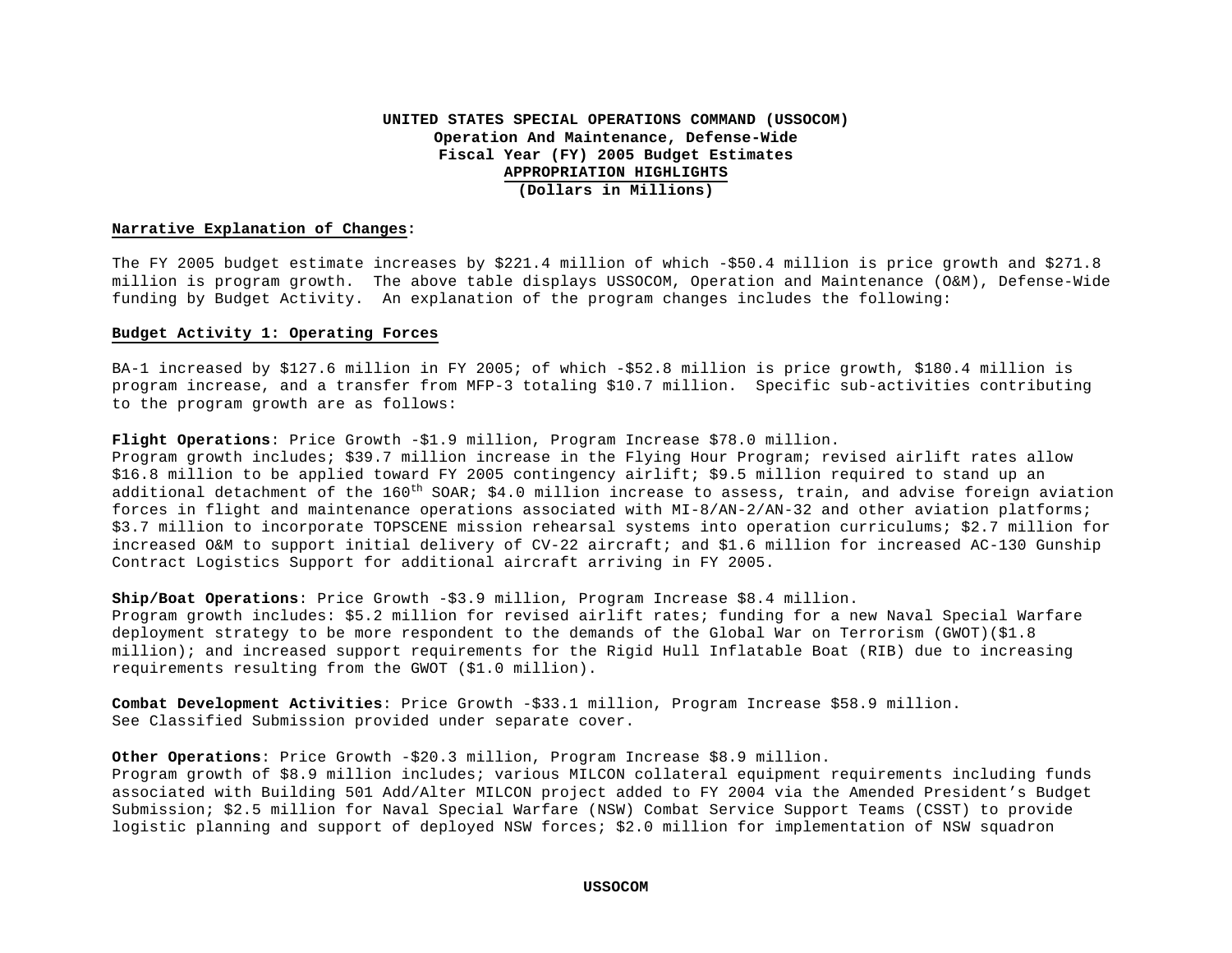deployment strategy; \$1.9 million for NSW Mission Support Center; revised airlift rates allow \$27.0 million to be applied toward FY 2005 contingency airlift. These increases were offset by: a \$23.4M decrease in USSOCOM Ground Mobility Vehicle program (GMVS) due to initial start up costs in FY 2004 and a pending request to reprogram \$15 million to Procurement in FY 2004; and realignment of \$14.6 million previously used to support Southwest Asia Operations (Southern Watch, Northern Watch, and Desert Spring) and Balkan operations (realigned from Force Related Training sub-activity).

**Operational Support:** Price Growth \$0.6 million, Program Increase \$4.1 million. Program growth funds US Army Special Operations logistical command and control for US Army Special Operations Support Command and the Civil Affairs Psychological Operations Command to provide enhanced logistical planning for special operations forces (SOF).

Force Related Training: Price Growth -\$2.3 million, Program Increase \$14.6 million. Program growth is due to realignment of funding previously used to support Southwest Asia Operations (Southern Watch, Northern Watch, and Desert Spring) and Balkan operations. This funding was realigned from Other Operations sub-activity group.

**Intelligence and Communications**: Price Growth \$2.3 million, Program Increase \$1.7 million. Program growth provides sustainment for purchases made in FY 2002 with DERF and FY 2003 Supplemental to support critical communications and intelligence systems including; Tactical Local Area Network Systems, Special Operations Tactical Video System, Special Operations Tactical Systems and SCAMPI deployable gateways.

**Management/Operational Headquarters**: Price Growth \$1.6 million, Program Increase \$1.6 million. Program growth includes, \$1.1 million for 15 workyears realigned from Other Operations and five workyears added to support the Special Operations Joint Interagency Collaborative Center (\$0.4 million).

**Depot Maintenance**: Price Growth \$2.6 million, Program Increase \$3.9 million.

Program growth is due to maintenance and overhaul requirements for Naval Special Warfare (NSW) Dry Deck Shelters which attach to US Navy submarines to provide underwater launch capability for NSW forces.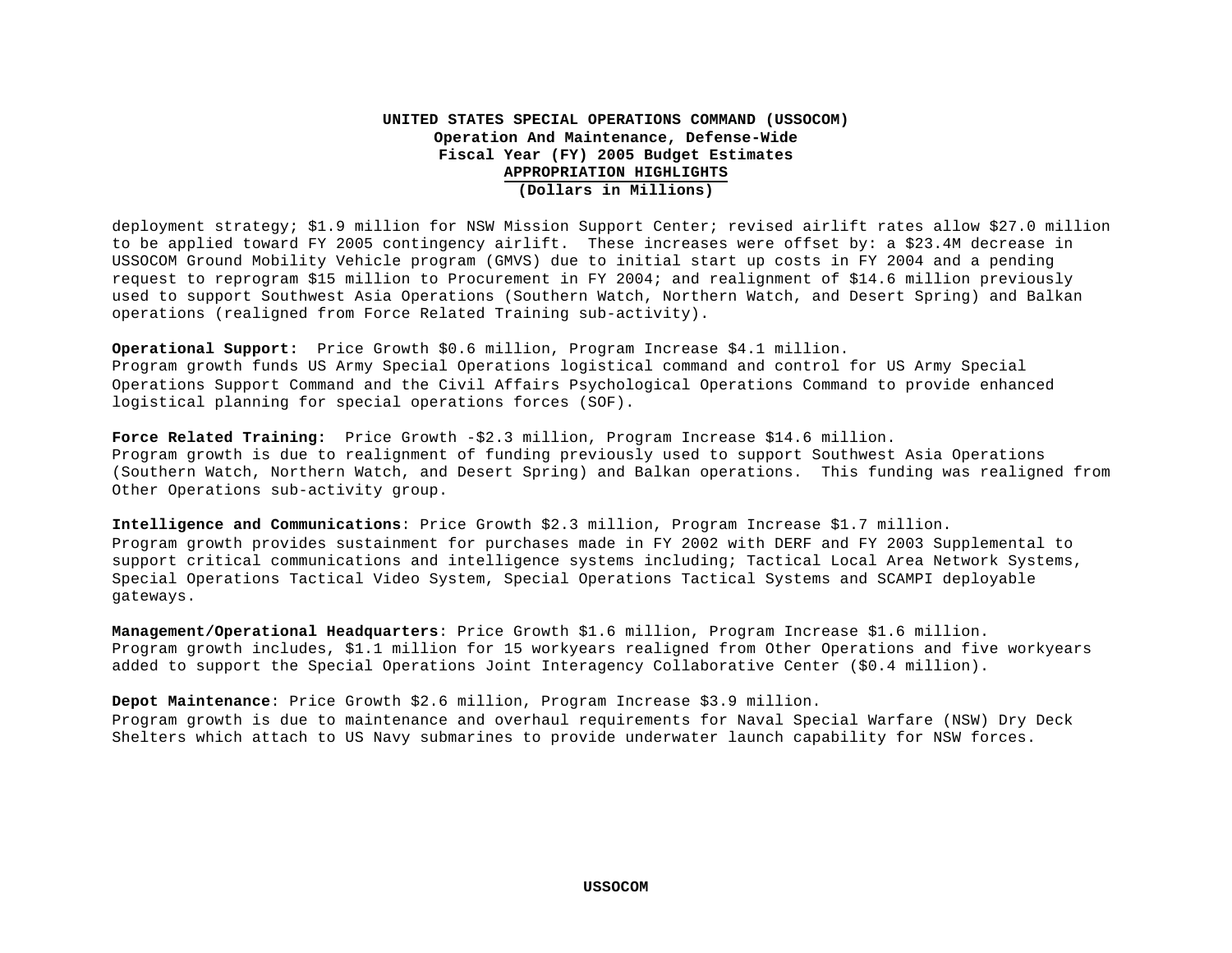#### **Budget Activiy-3: Training and Recruiting**

Programs in BA-3 increased \$3.2 million over the FY 2004 level including \$1.3 million in price growth and \$1.9 million in program growth. Program increase supports more flexible and comprehensive foreign language training for SOF forces.

#### **Budget Activity 4: Administration and Service Wide Activities**

BA-4 changes reflect price growth of \$1.0 million, program increase of \$2.1 million, and transfer in of \$76.8 million in FY 2005 for MFP-3 Classified programs. See Classified Submission provided under separate cover. Program growth (\$2.1 million) funds A/MH-6 Little Bird Combat Mission Simulator.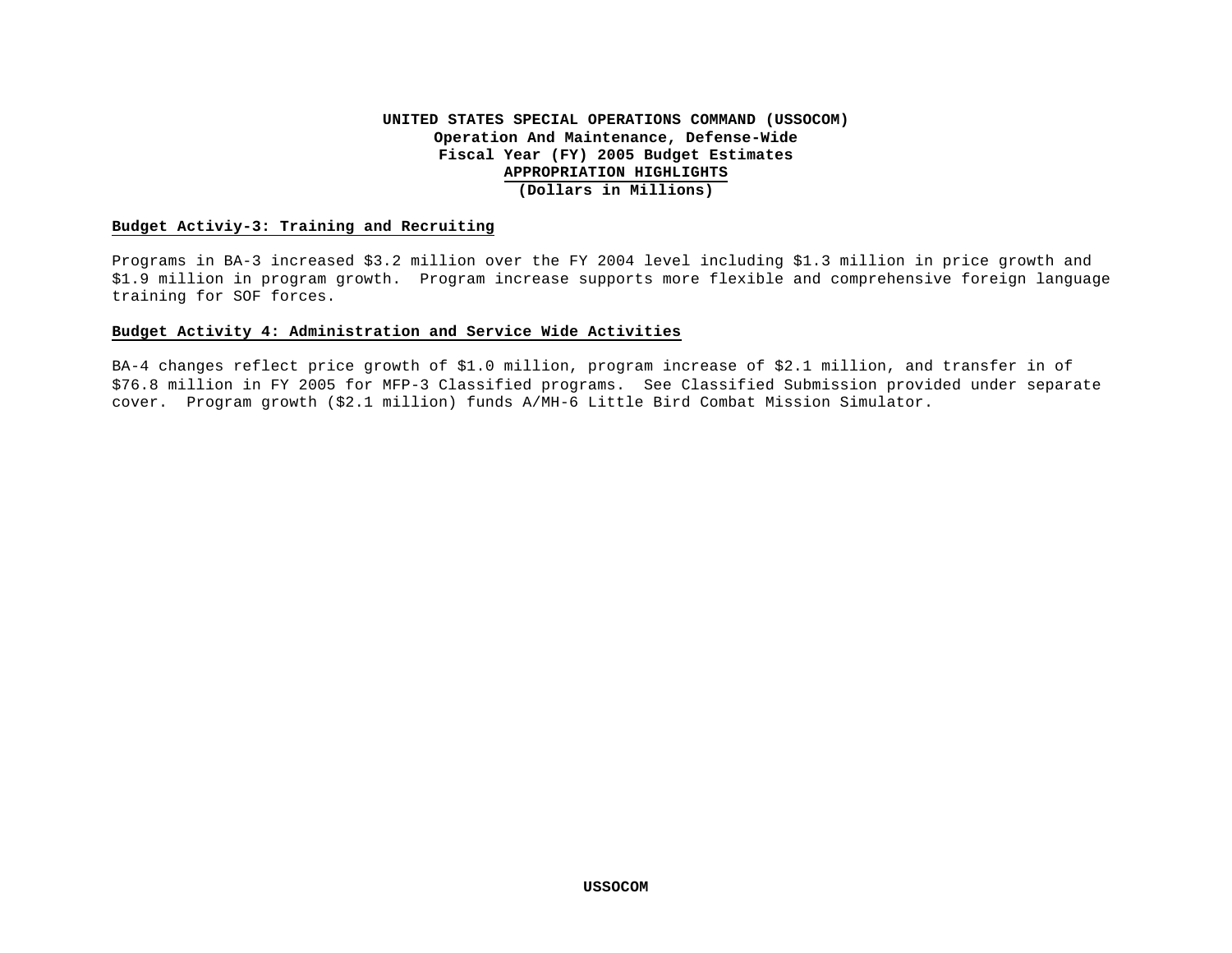# **UNITED STATES SPECIAL OPERATIONS COMMAND (USSOCOM) Operation And Maintenance, Defense-Wide Fiscal Year (FY) 2005 Budget Estimates Summary of Increases and Decreases (Dollars in Thousands) BA-1 BA-3 BA-4 TOTAL FY 2004 President's Budget 1,851,533 92,646 61,932 2,006,111**

1. Congressional Adjustments

|    | a)        | Congressional Adjustments (Distributed)<br>$MFP-11$                      |           |        |        |           |
|----|-----------|--------------------------------------------------------------------------|-----------|--------|--------|-----------|
|    |           | Hydration (Camelback)                                                    | 1,000     |        | $\sim$ | 1,000     |
|    |           | Knowledge Superiority for Transitional Warfighter                        | 1,700     |        | $\sim$ | 1,700     |
|    |           | Flying Hour Program                                                      | 23,466    |        | $-$    | 23,466    |
|    | b)        | Congressional Adjustments (Undistributed)                                |           |        |        |           |
|    | $\circ$ ) | Congressional Adjustments (General Provisions)                           |           |        |        |           |
|    |           | Section 8126 Management Efficiencies                                     | $-9.710$  |        | $\sim$ | $-9,710$  |
|    |           | Section 8109 Reduce Cost Growth of Information Technology                |           | $-14$  |        | $-14$     |
|    |           | Section 8094 Professional Support Services                               | -11,397   |        | $\sim$ | $-11,397$ |
|    |           | d) Congressional Earmarks                                                |           |        |        |           |
|    |           | Section 8044 Indian Lands Environmental Impact                           | $-1,250$  |        |        | $-1.250$  |
|    |           | FY 2004 Appropriated Amount                                              | 1,855,328 | 92,646 | 61,932 | 2,009,906 |
| 2. |           | Emergency Supplemental                                                   |           |        |        |           |
|    | a)        | FY 2004 Emergency Supplemental Appropriations Act (P.L.<br>$108 - 106$ ) | 1,426,529 |        |        | 1,426,529 |

#### 3. Fact of Life Changes

 a) Functional Transfers-In - - - b) Technical Adjustments Increases - 408 573 981 Decreases -981 - - -981 c) Emergent Requirements - - - -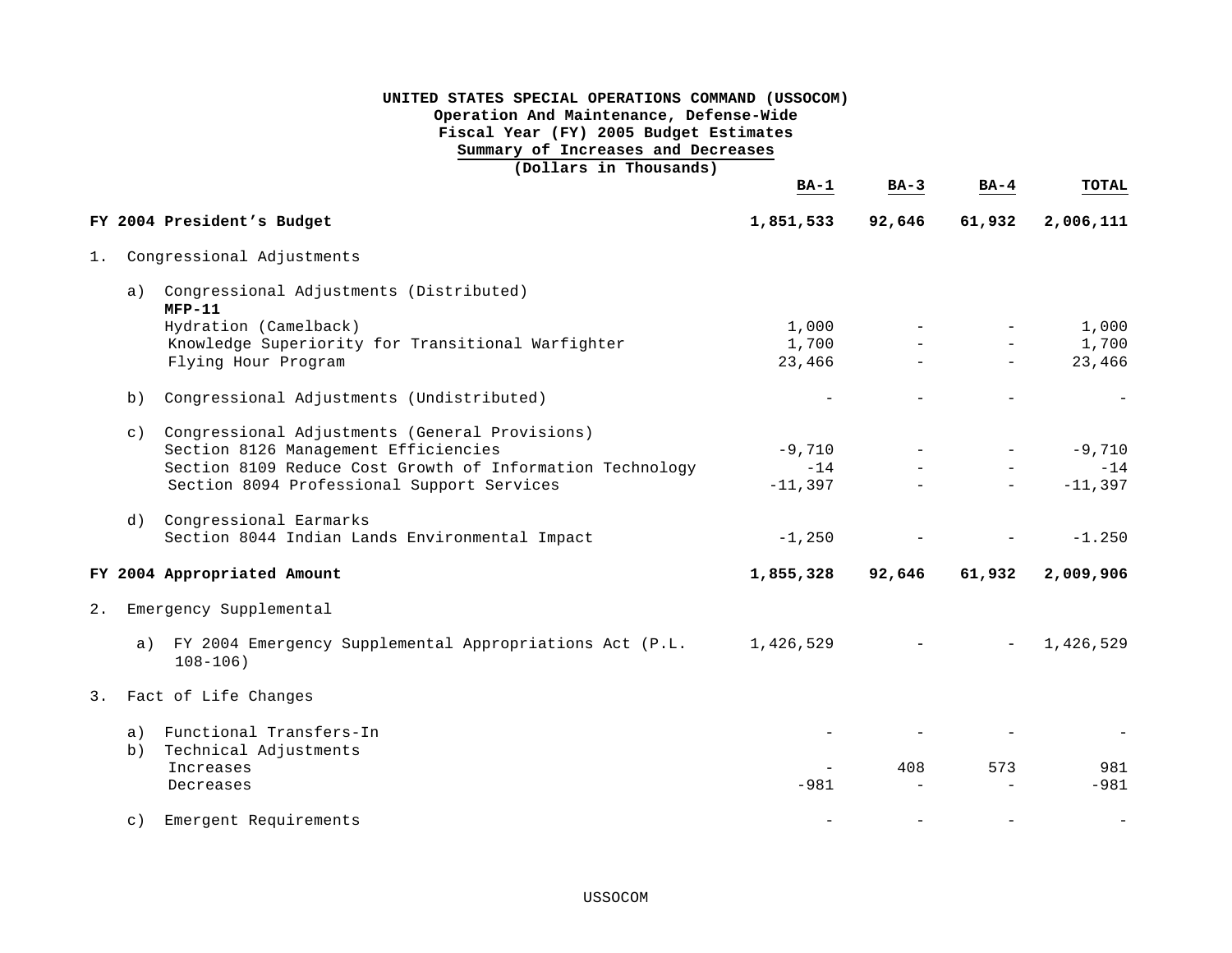# **UNITED STATES SPECIAL OPERATIONS COMMAND (USSOCOM) Operation And Maintenance, Defense-Wide Fiscal Year (FY) 2005 Budget Estimates Summary of Increases and Decreases (Dollars in Thousands) BA-1 BA-3 BA-4 TOTAL FY 2004 Baseline Funding 3,280,876 93,054 62,505 3,436,435** 4. Reprogramming (Requiring 1415 Actions) - - - - **Revised FY 2004 Estimate 3,280,876 93,054 62,505 3,436,435** 5. Less: Emergency Supplemental Funding  $-1,426,529$  -  $-1,426,529$ **Normalized Current Estimate for FY 2004 1,854,347 93,054 62,505 2,009,906** 6. Price Change -52,800 1,327 1,042 -50,431 7 Functional Transfers-In a) MFP-3 10,700 - 76,837 87,537 8. Program Increases a) Annualization of New FY 2003 Programs b) One Time FY 2004 Costs - - - c) Program Growth 224,353 1,863 7,359 233,575 5. Program Decreases a) Annualization of New FY 2003 Programs - - - b) One-Time FY 2004 Costs - - - c) Program Reductions -43,987 - -5,286 -49,273 **FY 2005 Current Estimate 1,992,613 96,244 142,457 2,231,314**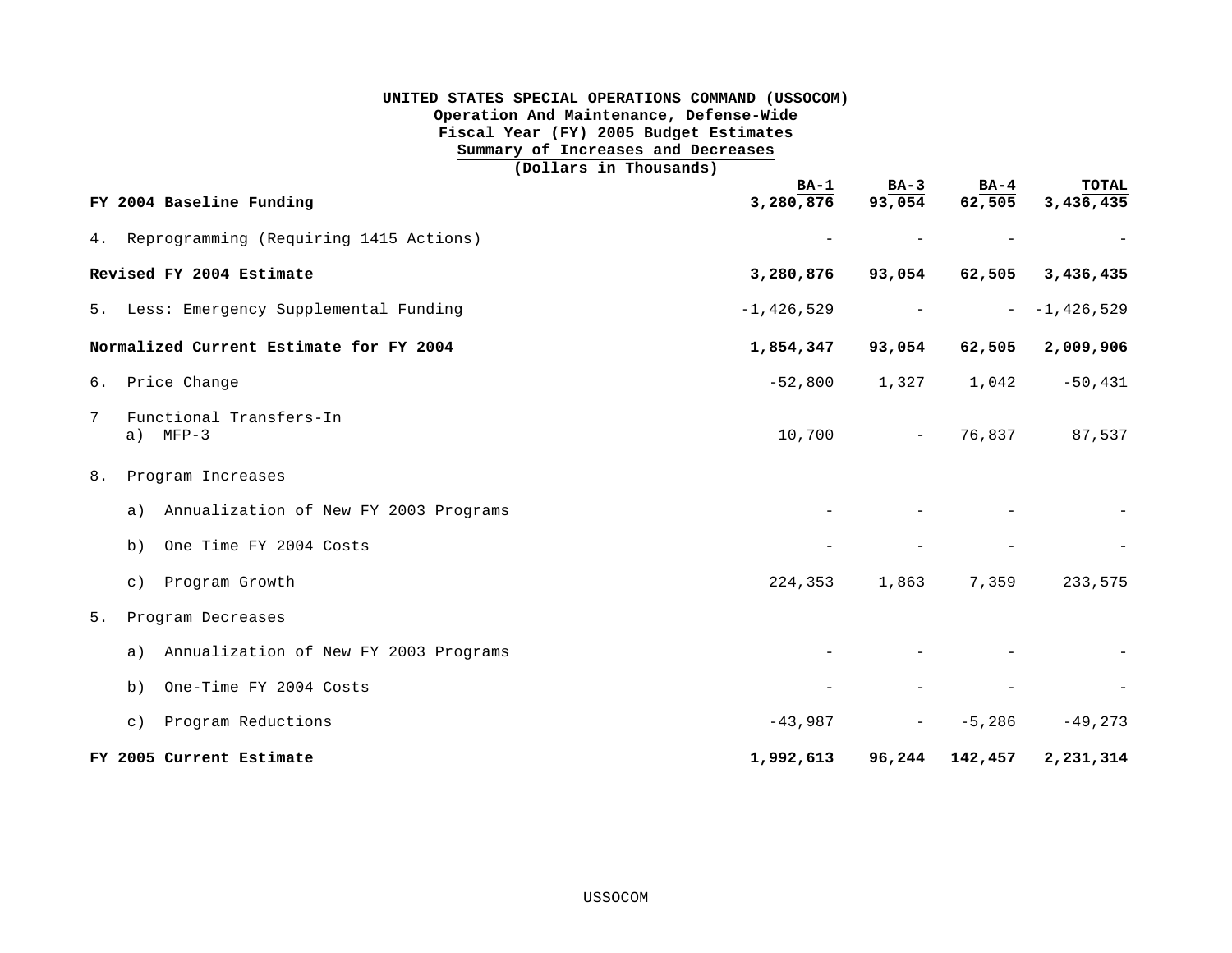#### **I. Description of Operations Financed:**

**A. Flight Operations** – Supports two active Special Operations Wings (SOW) (16 SOW, Hurlburt Field, FL and 58 SOW, Kirtland AFB, NM) and two Special Operations Groups (SOG) (352 SOG, RAF Mildenhall UK and 353 SOG, Kadena AB JA) and their associated squadrons. Includes the 919<sup>th</sup> Special Operations Reserve Wing located at Duke Field, FL and the 193<sup>rd</sup> Special Operations Air National Guard Wing, Harrisburg, PA. Includes the 160th Special Operations Aviation Regiment at Ft Campbell, KY. Funding supports Special Operations Forces (SOF) Army and Air Force civilian manpower authorizations, flying hours, Special Operations (SO) peculiar and support equipment, necessary facilities, initial qualification, and recurring training of aircrews in SOF aircraft operations and tactics. Costs specifically identified and measurable to SOF active tactical aviation operational units, organizations and special operation wings and squadrons are also included in this subactivity.

 **B. Ship/Boat Operations** – Supports Naval Special Warfare Groups 3 and 4, Special Boat Units, and SEAL Teams. Includes Active and Reserve Navy manpower authorizations, SO-peculiar and support equipment, necessary facilities, and associated costs specifically identified and measurable to boats assigned to Naval Special Warfare Command (NSWC).

 **C. Combat Development Activities** – Includes Joint and Component manpower authorizations, SO-peculiar and support equipment, necessary facilities and the associated costs specifically identified and measurable to the development of combat doctrine, organizational concepts, material requirements, and other developmental activities related to SOF. Also includes activities to support experimentation, tests, project evaluations necessary to develop and/or validate new doctrine material, and organizations for special operations.

 **D. Other Operations** – Includes manpower authorizations, SO-peculiar and support equipment, necessary SO-unique facilities and other operational costs specifically associated with SOF Active Army Rangers; Active and National Guard Army Special Forces activities; Active and Reserve Army Psychological Operations; Active and Reserve Army Civil Affairs Units; Naval Special Warfare groups, units, teams, and detachments; Active and Reserve SOF units and detachments, Air Force 720<sup>th</sup> Special Tactics Group, Special Tactics Squadrons, Combat Control Squadrons, and SOF Para Rescue Forces.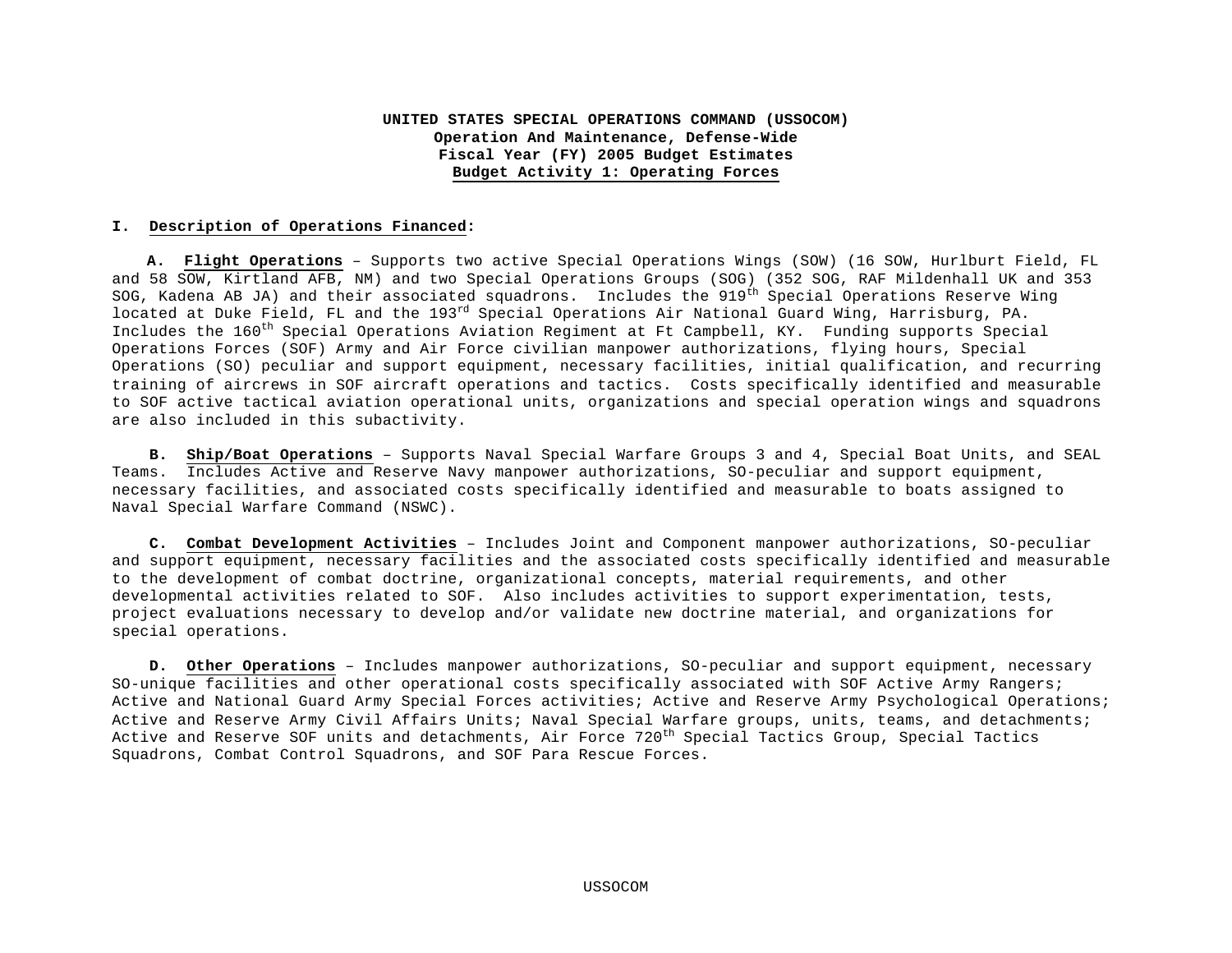**E. Force Related Training** – Provides for the conduct of, or participation in, strategic mobility, Commander-In-Chief directed, and Joint Chiefs of Staff exercises. Force related training includes Joint Combined Exchange Training sponsored by Commander, Special Operations Command in support of regional Theater Commanders and the Services. Includes all Headquarters USSOCOM and/or component manpower authorizations, SO-peculiar and support equipment, necessary facilities, and the associated costs specifically identified and measurable to the conduct of SO force-related training.

 **F. Operational Support** – Includes manpower authorizations, SO-peculiar and support equipment, necessary facilities and associated costs specifically identified and measurable to SOF Active Army Special Operations Support Command (SOSCOM), and the Special Operations Forces Support Agency (SOFSA). SOSCOM is comprised of the 528<sup>th</sup> Support Brigade and the Active and Reserve Army Tactical Communications (112<sup>th</sup> Signal Brigade) and other SOF operational support units (Special Operations Theater Support Elements).

 **G**. **Intelligence and Communications** – Includes Headquarters USSOCOM and/or component manpower authorizations, SO-peculiar and support equipment, necessary facilities and associated resources directly associated with ADP support costs for SOF worldwide Command and Control Systems, non-tactical telecommunications networks, services, leases, facility controls and associated equipment. This includes Command Center operations; deployable command, control and communications assets; and automation support required to maintain SOF command and control. To support USSOCOM's role as supported Combatant Commander, the Special Operations Joint Interagency Collaboration Center (SOJICC) and the Special Operations Joint Operations Center (JOC) were established to provide 24/7 operational oversight of ongoing worldwide missions along with an intelligence fusion cell to support Special Operations.

 **H. Management Operational Headquarters** – Includes manpower authorizations, SO-peculiar and support equipment, necessary facilities and associated costs specifically identified and measurable to the U.S. Army, Air Force and Naval USSOCOM Component Command Headquarters, as well as the USSOCOM Headquarters and its management support activities. Also includes costs associated with the expenditure of funds in support of officially sanctioned activities used to maintain the standing and prestige of the United States by extending official courtesies to guests who promote the goals of the Commander, Special Operations Command and the Department of Defense. Additionally, includes support for the Theater Special Operations Commands (TSOCs) and the newly established Center for Special Operations (CSO).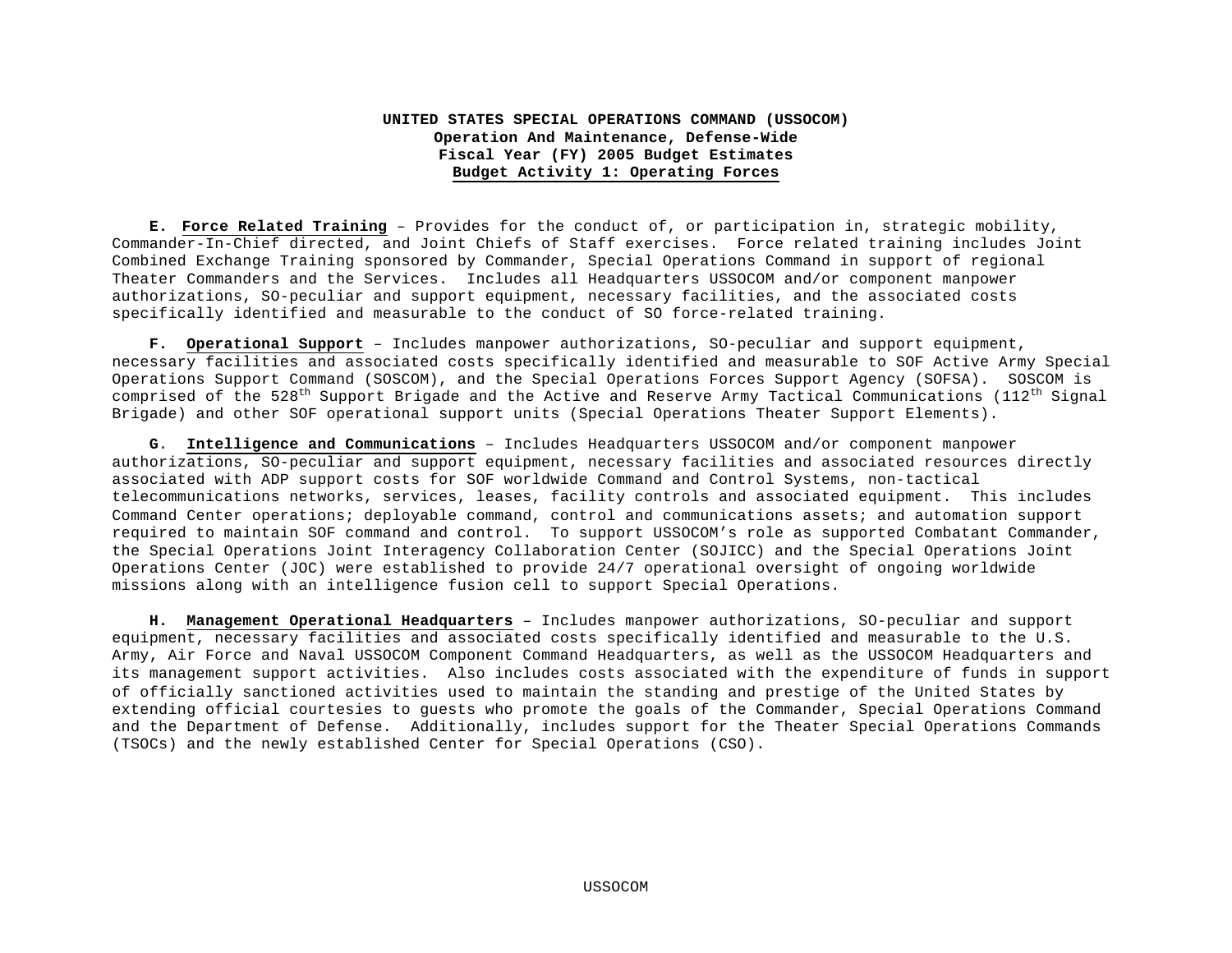**I. Depot Maintenance** – Supports maintenance (to include installation of modification and conversion kits) of weapons support systems and commodity groups associated with Special Operations Command (SOC) activities. Includes Headquarters USSOCOM and/or components' MFP11 funds for reimbursement of Service industrial funds for depot maintenance of SOF-unique aircraft, maritime craft, and equipment. Includes reimbursement for maintenance activities at industrially funded Naval shipyards and costs associated with non-industrial funded maintenance activities at Navy repair facilities.

 **J. Base Support –** Costs specifically identified and measurable as tenant Base Support costs incurred by Naval Special Warfare Command (NSWC). In addition, provides for all SO-unique minor construction costing less than the statutory limit for a Minor Military Construction project as established by Section 205 of Title 10, U.S.C. Also includes costs for Pre-Design of SOF construction projects.

**II. Force Structure Summary:** Not Applicable.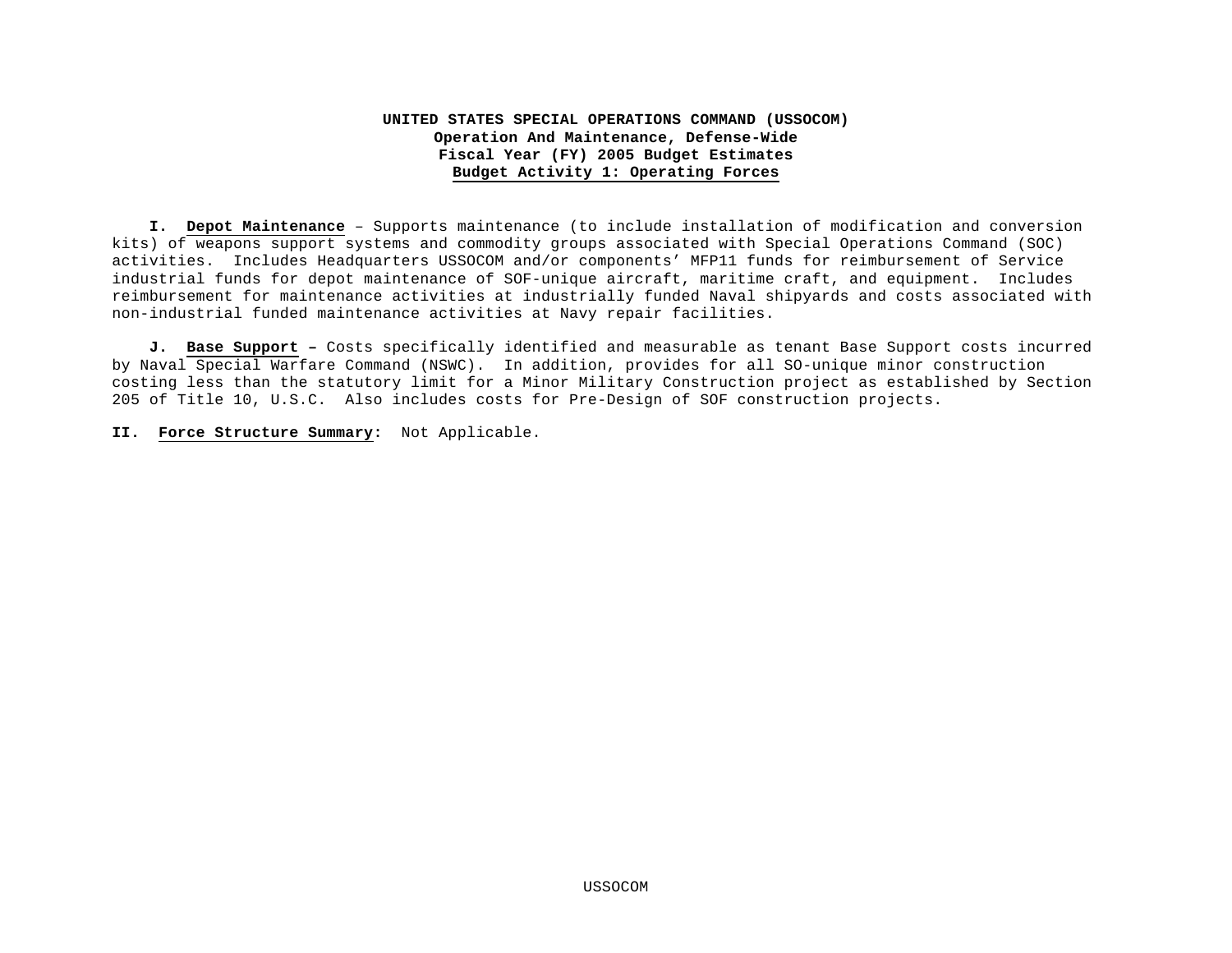#### **III. Financial Summary (O&M: \$ in Thousands):**

|                                              | *Includes<br>FY03 Supp |           | FY 2004                       |                     |           |
|----------------------------------------------|------------------------|-----------|-------------------------------|---------------------|-----------|
|                                              | FY 2003                | Budget    |                               | Current             | FY 2005   |
| Subactivity Group:<br>А.                     | Actuals                | Request   | Approp                        | Estimate            | Estimate  |
| BA-1 OPERATING FORCES                        |                        |           | 2,718,446 1,851,533 1,855,328 | 1,854,347           | 1,992,613 |
| SO Operational Forces                        | 2,072,366              | 1,355,201 | 1,370,799                     | 1,369,818           | 1,464,889 |
| Flight Operations                            | 679,249                | 649,102   | 668,965                       | 668,965             | 745,029   |
| Ship/Boat Operations                         | 52,302                 | 53,240    | 51,594                        | 51,594              | 56,167    |
| Combat Development Activities                | 570,212                | 378,077   | 378,077                       | 378,077             | 403,947   |
| Other Operations                             | 770,603                | 274,782   | 272,163                       | 271,182             | 259,746   |
| SO Operational Support                       | 630,772                | 484,570   | 472,767                       | 472,767             | 505,306   |
| Force Related Training                       | 33,673                 | 35,718    | 35,719                        | 35,719              | 48,048    |
| Operational Support                          | 89,263                 | 36,783    | 29,800                        | 29,800              | 34,458    |
| Intelligence & Communication                 | 171,807                | 163,959   | 163,648                       | 163,648             | 167,633   |
| Management/Operational Hqtrs                 | 124,740                | 104,681   | 103,278                       | 103,278             | 106,412   |
| Depot Maintenance                            | 182,233                | 127,581   | 126,474                       | 126,474             | 133,002   |
| Base Support                                 | 29,056                 | 15,848    | 13,848                        | 13,848              | 15,753    |
| * Not included in sub activity group totals: |                        |           |                               |                     |           |
| MFP-3 Special Reconnaissance Capabilities    | 15,308                 | 11,762    | 11,762                        | 11,762              | 10,418    |
| MFP-3 Defense Human Intelligence Program     |                        |           |                               |                     | 12,000    |
| FY 2004 O&M Supplemental                     |                        |           |                               | 1,426,529 1,426,529 |           |

| Reconciliation Summary:<br>в.                    | FY 2004 Current<br>Estimate | Change<br>FY 2004 PB To FY 2004 Current<br>To FY 2005<br>Estimate |  |
|--------------------------------------------------|-----------------------------|-------------------------------------------------------------------|--|
| Baseline Funding                                 | 1,851,533                   | 1,854,347                                                         |  |
| Congressional Adjustments (Distributed) - MFP-11 | 26,166                      |                                                                   |  |
| Congressional Adjustments (General Provisions)   | $-21.121$                   |                                                                   |  |
| Congressional Earmarks                           | $-1,250$                    |                                                                   |  |
| Subtotal Appropriated Amount                     | 1,855,328                   |                                                                   |  |
| Price Changes                                    |                             | $-52,800$                                                         |  |
| Technical Adjustments                            | $-981$                      |                                                                   |  |
| Functional Transfer In                           |                             | 10,700                                                            |  |
| Program Changes                                  |                             | 180,366                                                           |  |
| Current Estimate                                 | 1,854,347                   | 1,992,613                                                         |  |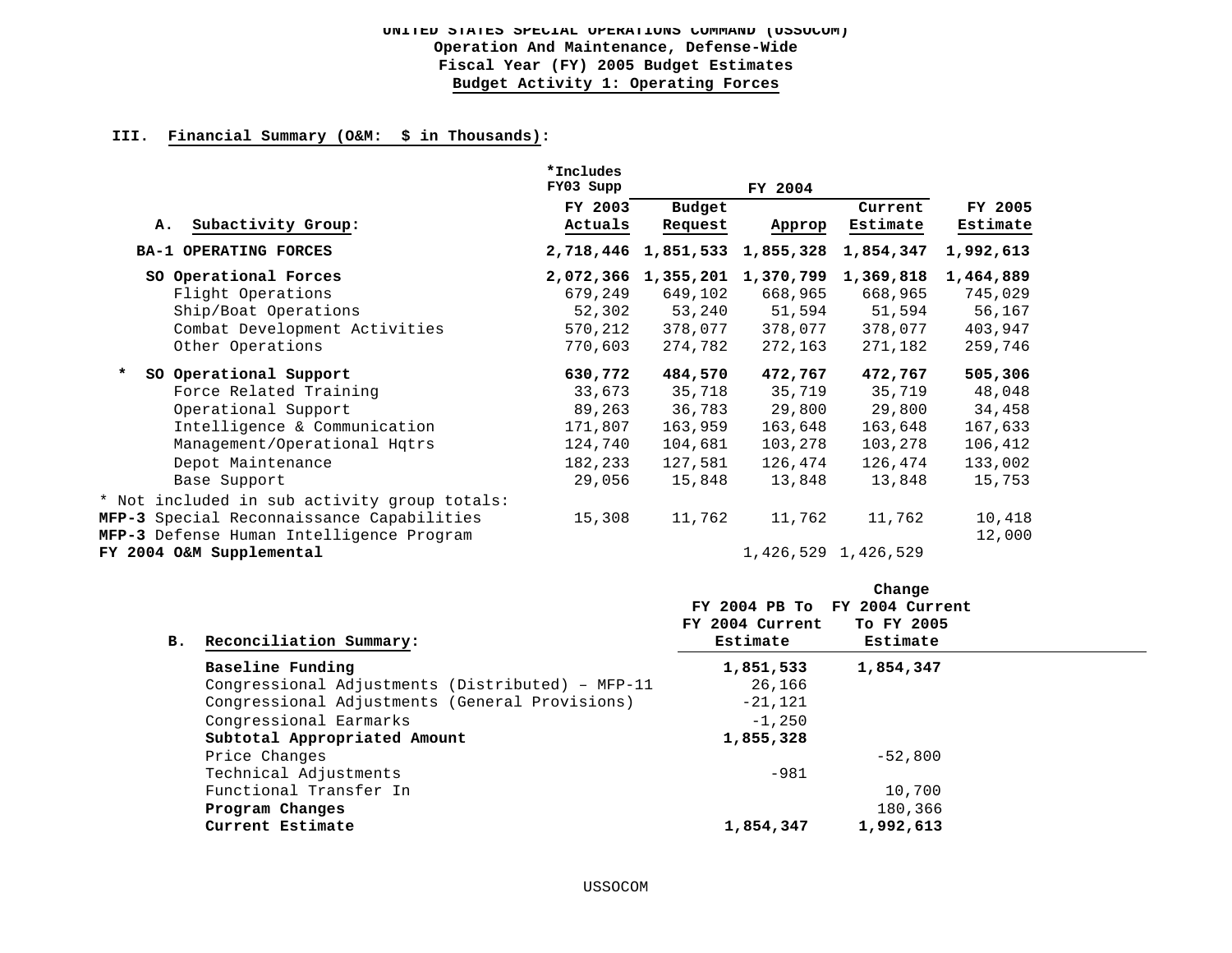## **III. Financial Summary (O&M: \$ In Thousands) Cont.:**

| 1. Congressional Adjustments |                                                               |           |           |  |
|------------------------------|---------------------------------------------------------------|-----------|-----------|--|
|                              | a. Congressional Adjustments Distributed                      |           |           |  |
|                              | Hydration on the move (Camelback)                             | 1,000     |           |  |
| Warfighter                   | Knowledge Superiority for Transitional                        | 1,700     |           |  |
| Flying Hour Program          |                                                               | 23,466    |           |  |
|                              | Subtotal Congressional Adjustments<br>Distributed             |           | 26,166    |  |
|                              | b. Congressional Adjustments (Undistributed):                 |           |           |  |
| Provisions):                 | c. Congressional Adjustments (General                         |           |           |  |
|                              | Section 8126 - Management Efficiencies                        | $-9,710$  |           |  |
|                              | Section 8094 - Professional Support Services                  | $-11,397$ |           |  |
| Technology                   | Section 8101 - Reduce growth of Information                   | $-14$     |           |  |
|                              | Subtotal Congressional<br>Adjustments (General<br>Provisions) |           | $-21,121$ |  |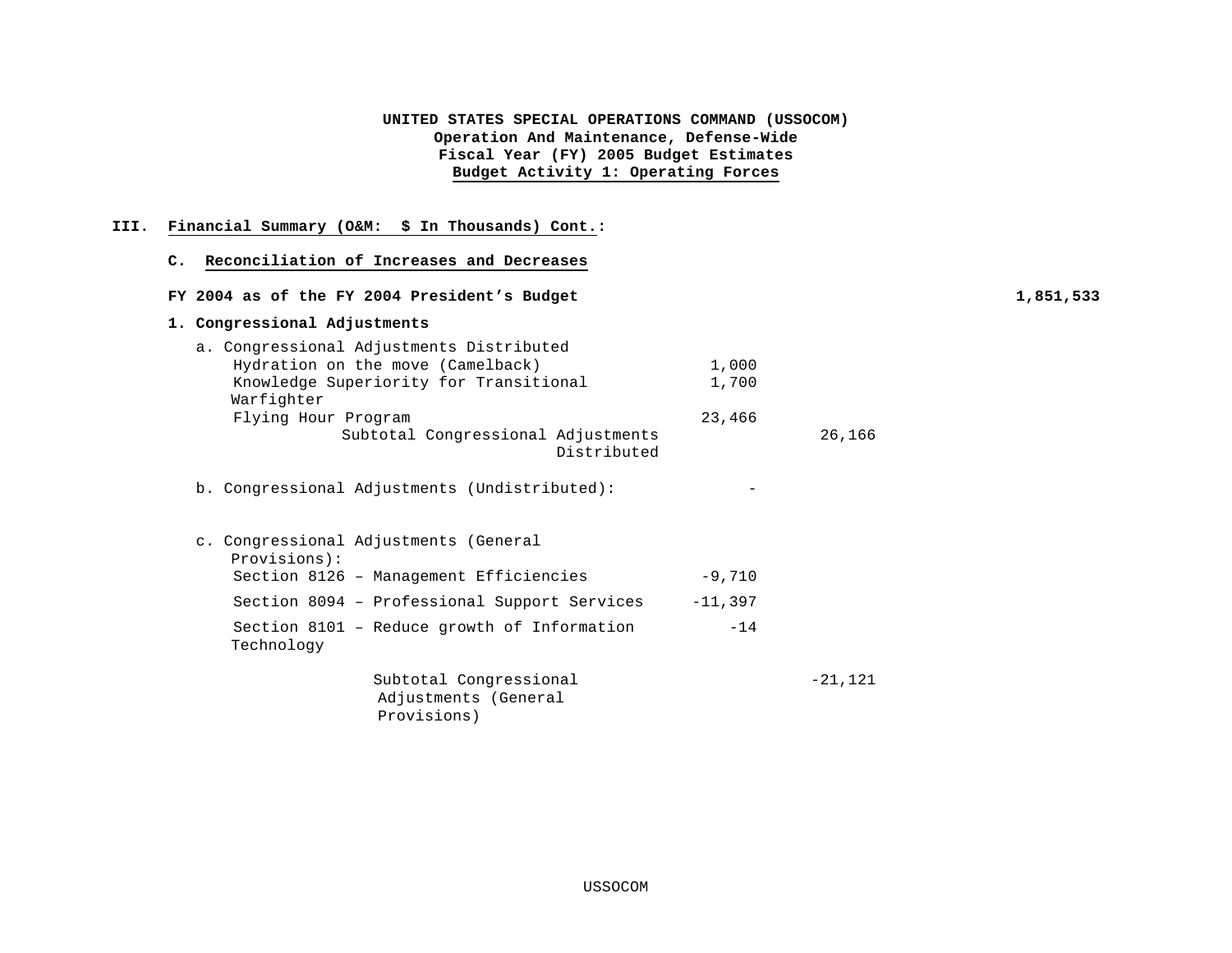| d. Congressional Earmarks:                                                    |                          |           |
|-------------------------------------------------------------------------------|--------------------------|-----------|
| Section 8044 - Indian Lands Environmental<br>Impact                           | $-1,250$                 |           |
| Subtotal Congressional Earmarks                                               | $-1,250$                 |           |
| Total Congressional Adjustments                                               |                          | 3,795     |
| FY 2004 Appropriated Amount                                                   |                          | 1,855,328 |
| 2. Emergency Supplemental                                                     |                          |           |
| a. Emergency Supplemental Funding Carryover                                   |                          |           |
| b. FY 2004 Emergency Supplemental Appropriations<br>Act (P.L. 108-106)        |                          | 1,426,529 |
| 3. Fact of Life Changes                                                       |                          |           |
| a. Functional Transfers-In:                                                   |                          |           |
| Transfers In                                                                  |                          |           |
| Total Inter-Agency Functional Transfers                                       |                          |           |
| b. Technical Adjustments                                                      |                          |           |
| Increases                                                                     |                          |           |
| Decreases                                                                     |                          |           |
| Realign from BA-1 to BA-3 to reflect<br>proper execution of funded activities | $-408$                   |           |
| Realign from BA-1 to BA-4 to reflect proper<br>execution of funded activities | $-573$                   |           |
| Total Technical Adjustments                                                   | $-981$                   |           |
| Total Fact of Life Changes                                                    |                          | $-981$    |
| c. Fact of Life Emergent Requirements                                         | $\overline{\phantom{0}}$ |           |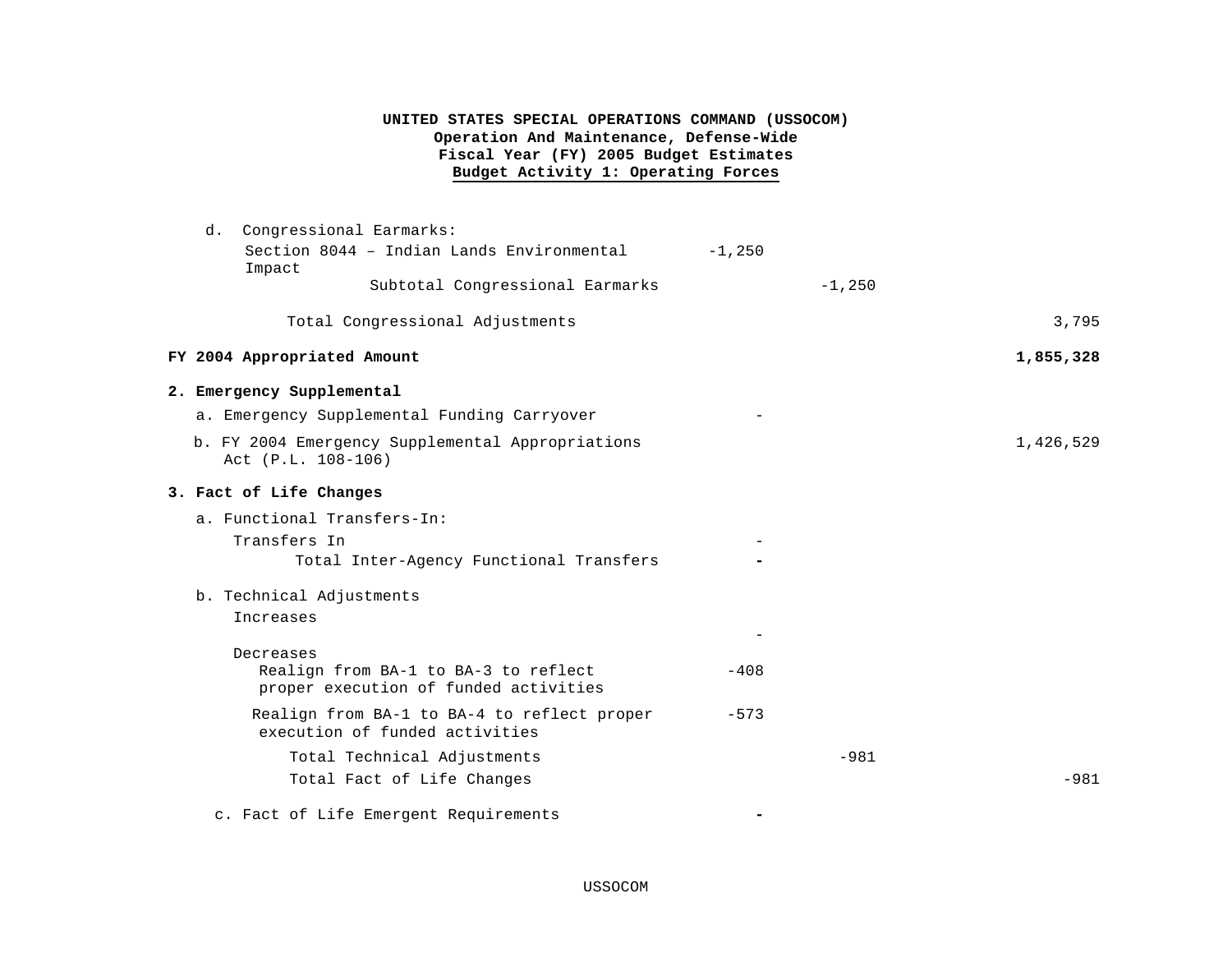| UNITED STATES SPECIAL OPERATIONS COMMAND (USSOCOM)                                                                                                                                                                                                                                                                                                                                                                                      |              |
|-----------------------------------------------------------------------------------------------------------------------------------------------------------------------------------------------------------------------------------------------------------------------------------------------------------------------------------------------------------------------------------------------------------------------------------------|--------------|
| Operation And Maintenance, Defense-Wide<br>Fiscal Year (FY) 2005 Budget Estimates                                                                                                                                                                                                                                                                                                                                                       |              |
| Budget Activity 1: Operating Forces                                                                                                                                                                                                                                                                                                                                                                                                     |              |
| Baseline Funding                                                                                                                                                                                                                                                                                                                                                                                                                        | 3,280,876    |
| 4. Reprogramming (Requiring 1415 Actions)                                                                                                                                                                                                                                                                                                                                                                                               |              |
| Revised FY 2004 Estimate                                                                                                                                                                                                                                                                                                                                                                                                                | 3,280,876    |
| 5. Less: Emergency Supplemental Funding                                                                                                                                                                                                                                                                                                                                                                                                 | $-1,426,529$ |
| Normalized Current Estimate for FY 2004                                                                                                                                                                                                                                                                                                                                                                                                 | 1,854,347    |
| 6. Price Change                                                                                                                                                                                                                                                                                                                                                                                                                         | $-52,800$    |
| 7. Functional Transfers-in<br>a) MFP-3, Defense Human Intelligence Program                                                                                                                                                                                                                                                                                                                                                              | 10,700       |
| 8. Other Transfers (Non-Functional Transfers):                                                                                                                                                                                                                                                                                                                                                                                          |              |
| 9. Program Increases                                                                                                                                                                                                                                                                                                                                                                                                                    |              |
| a) Annualization                                                                                                                                                                                                                                                                                                                                                                                                                        |              |
| b) One Time Costs                                                                                                                                                                                                                                                                                                                                                                                                                       |              |
| c) Program Growth in FY 2005                                                                                                                                                                                                                                                                                                                                                                                                            |              |
| 1) Civilian Personnel - USSOCOM in coordination<br>4,717<br>with Service components increased 88<br>civilian positions between FY 2004 and FY<br>2005. The Special Operations Command<br>internally realigned funding to purchase 71<br>of these positions while the Army cross-<br>walked 12 positions and the associated O&M<br>funding to increase full-time support of<br>forces deployed in the Global War on<br>Terrorism (GWOT). |              |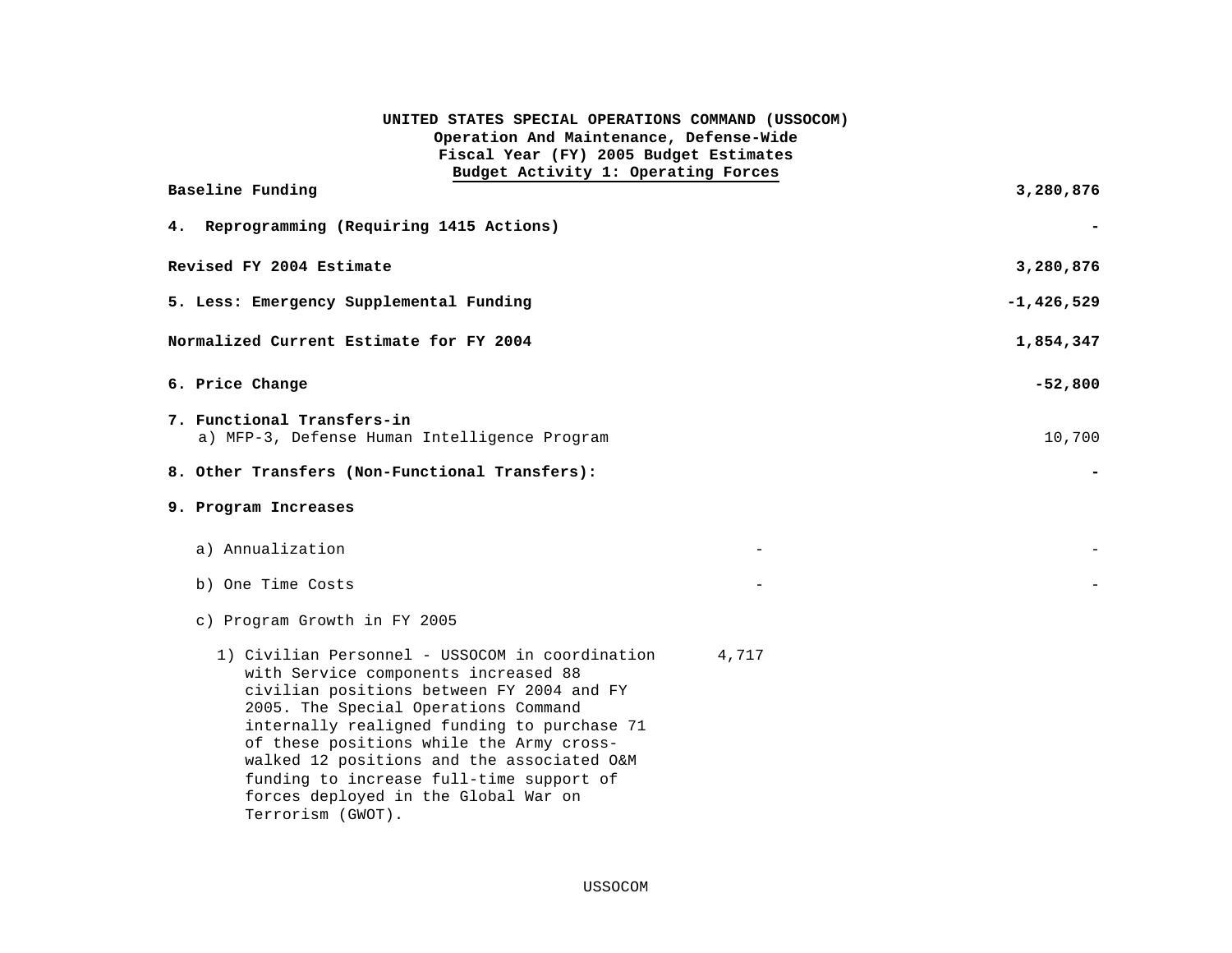- 2) Combat Development Activities (See Classified Submission) 58,928
- 3) Dry Deck Shelter **-** The number of scheduled overhauls and maintenance events for the Naval Special Warfare (NSW) Dry Deck Shelter (DDS) increases in FY 2005. Overhauls and complete depot maintenance of hulls and systems are required to maintain system certification. Likewise the scope of these maintenance actions increases significantly due to aging of these assets. The increased requirement in FY 2005 also includes the cross-fit of hulls after maintenance in order to ensure compatibility with the host submarine. 3,685
- 4) Flying Hour Program Annually, the Air Force Cost Analysis Improvement Group (AFCAIG) and U.S. Army Cost and Economic (C&E) revise cost per Flying hour factors based on a detailed analysis of actual and projected aircraft operations and maintenance costs. These factors are used to re-price flying hours during the budget cycle, and costs are increasing due to numerous factors. Program growth is also due to an additional 3,112 funded flying hours in FY 2005 over the FY 2004 level. We were able to fund these additional hours due to decreased FY 2005 Service pricing of depot level reparables, freeing up dollars to fund additional hours in support of the Global War on Terrorism (GWOT). 39,696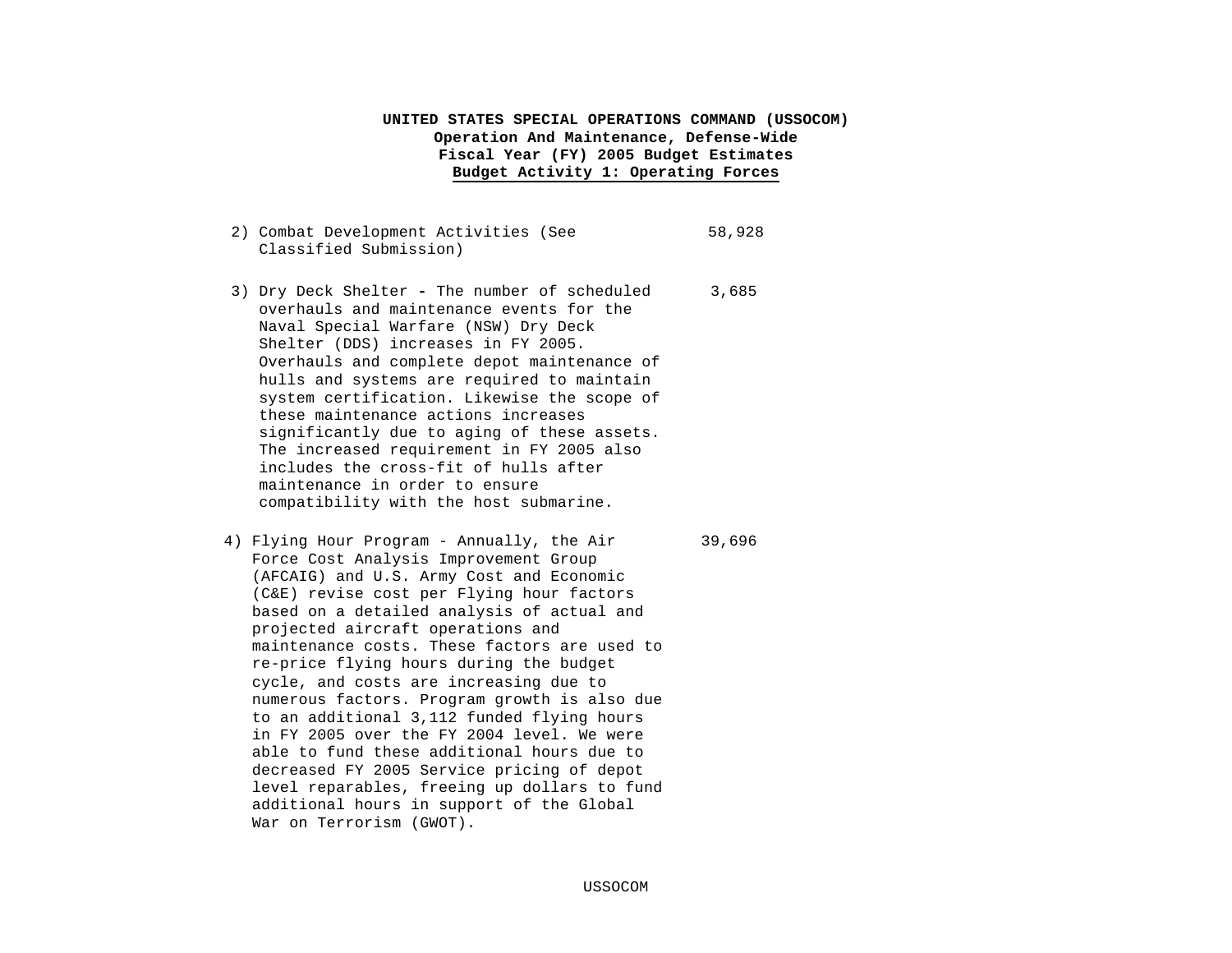- 5) Foreign Aircraft Training Air Force Special Operations Command (AFSOC) is required to assess, train, and advise foreign aviation forces in flight and maintenance operations associated with the MI-8/AN-2/AN-32 and other aviation platforms. AFSOC is responsible for providing this capability in the CENTCOM, EUCOM, PACOM, and SOUTHCOM operational areas. This funding leases aircraft for 12 months and allows training of fixed and rotary wing aircrews and maintainers in flight operations/ maintenance of these aircraft. Leasing these aircraft will increase the number of qualified Combat Aviation Advisors (CAA) available for deployment in support of Operational Preparation of the Battlespace (OPB). OPB will provide access needed to support the War on Terrorism. 4,000
- 6**)** Special Operations Aviation Regiment (SOAR) Detachment - Funding is required to standup an additional detachment at the 160<sup>th</sup> SOAR to support additional deployments in EUCOM and CENTCOM in support of the Global War on Terrorism (GWOT). The airframes were funded in the FY04 PB and this funding will support the standup of the detachment to include supplies and equipment.
- 7) AC 130 Gunship Contract Logistics Support Provides Contract Logistics Support for four additional AC 130 Gunships in FY 2005. 1,615

9,499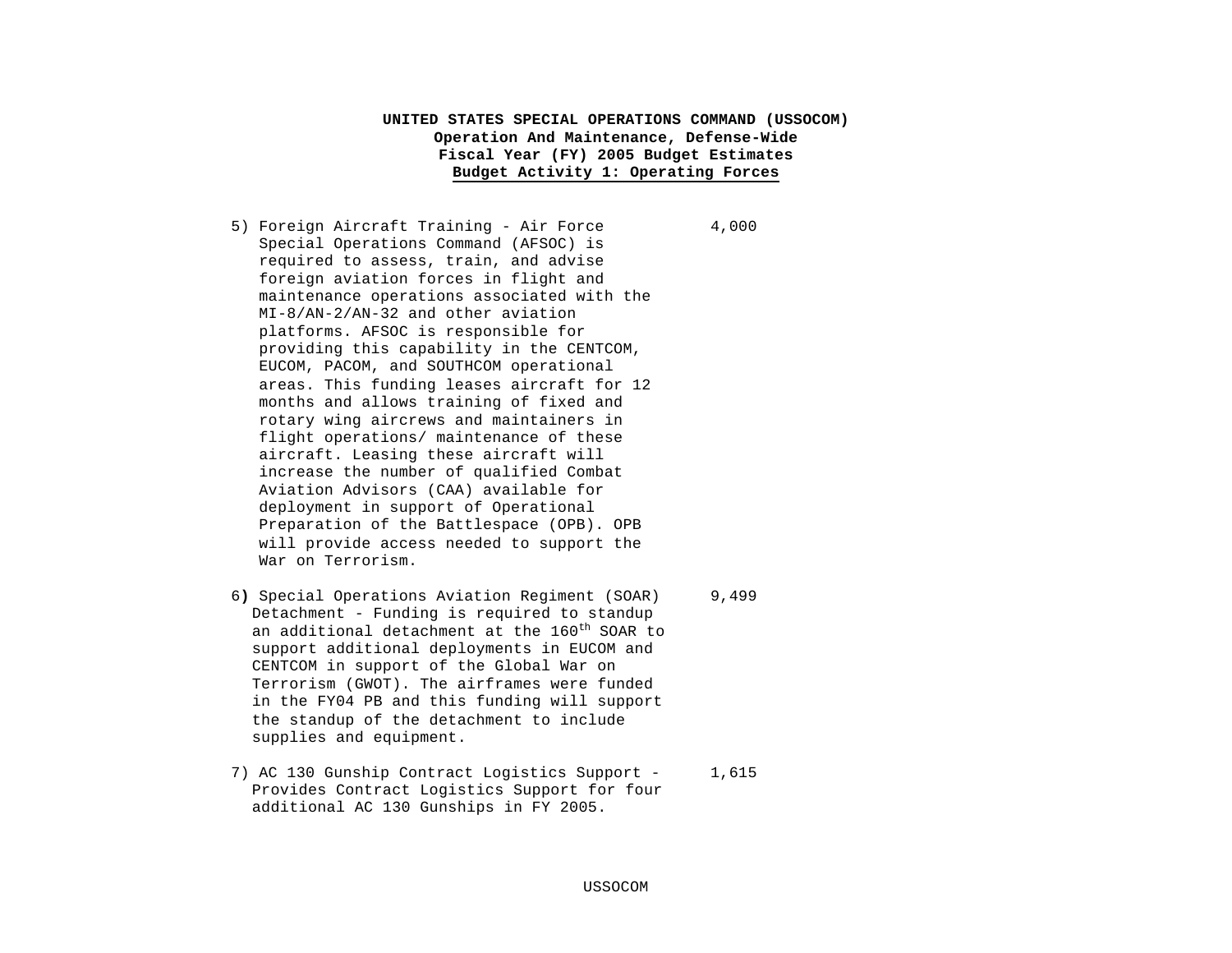- 8) Simulated Aviation Training and Mission Rehearsal- Funding increase to satisfy the following requirements: to provide contract instructors due to the unavailability of active duty military instructors; increased personnel and infrastructure to support increased demand for simulator training due to GWOT and new aircraft; increased requirement to generate expanded synthetic training environment databases; to incorporate TOPSCENE mission rehearsal systems into operational training curriculums. 3,626
- 9) CV-22 Increased O&M to support the initial delivery of CV-22 aircraft in FY 2005 2,721
- 10) FY 2005 airlift rate reductions allow additional funding for airlift requirements previously funded through Contingency Supplemental. 52,192
- 11) Force Related Training Realignment Since being assigned the lead in the Global War on Terrorism (GWOT), USSOCOM has taken a hard look at our training and exercise plan to ensure it supports our GWOT concept. This support was re-looked not only in terms of platform and operator readiness, but in terms of where exercises and training events are conducted around the world. This program needed additional funding to ensure we exercise and train in all areas that support both the Geographic Commander's Theater Engagement Plans and our WOT focus. 14,556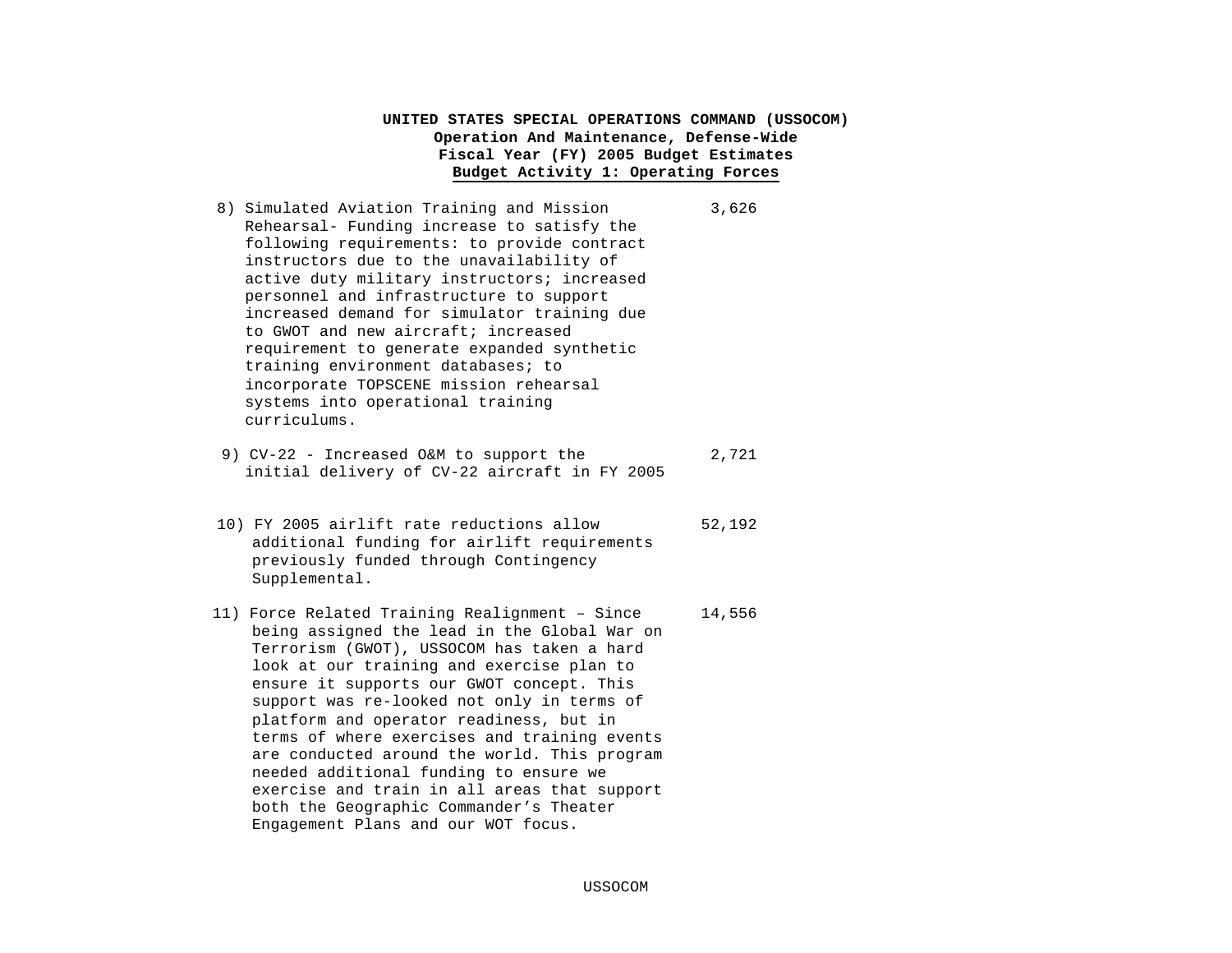- 12) USSOCOM received Defense Emergency Response Funding (DERF) in FY 2002 and Supplemental funding in FY 2003 to purchase critical communications and intelligence requirements. Funding was increased in FY 2005 to operate and maintain these additional assets. The increased support provides software maintenance, consumable support, repairs, and infrastructure maintenance for the following programs and systems: Tactical Local Area Network Systems (TACLAN), Special Operations Tactical Video System (SOTVS), Special Operations Tactical Systems (SOFTACS), and SCAMPI deployable gateways. 7,154
- 13) Increase in funding for U.S. Army Special Operations logistical command and control for US Army Special Operations Support Command and the Civil Affairs Psychological Operations Command. Additional funding will provide enhanced logistics planning for the worldwide movement, arrival, re-supply medical support, sustainment, communication and connectivity for U. S. Army Special Operations forces. Units providing this support include the  $528<sup>th</sup>$  and the  $112<sup>th</sup>$  Signal Battalion.
- 14) Rigid Hull Inflatable Boat (RIB) FY 2005 increases to support greater operation and support requirements resulting from demands of the Global War on Terrorism (GWOT). 1,000

3,829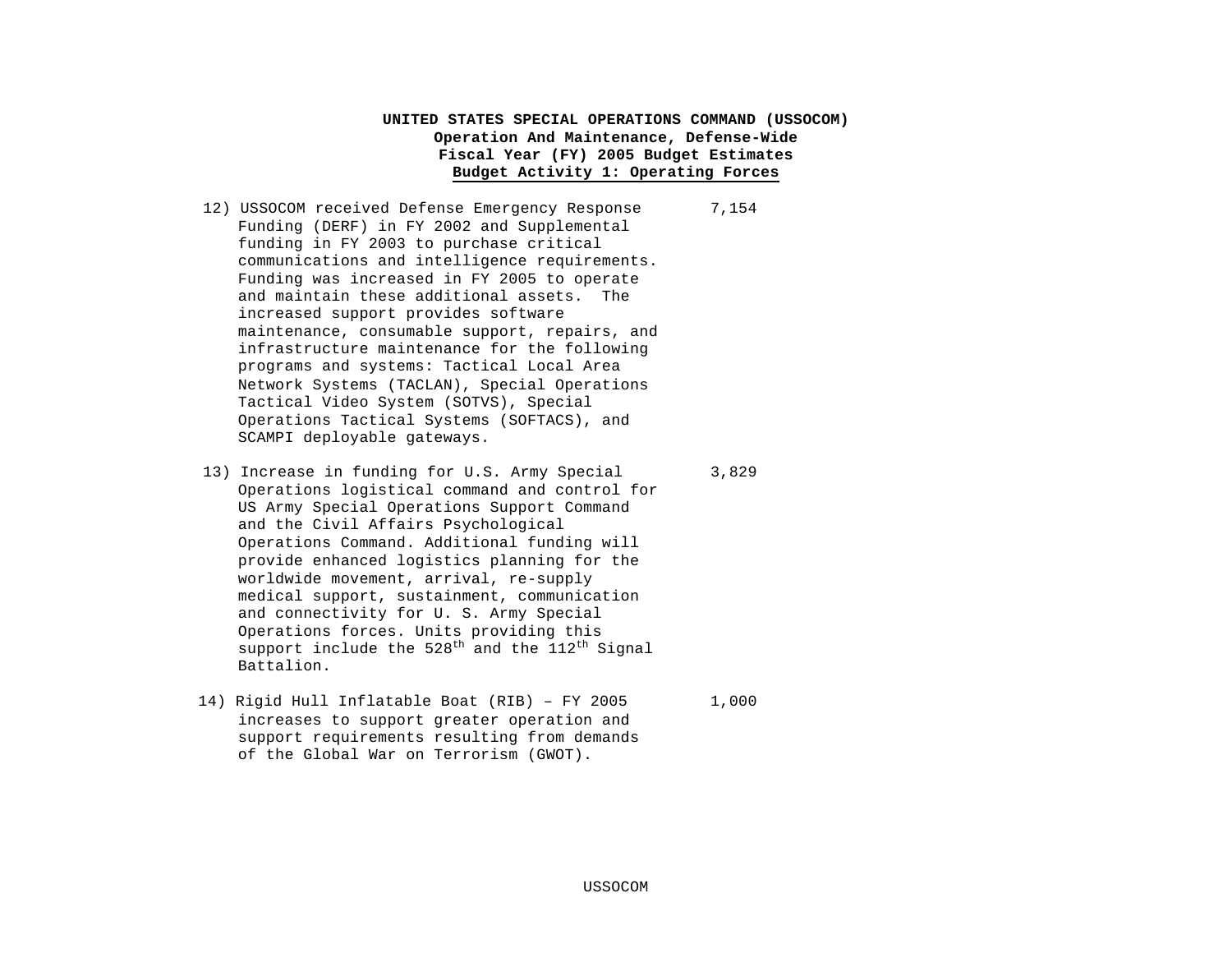- 15) MILCON O&M Collateral Equipment FY 2005 funds were increased to purchase collateral Equipment associated with the Building 501 Add/Alter MILCON project that was added to FY 2004 via the Amended President's Budget Submission. 9,000
- 16) NSWC Squadron Deployments Funding added to support Naval Special Warfare Command (NSWC) Squadron deployments. The new Squadron deployment strategy enables NSW forces to be more respondent to the demands of the Global War on Terrorism (GWOT). This new approach allows a better mix of NSW assets to be available across a wider geographic area of operations. Under the new Squadron Deployment concept the entire SEAL Team will deploy, along with Command and Control staffs, boat units, logistics support, and detachments such as Explosive Ordnance Disposal (EOD). Funding increases are necessary to cover incremental cost increases for travel, per diem, shipping, and equipment. 3,781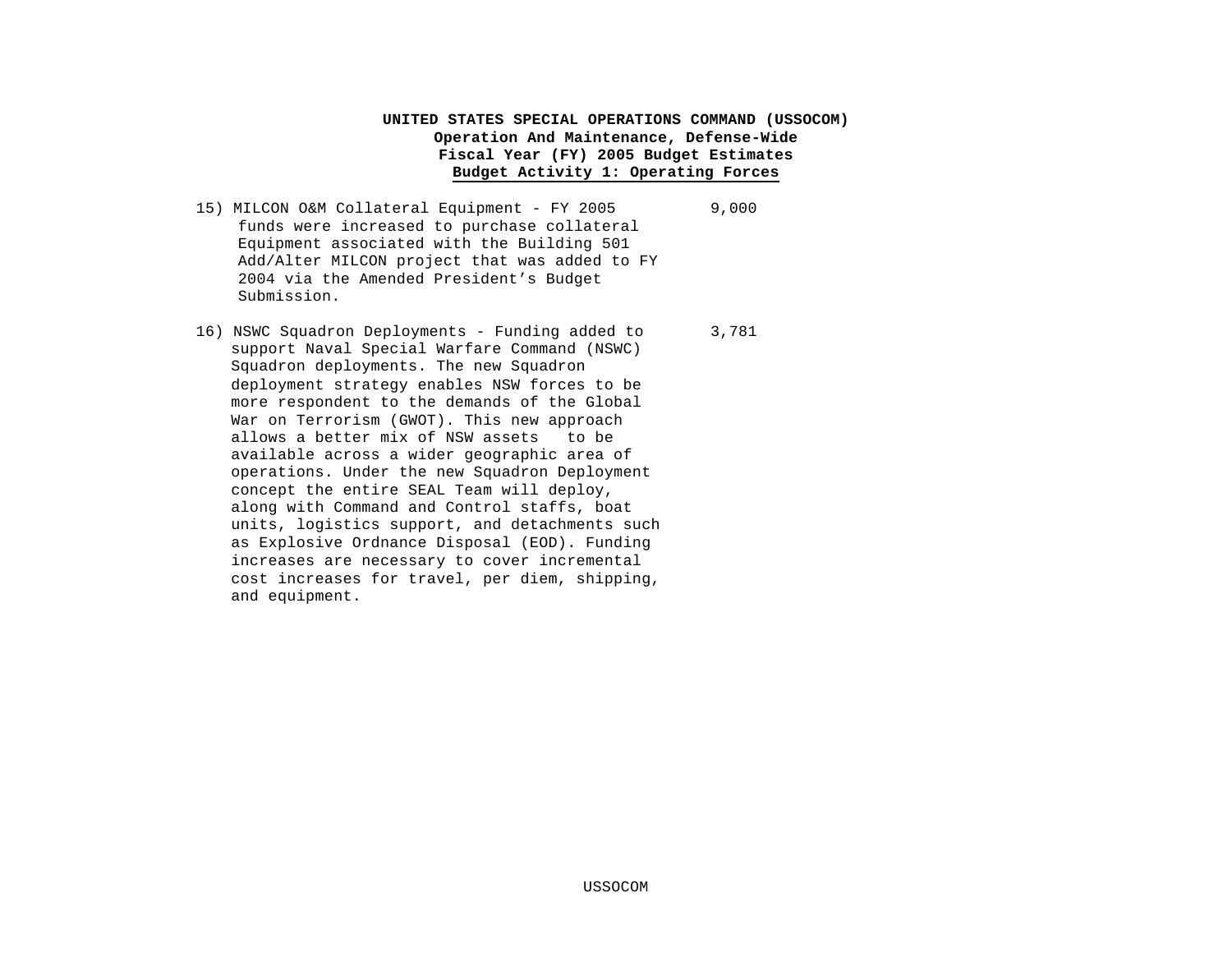- 17) NSWC Combat Service Support Team (CSST)– NSWC has not been configured or funded to provide organic Combat Service Support capabilities. NSWC forces operating away from "Blue Navy" are isolated from practical commercial sustainment. Likewise, NSW forces often could not tap into mature theatre infrastructure due to the requirement to deploy early and operate in remote areas. CSSTs were established as logistic planning elements responsible for the support of deployed NSW forces. This funding enhances the capability of the CSSTs to sustain bare based operations in multiple remote locations when theatre support assets are not available or practical. 2,454
- 18) NSWC Mission Support Center Funding was provided by Congress in FY 2003 to enable NSWC to operate and maintain a Mission Support Center. USSOCOM increased funding in FY 2005- 2009 to maintain this capability. The Mission Support Center provides NSW with the capability to collect, process, and disseminate an uninterrupted flow of tailored information to deployed NSW forces during contingencies, deployments, and Global War on Terrorism (GWOT) operations.

1,900

Total BA1 Increases **224,353**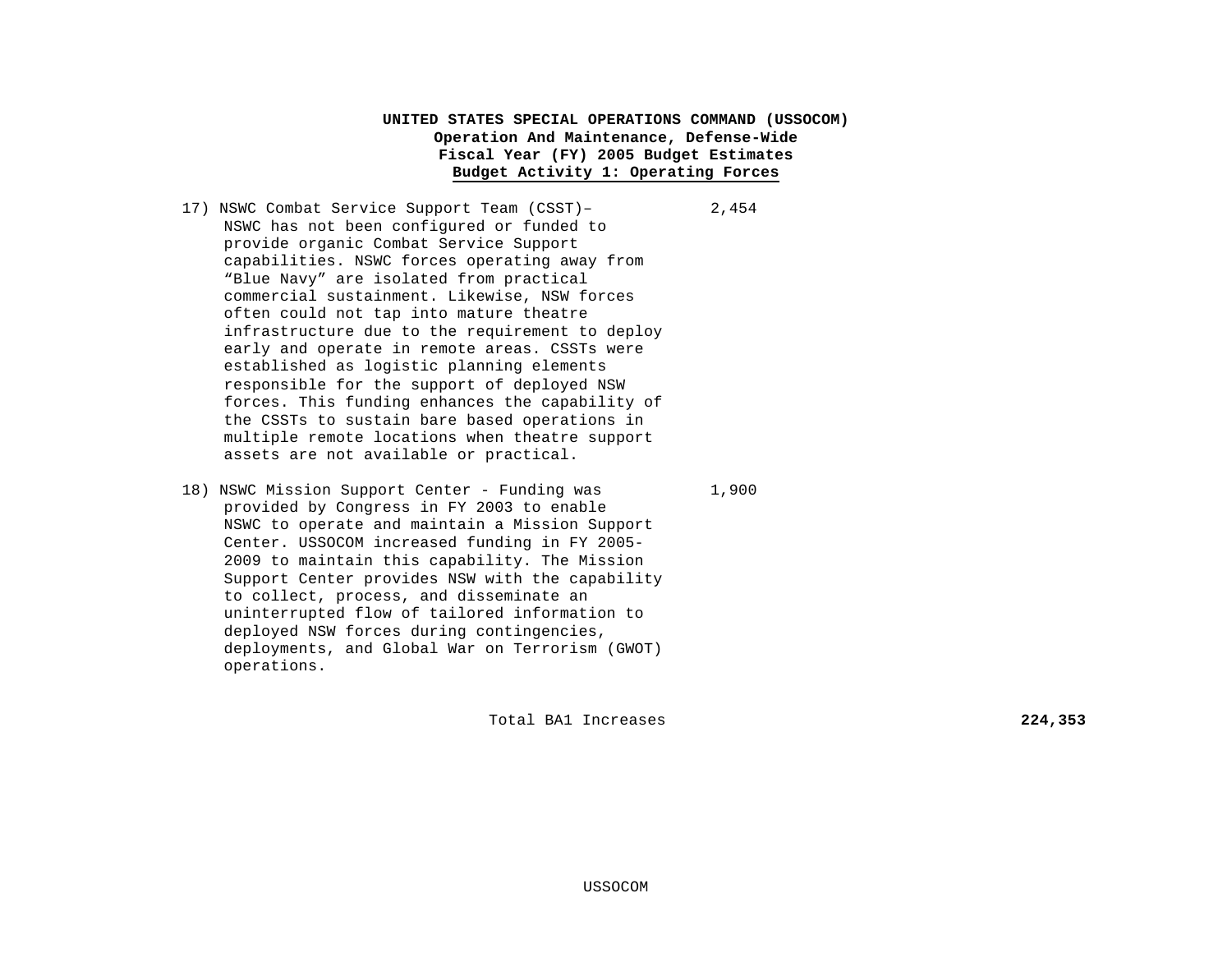#### **10. Program Decreases**

| a) Annualization                                                                                                                                                                                                 |          | $\overline{\phantom{0}}$ |
|------------------------------------------------------------------------------------------------------------------------------------------------------------------------------------------------------------------|----------|--------------------------|
| b) One Time Costs                                                                                                                                                                                                |          |                          |
| c) Program Growth in FY 2005                                                                                                                                                                                     |          |                          |
| 1) Congressional plus-up for \$1.7 million was<br>received in FY 2004 to support the<br>Knowledge Superiority program. This<br>program is not currently funded in FY<br>2005.                                    | $-1,700$ |                          |
| 2) FY 2004 funding reflects initial one-time<br>costs associated with the standup of the<br>Special Operations Joint Interagency<br>Collaboration Center (SOJICC) and the<br>Joint Operations Center (JOC). Both | $-4,324$ |                          |

provide 24/7 operational capabilities and extend command and control to forward deployed Theatre Special Operations Commands. This one-time cost in FY 2004 creates a program decrease going to FY 2005.

3) Other Operations – FY 2004 reflects initial one-time costs associated with the standup of the USSOCOM Ground Mobility Vehicle Program (GMVS). FY 2004 O&M funding for this program also includes a current request to reprogram \$15.0 million (O&M to Procurement) to fund initial purchases and modifications. The decrease in FY 2005 reflects the change from initial start-up to normal operation and sustainment. -23,378

USSOCOM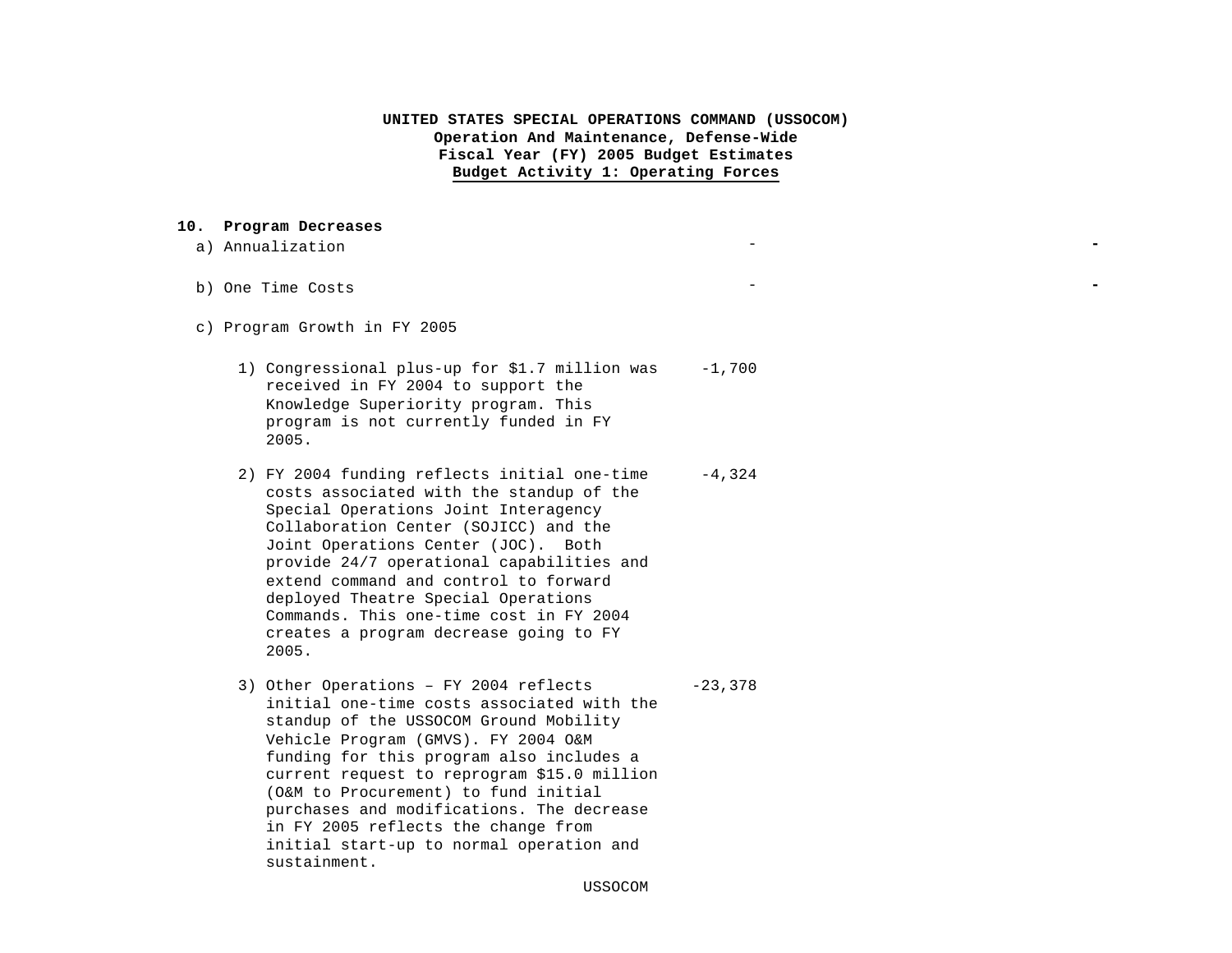4) Realignment of funding previously used to support Southwest Asia Operations (Southern Watch, Northern Watch, and Desert Spring) and Balkan operations in order to fund Force Related Training in direct support of Global War on Terrorism deployed operations. This realignment was previously described in the section for program increases. -14,585

| -43,987   | Total BA1 Decreases        |
|-----------|----------------------------|
| 180,366   | Total BA-1 Program Changes |
| 1,992,613 | FY 2005 Current Estimate   |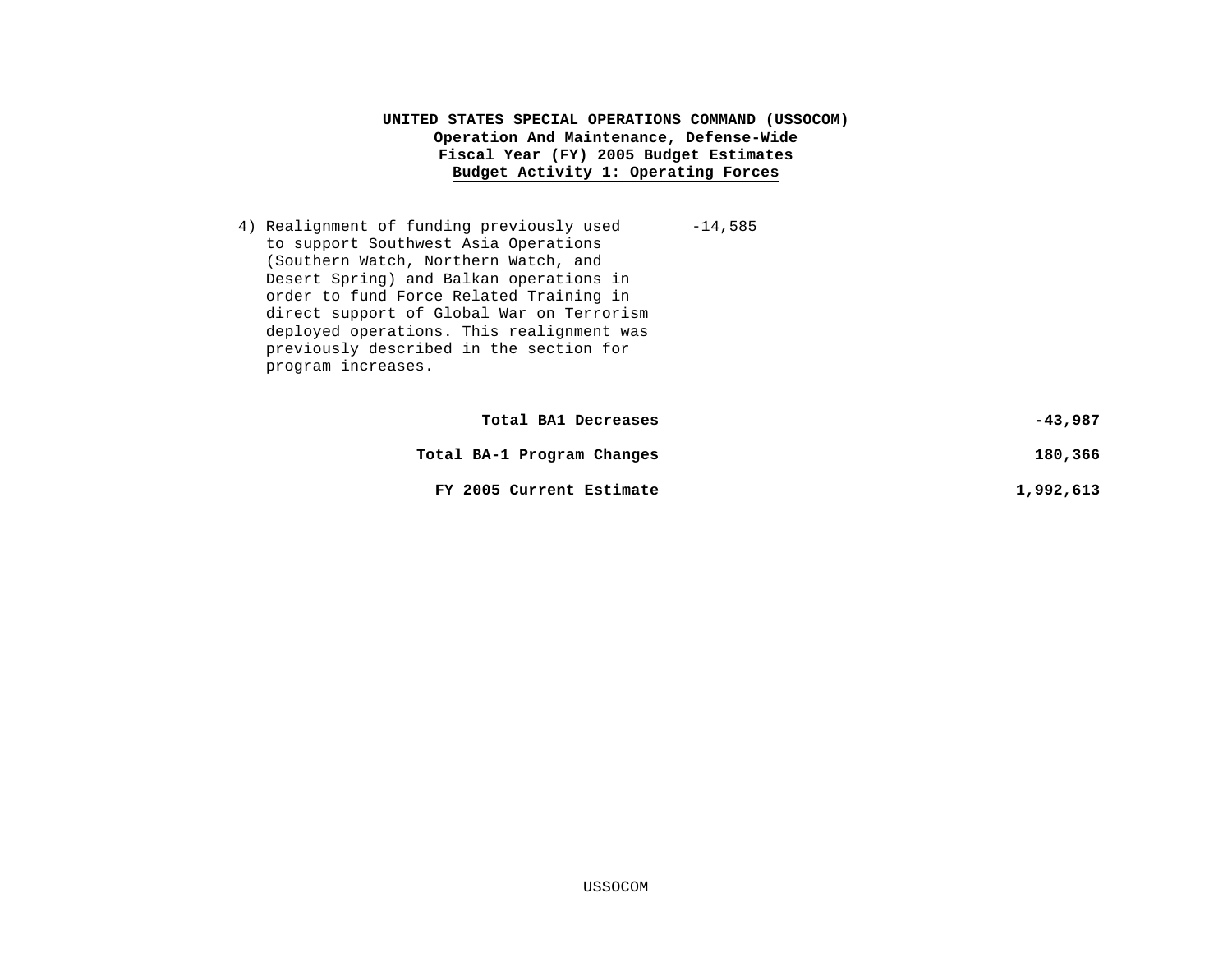# **UNITED STATES SPECIAL OPERATIONS COMMAND (USSOCOM)**

**Operation And Maintenance, Defense-Wide**

**Fiscal Year (FY) 2005 Budget Estimates**

**Budget Activity 1: Operating Forces**

| IV. | Performance Criteria and Evaluation Summary:                  |                          |                               |                               |
|-----|---------------------------------------------------------------|--------------------------|-------------------------------|-------------------------------|
| А.  | Aircraft, Number by Type (Average Primary Aircraft Inventory) | FY 2003<br>Actuals       | FY 2004<br>Estimate           | FY 2005<br>Estimate           |
|     | Army Active<br>$1$ .                                          |                          |                               |                               |
|     | $MH-47D$<br>а.<br>$MH-47E$<br>b.                              | 11<br>23                 | 11<br>23                      | $7\phantom{.0}$<br>23         |
|     | $MH-47G$<br>$\mathsf{C}$ .                                    | $\mathbf 0$              | $\mathbf{1}$                  | 13                            |
|     | d.<br>MH-60K                                                  | 23                       | 23                            | 23                            |
|     | $MH-60L$<br>e.                                                | 33                       | 33                            | 33                            |
|     | f.<br>A/MH-6J                                                 | 24                       | 14                            | $\boldsymbol{2}$              |
|     | TH-6J<br>g.                                                   | 8                        | 8                             | $\,8\,$                       |
|     | A/MH-6M<br>h.<br>$CASA-212$<br>i.                             | 13<br>3                  | 23<br>5                       | 35<br>5                       |
|     |                                                               |                          |                               |                               |
|     | Total Army Active                                             | 138                      | 141                           | 149                           |
|     | Air Force Active<br>$2$ .                                     |                          |                               |                               |
|     | a. AC-130H                                                    | 7                        | $7\phantom{.0}$               | 7                             |
|     | AC-130U<br>b.                                                 | 12                       | 12                            | 13                            |
|     | $MC-130P$<br>$\mathsf{C}$ .                                   | 20                       | 20                            | 20                            |
|     | d.<br>$MC-130H$                                               | 21                       | 21                            | 21                            |
|     | $MH-53J/M$<br>е.                                              | 32                       | 32                            | 32                            |
|     | f.<br>$CV-22$<br>UH-1N                                        | $\qquad \qquad -$<br>2   | $\overline{\phantom{a}}$<br>2 | $\mathbf 1$<br>$\overline{2}$ |
|     | g.<br>$CASA-212$<br>h.                                        | 2                        | $\overline{\phantom{m}}$      |                               |
|     | Total Air Force Active                                        | 96                       | 94                            | 96                            |
|     | Air Force Reserve<br>3.                                       |                          |                               |                               |
|     | a. MC-130E                                                    | 12                       | 12                            | 12                            |
|     |                                                               |                          |                               |                               |
|     | Total Air Force Reserve                                       | 12                       | 12                            | 12                            |
|     | Air National Guard<br>4.                                      |                          |                               |                               |
|     | $EC-130E$<br>a.                                               | 3                        | 2                             | 2                             |
|     | b. EC-130J                                                    | $\overline{\phantom{0}}$ | 3                             | $\mathsf 3$                   |
|     | $c. C-130J$                                                   | $\overline{a}$           | 2                             | $\overline{2}$                |
|     | $C-32B$<br>d.                                                 | $\mathbf{1}$             | 2                             | $\overline{2}$                |
|     | Total Air National Guard                                      | 6                        | 9                             | 9                             |
|     | Total Air Force                                               | 114                      | 115                           | 117                           |
|     | TOTAL AIRCRAFT (AVG PAI)                                      | 252                      | 256                           | 266                           |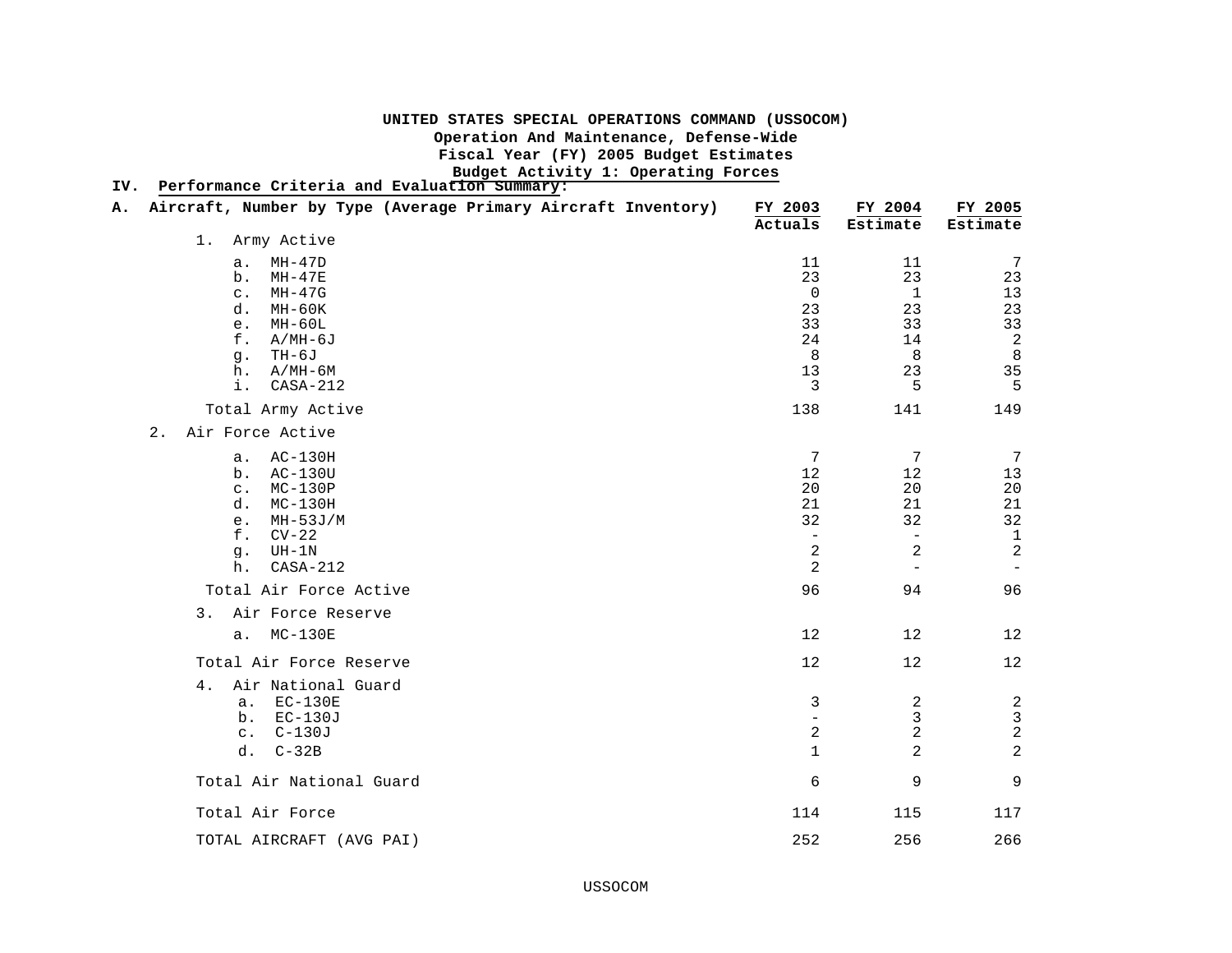#### **IV. Performance Criteria and Evaluation Summary:**

|    |                          | FY 2003      | FY 2004     | FY 2005  |
|----|--------------------------|--------------|-------------|----------|
| B. | Aircraft Flying Hours    | Actuals      | Estimate    | Estimate |
|    | Army Active<br>1.        |              |             |          |
|    | $MH-47D$<br>a.           | 1,554        | 2,940       | 1,879    |
|    | $MH-47E$<br>b.           | 5,705        | 6,187       | 5,210    |
|    | MH-47G<br>$\mathsf{C}$ . | $\sim$       | 2,520       | 4,921    |
|    | MH-60K<br>d.             | 5,001        | 4,976       | 5,435    |
|    | $MH-60L$<br>e.           | 6,925        | 8,180       | 9,606    |
|    | $f$ .<br>$A/AH-6J$       | 5,802        | 4,885       | 411      |
|    | TH-6J<br>q <sub>1</sub>  | 2,271        | 2,429       | 1,640    |
|    | $h. A/MH-6M$             |              | 1,610 4,716 | 8,100    |
|    | Total Army Active        | 28,868       | 36,833      | 37,202   |
|    | Air Force Active<br>2.   |              |             |          |
|    | a. AC-130H               | 4,029        | 3,345       | 3,485    |
|    | b. AC-130U               | 5,280        | 5,062       | 5,567    |
|    | $c.$ MC-130P             | 9,318        | 8,968       | 9,351    |
|    | d.<br>$MC-130H$          | 10,531       | 9,974       | 10,475   |
|    | $MH-53J/M$<br>e.         | 10,901       | 10,774      | 11,483   |
|    | f.<br>$CV-22$            | $\sim$       | $\sim$ $-$  | 42       |
|    | $f$ .<br>UH-1N           | 397          | 636         | 673      |
|    | Total Air Force Active   | 40,456       | 38,759      | 41,076   |
|    | 3. Air Force Reserves    |              |             |          |
|    | a. MC-130E               | 5,184        | 5,001       | 5,289    |
|    | Total Air Force Reserve  | 5,184        | 5,001       | 5,289    |
|    | Air National Guard<br>4. |              |             |          |
|    | a. EC-130E               | 2,210        | 684         | 723      |
|    | b. EC-130J               | $\mathsf{O}$ | 1,026       | 1,086    |
|    | $c. C-130J$              | 1,659        | 684         | 723      |
|    | Total Air National Guard | 3,869        | 2,394       | 2,532    |
|    | Total Air Force          | 49,509       | 46,154      | 48,897   |
|    | TOTAL FLYING HOURS       | 78,377       | 82,987      | 86,099   |

USSOCOM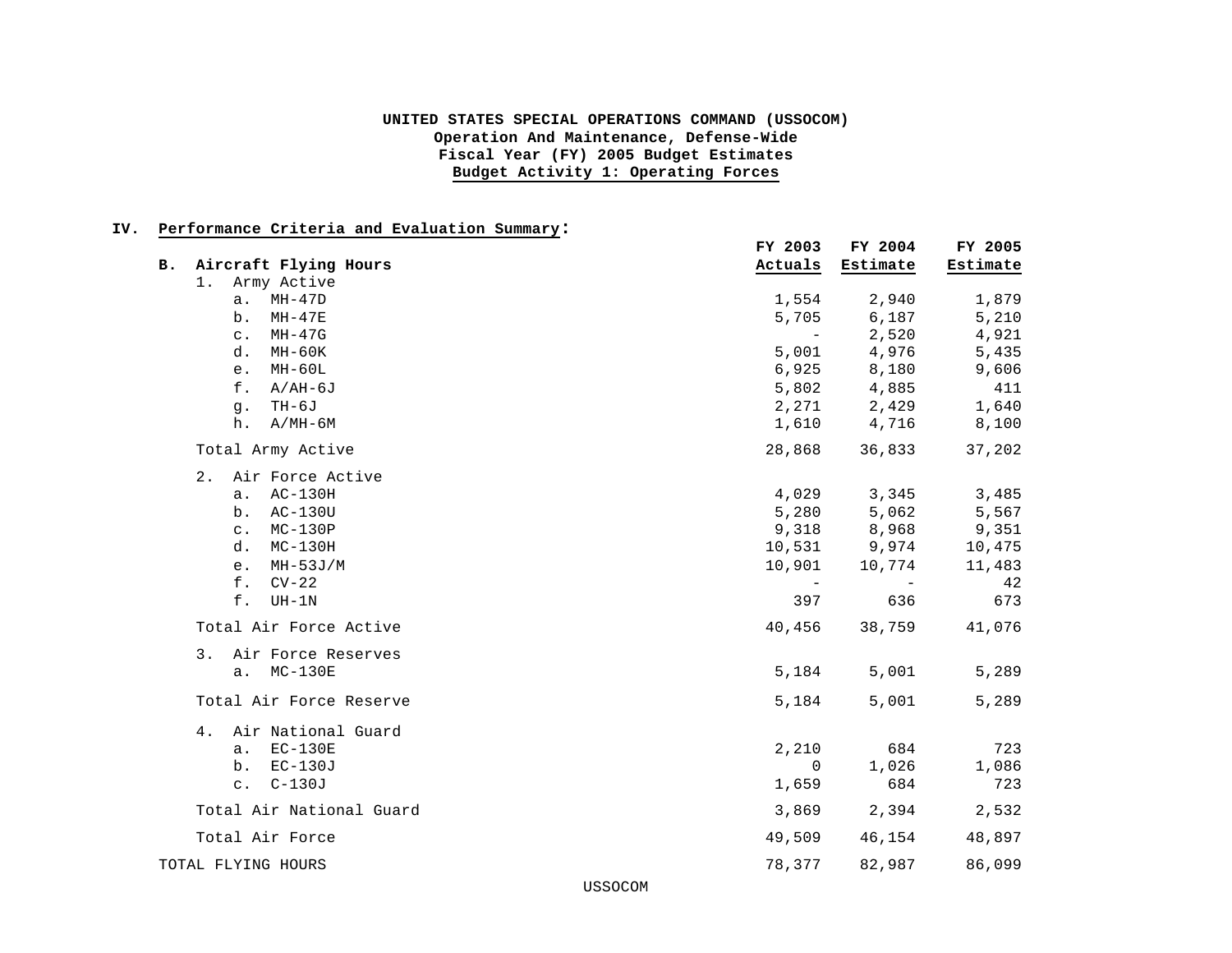#### **IV. Performance Criteria and Evaluation Summary:**

|                                                  | FY 2003 | FY 2004  | FY 2005  |
|--------------------------------------------------|---------|----------|----------|
| Naval Special Warfare Command<br>c.              | Actuals | Estimate | Estimate |
| SOF Equipment and Craft Inventory<br>1.          |         |          |          |
| SEAL Delivery Vehicles (SDV)<br>а.               | 10      | 12       | 14       |
| Dry Deck Shelters (DDS)<br>b.                    | 6       | 6        | 6        |
| Patrol Boats Light (PBL)<br>$\mathsf{C}$ .       | 16      | 16       | 16       |
| Rigid Hull Inflatable Boats (RIB)<br>d.          | 65      | 65       | 65       |
| Patrol Boats Riverine Craft (CAC)<br>$e_{\cdot}$ |         |          |          |
| Patrol Boats Riverine (SOC-R)<br>f.              | 18      | 18       | 18       |
| Mark V Special Operations Craft(MK V)<br>q.      | 20      | 20       | 20       |
| Advanced SEAL Delivery System<br>h.              |         |          |          |
| Total Craft/Boats Supported                      | 136     | 138      | 140      |
| Ships<br>2.<br>Patrol Coastal (PC)               |         |          |          |
|                                                  |         |          |          |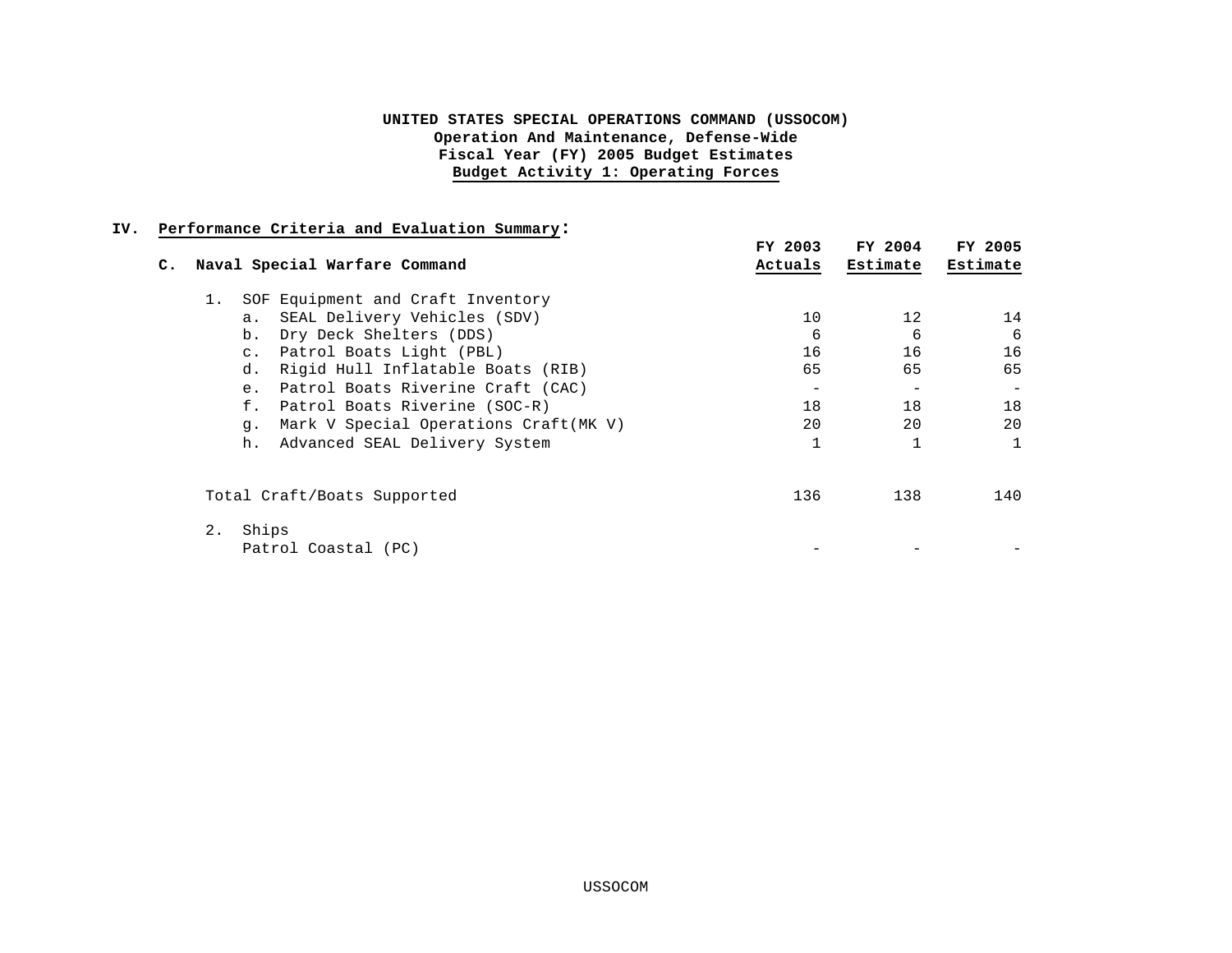#### **IV. Performance Criteria and Evaluation Summary:**

| $D$ . | Depot Maintenance                                                    | FY 2003<br>Actuals | FY 2004<br>Estimate | FY 2005<br>Estimate |
|-------|----------------------------------------------------------------------|--------------------|---------------------|---------------------|
|       | 1. Aircraft                                                          |                    |                     |                     |
|       | Airframe/Engine Maintenance<br>а.                                    | 136,702            | 122,474             | 115,881             |
|       | Software Maintenance<br>$b$ .                                        | 11,176             | 11,455              | 9,960               |
|       | c. Other Maintenance                                                 | 16,011             | 17,330              | 19,546              |
|       | Total Aircraft Maintenance                                           | 163,889            | 151,259             | 145,387             |
|       | Ships (Patrol Coastal Only)<br>$2$ .                                 |                    |                     |                     |
|       | Overhaul<br>$a \cdot$                                                |                    |                     |                     |
|       | Phased Maintenance<br>b.                                             |                    |                     |                     |
|       | c. Other Maintenance                                                 |                    |                     |                     |
|       | Total Ships Maintenance                                              |                    |                     |                     |
|       | 3.<br>Other Depot Maintenance                                        |                    |                     |                     |
|       | Mark V<br>a.                                                         | 5,812              | 6,558               | 6,638               |
|       | SEAL Delivery Vehicles<br>b.                                         | 5,869              | 6,364               | 5,089               |
|       | Dry Deck Shelters<br>$\mathsf{C}$ .                                  | 3,709              | 3,587               | 7,544               |
|       | ASDS<br>d.                                                           | 17,923             | 9,717               | 9,863               |
|       | SOC-Riverine<br>e.                                                   | 574                | 371                 | 377                 |
|       | f.<br>Ground Maintenance (Army)                                      | 27,770             | 9,794               | 9,940               |
|       | Small Weapons/Munitions<br>g.                                        | 3,190              | 3,035               | 3,760               |
|       | SOF Automation Systems<br>h.                                         | 9,277              | 13,379              | 16,518              |
|       | SOF Intel Systems<br>i.                                              | 6,150              | 6,307               | 7,380               |
|       | SOF Comms<br>i.                                                      | 18,149             | 23,009              | 22,419              |
|       | Psyop Equipment<br>k.                                                | 14,950             | 6,100               | 6,747               |
|       | Special Program Equip (Optics, laser<br>1.<br>targeting, Body Armor) | 1,823              | 2,218               | 2,429               |
|       | Total Other Depot Maintenance                                        | 115,196            | 90,439              | 98,704              |
|       | Total Craft Repair Funding Requirement                               | 279,085            | 241,698             | 244,091             |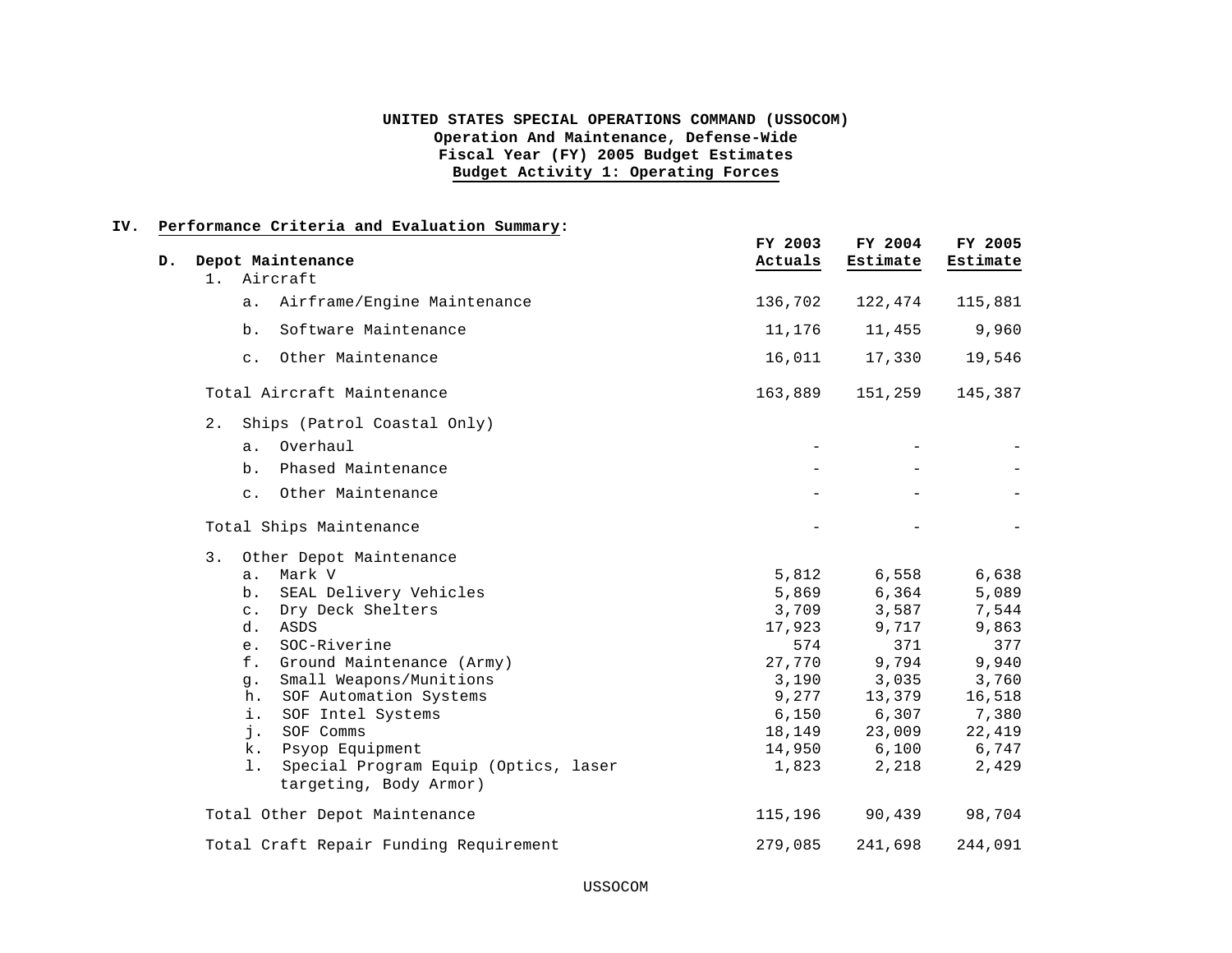- **IV. Personnel Summary:** Not Applicable: Civilian Personnel are reimbursed to and reported by the Services.
- **V. OP-32 Summary of Price and Program Changes:** See next page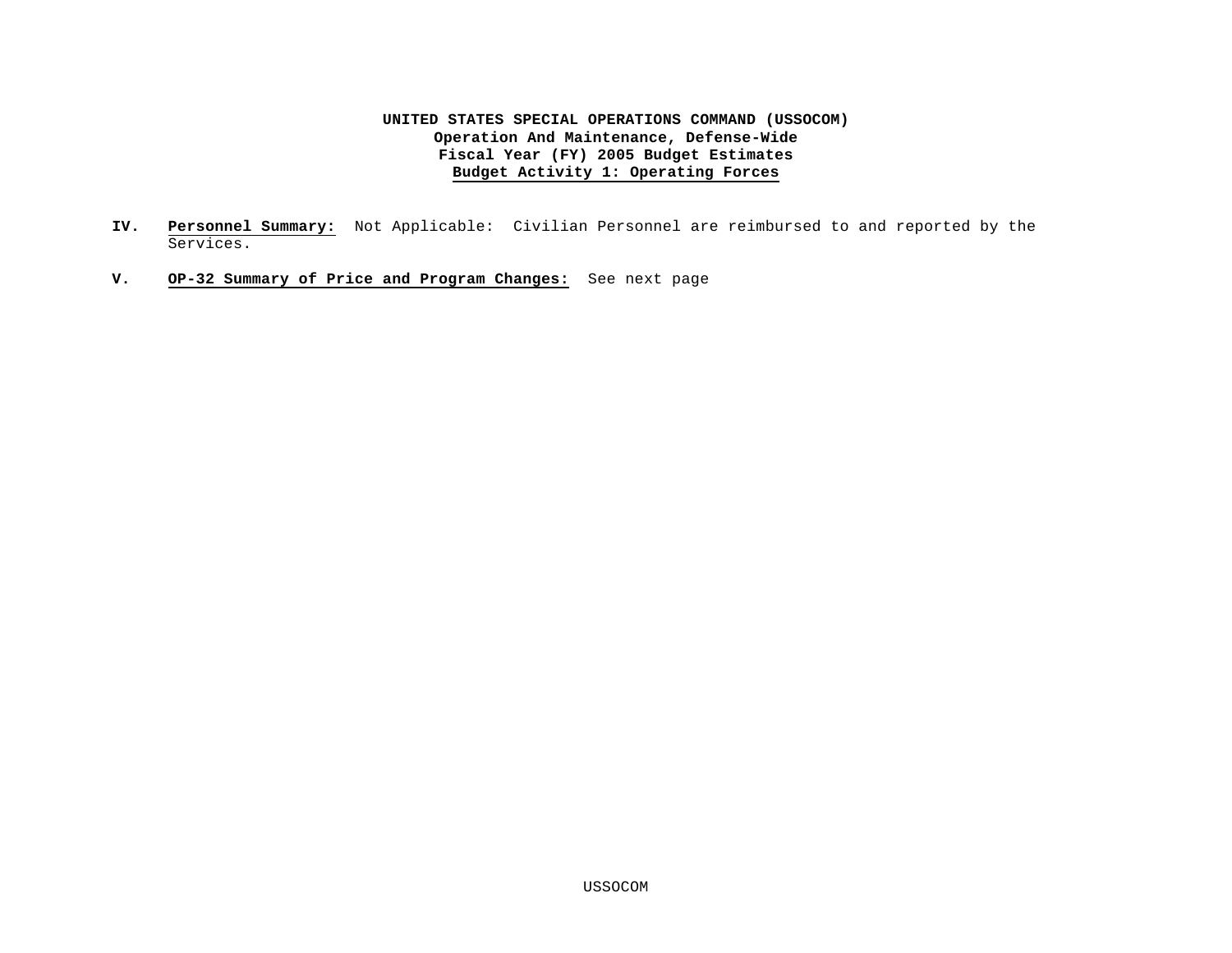Operation & Maintenance, Defense-Wide **UNITED STATES SPECIAL OPERATIONS COMMAND**<br>Rate Date: 01/30/04 **Fiscal Year (FY) 2005 Budget Estimates** 

# Rate Date: 01/30/04<br>Budget Activity: Operating Forces **Fiscal Year (FY) 2005 Budget Estimates** SUMMARY OF PRICE AND PROGRAM CHANGES

|                                       | FY 2003     | Foreign |                | Price-Growth | PROG.      | FY 2004     | Foreign        |   | <b>Price-Growth</b> | <b>PROG</b> | FY 2005     |
|---------------------------------------|-------------|---------|----------------|--------------|------------|-------------|----------------|---|---------------------|-------------|-------------|
| Line Item                             | <b>PROG</b> | Adjust  |                | PCT Amt      | Growth     | <b>PROG</b> | Adjust         |   | PCT Amt             | Growth      | <b>PROG</b> |
| 0308-TRAVEL OF PERSONS                | 204,989     | 0       | $\overline{0}$ | 2,668        | $-38,021$  | 169,636     | $\mathbf 0$    |   | 2,375               | 20,962      | 192,973     |
| <b>TRAVEL Total</b>                   | 204,989     | 0       | $\overline{0}$ | 2,668        | $-38,021$  | 169,636     | $\Omega$       |   | 2,375               | 20,962      | 192,973     |
| 0401-DFSC FUEL DBOF                   | 37,298      | 0       | $\overline{0}$ | 3,097        | 967        | 41,362      | $\Omega$       |   | 1,364               | 2,587       | 45,313      |
| 0402-SERVICE DBOF FUEL                | 2,220       |         | 0              | 183          | 808        | 3,211       | $\Omega$       | 0 | 102                 | $-251$      | 3,062       |
| 0411-ARMY MNGD SUP&MAT                | 61,282      |         | $\Omega$       | 2,758        | $-952$     | 63,088      | $\Omega$       |   | $-945$              | 8,420       | 70,563      |
| 0412-NAVY MNGD SUP&MAT                | 9,429       |         | 0              | 574          | 3,540      | 13,543      | $\Omega$       |   | 325                 | 1,417       | 15,285      |
| 0414-AF MANAGED SUP/MAT               | 237,417     |         | $\overline{0}$ | 43,448       | $-53,776$  | 227,089     | $\Omega$       |   | 8,631               | 13,375      | 249,095     |
| 0415-DLA MNGD SUP&MAT                 | 84.976      |         | 0              | $-2.466$     | $-70.643$  | 11,867      | U              |   | 105                 | $-696$      | 11.276      |
| 0416-GSA MNGD SUP&MAT                 | 14,183      |         | $\overline{0}$ | 184          | 19,454     | 33,821      | $\Omega$       |   | 474                 | 2,501       | 36,796      |
| 0417-LOCAL PROCURE DBOF               | 115,164     |         | $\mathbf{0}$   | 1,496        | $-67,296$  | 49,364      | $\Omega$       |   | 690                 | 535         | 50,589      |
| <b>SUPPLIES AND MATERIAL Total</b>    | 561,969     |         |                | 49,274       | $-167,898$ | 443,345     |                |   | 10,746              | 27,888      | 481,979     |
| 0502-ARMY DBOF EQUIP                  | 20,743      |         | 0              | 934          | $-4,058$   | 17,619      | $\Omega$       |   | $-264$              | 1,505       | 18,860      |
| 0503-NAVY DBOF EQUIP                  | 4,983       |         | $\overline{0}$ | 304          | $-617$     | 4,670       | $\overline{0}$ |   | 112                 | 284         | 5,066       |
| 0505-AF DBOF EQUIP                    | 1,430       |         | 0              | 261          | 3,219      | 4,910       | $\Omega$       |   | 186                 | $-636$      | 4,460       |
| 0506-DLA DBOF EQUIP                   | 20,257      |         | $\overline{0}$ | $-586$       | $-15,659$  | 4,012       | $\Omega$       |   | 35                  | $-175$      | 3,872       |
| 0507-GSA MNGD EQUIP                   | 12,960      |         | $\overline{0}$ | 167          | $-11,541$  | 1,586       | $\Omega$       |   | 20                  | $-153$      | 1,453       |
| <b>DBOF EQUIPMENT PURCHASES Total</b> | 60,373      |         |                | 1,080        | $-28,656$  | 32,797      |                |   | 89                  | 825         | 33,711      |
| 0601-Army Armament Command            | 445         |         | 0              | h            | $-451$     |             | $\Omega$       |   |                     |             |             |
| 0602-ARMY DEPOT SYS COMM              | 13          |         | $\overline{0}$ |              | $-13$      |             | $\Omega$       |   |                     | $\Omega$    |             |
| 0610-NAVAL AWC                        | 4,273       |         | 0              | $-100$       | 1,505      | 5,678       | O              |   | 135                 | 200         | 6,013       |
| 0611-NAVAL SWC                        | 20,553      |         | $\Omega$       | 186          | 980        | 21,719      | U              |   | 239                 | 157         | 22,115      |
| 0612-NAVAL UWC                        | 138         |         | 0              |              | $-18$      | 120         | $\Omega$       |   |                     |             | 124         |
| 0613-NAVAL AVIATION DEPOT             |             |         | $\Omega$       |              |            |             | $\Omega$       |   |                     |             |             |
| 0614-NAVAL CC&OCEAN SURV              | 245         |         | 0              |              | $-53$      | 196         | $\Omega$       |   |                     | $-49$       | 150         |
| 0615-NAVY INFO SRVCS                  | 1,390       |         | $\overline{0}$ |              | $-435$     | 955         | Ŋ              |   |                     | $-28$       | 927         |
| 0624-OTHER MSC PURCHASES              |             |         | 0              |              |            | $\Omega$    | U              |   |                     |             |             |
| 0631-NAVAL CIVIL ENG CTR              | 251         |         | $\Omega$       |              | $-80$      | 175         | $\Omega$       |   | 10                  | 13          | 198         |
| 0632-NAVAL ORD FAC                    | 13          |         | 0              |              | 826        | 839         | $\Omega$       |   |                     |             | 839         |
| 0633-DEF PUB&PRINT SER                | 1,246       |         | $\overline{0}$ | $-24$        | $-788$     | 434         | $\Omega$       |   |                     |             | 441         |
| 0634-NAVAL PWC UTIL                   | 2,616       |         | 0              | $-209$       | 769        | 3,176       | $\Omega$       |   | $-72$               | 949         | 4,053       |
| 0635-NAVAL P WC PUBLIC                | 6,577       |         | $\overline{0}$ | $-171$       | 2,325      | 8,731       | $\Omega$       |   | 149                 | 302         | 9,182       |
| 0637-NAVAL SHIPYARDS                  | 5,204       |         | 0              | $-187$       | 631        | 5,648       | $\Omega$       |   | 717                 | $-390$      | 5,975       |
| 0640-MC DEPOT MAINT                   |             |         | $\Omega$       | $\cap$       |            | $\Omega$    | U              |   |                     | $\Omega$    |             |
| 0647-DISA - INFO SERVICES             |             |         | 0              |              | 93         | 98          | U              |   |                     |             | 97          |
| 0648-ARMY - INFO SERVICES             |             |         | $\Omega$       |              | 245        | 245         | $\Omega$       |   |                     |             | 245         |
| 0649-AF - INFO SERVICES               |             |         | 0              |              |            |             | $\Omega$       |   |                     |             |             |
| 0653-OTHER AMC PURCHASES              |             |         | $\Omega$       |              | 152        | 152         | $\Omega$       |   | $-12$               | 12          | 152         |
| 0661-AF DEPOT ORGANIC                 |             |         | 0              |              | 427        | 427         | O              |   | 29                  | 11          | 467         |
| 0662-AF DEPOT CONTRACT                | 7,136       |         | $\Omega$       | 535          | $-421$     | 7,250       | $\Omega$       |   | 326                 | $-599$      | 6,977       |
| 0671-COMM SERVICES DISA               | 614         |         | 0              |              | 422        | 1,036       | $\Omega$       |   | $-11$               | 26          | 1,051       |
| 0678-DEF SECURITY SRVC                |             |         | $\overline{0}$ |              | 200        | 200         | $\Omega$       |   |                     |             | 200         |
| 0679-COST REIM PURCHASES              |             |         | 0              | $\Omega$     |            |             | 0              |   |                     |             |             |
| <b>OTHER DBOF PURCHASES Total</b>     | 50,719      |         |                | 45           | 6,319      | 57,083      |                |   | 1,518               | 609         | 59,210      |

USSOCOM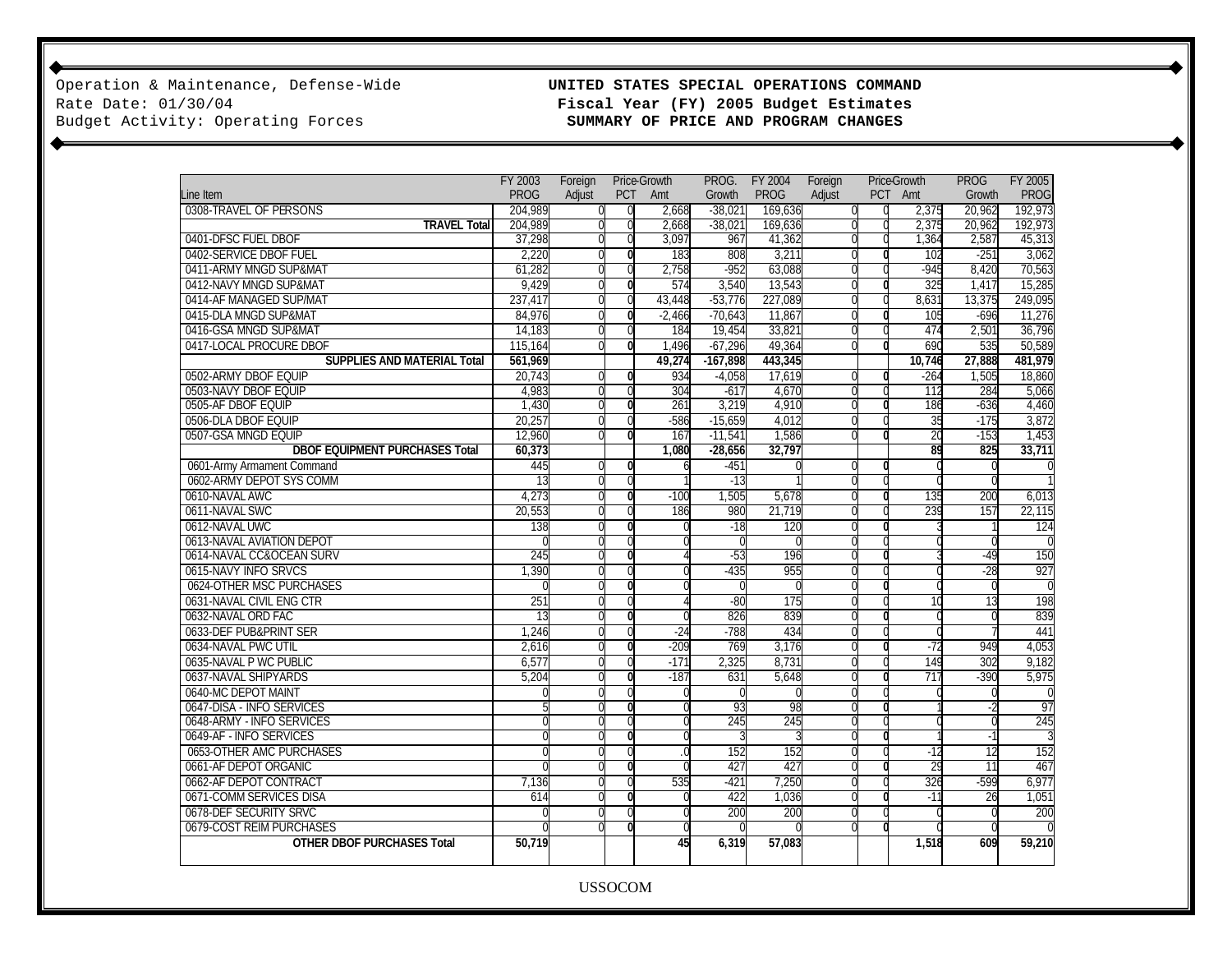# Operation & Maintenance, Defense-Wide **UNITED STATES SPECIAL OPERATIONS COMMAND**<br>Rate Date: 01/30/04 **Fiscal Year (FY) 2005 Budget Estimates** Rate Date: 01/30/04<br>Budget Activity: Operating Forces **Fiscal Year (FY) 2005 Budget Estimates** SUMMARY OF PRICE AND PROGRAM CHANGES

|                                         | FY 2003             | Foreign  |                  | Price-Growth | PROG.      | FY 2004     | Foreign  |   | <b>Price-Growth</b>         | <b>PROG</b> | FY 2005           |
|-----------------------------------------|---------------------|----------|------------------|--------------|------------|-------------|----------|---|-----------------------------|-------------|-------------------|
| Line Item                               | <b>PROG</b>         | Adjust   | <b>PCT</b>       | Amt          | Growth     | <b>PROG</b> | Adjust   |   | PCT Amt                     | Growth      | <b>PROG</b>       |
| 0701-MAC CARGO DBOF                     | 2.246               | $\Omega$ | $\Omega$         | 38           | 440        | 2.724       | $\Omega$ |   | 49                          | 4.088       | 6,861             |
| 0702-MAC SAAM                           | 320.133             |          |                  |              | $-320.133$ |             |          |   |                             |             |                   |
| 0703-AMC SAAM/JCS EXERCIS               | 149.414             | $\Omega$ | $\boldsymbol{0}$ | $-1.943$     | $-14.731$  | 132,740     | $\Omega$ |   | $-82,830$                   | 91.042      | 140,952           |
| 0711-MSC CARGO DBOF                     |                     |          |                  |              | 152        | 153         |          |   |                             | 63          | 210               |
| 0721-MTMC PORT HAND DBOF                |                     |          | $\Omega$         |              | 571        | 571         | $\Omega$ |   | 4 <sup>1</sup>              | $-70$       | 542               |
| 0725-MTMC OTHER NON-DBOF                | 1.025               |          |                  |              | 152        | 1.177       |          |   |                             |             | 1,178             |
| 0771-COMM TRANS                         | 7,361               |          | $\mathbf{0}$     | 93           | $-5,516$   | 1.938       | $\Omega$ |   | 25                          | 14          | 1,977             |
| <b>TRANSPORTATION Total</b>             | 480,180             |          |                  | $-1,812$     | $-339,065$ | 139,303     |          |   | $-82,721$                   | 95,138      | 151,720           |
| 0913-PUR UTIL NON-DBOF                  | $7.01$ <sup>-</sup> | $\Omega$ | $\boldsymbol{0}$ | 90           | $-5.906$   | 1.195       | C        | n | 18                          | $-165$      | 1,048             |
| 0914-PUR COMM NON-DBOF                  | 52,373              | $\Omega$ |                  | 678          | $-21.145$  | 31,906      | $\cap$   |   | 446                         | 543         | 32,895            |
| 0915-RENTS NON-GSA                      | 4,903               | $\Omega$ | $\theta$         | 64           | $-754$     | 4,213       | $\Omega$ |   | 59                          | 106         | 4,378             |
| 0917-U.S.P.S.                           | 269                 |          |                  |              | $-220$     | 49          |          |   |                             |             | 49                |
| 0920-SUP/MAT NON - DBOF                 | 101.467             | $\cap$   | $\Omega$         | 1,320        | $-10.749$  | 92.038      | $\Omega$ |   | .289                        | 18.509      | 111,836           |
| 0921-PRINT/REPRO                        | 148                 |          |                  |              | 237        | 387         |          |   |                             |             | 389               |
| 0922-EQUIP MAINT CONTRACT               | 339,592             | $\Omega$ | $\mathbf{0}$     | 4.415        | $-75,845$  | 268,162     | $\Omega$ |   | 3,755                       | 1.481       | 273,398           |
| 0923-FAC MAINT CONTRACT                 | 16.519              |          |                  | 214          | $-11.440$  | 5,293       |          |   | 74                          | 953         | 6,320             |
| 0924-MEDICAL SUPPLIES                   |                     | $\Omega$ | $\Omega$         |              | 210        | 210         | $\cap$   |   | $\overline{21}$             |             | 231               |
| 0925-EQUIP PUR NON-DBOF                 | 196.111             |          |                  | 2.549        | $-160,676$ | 37,984      |          |   | 533                         | $-852$      | 37,665            |
| 0926-OTHER OVERSEAS PUR                 | 132                 | $\cap$   | $\boldsymbol{0}$ |              | 3.041      | 3.175       | $\cap$   |   | 44                          | $-64$       | 3,155             |
| 0928-SHIP MAINT CONTRACT                | 21,239              |          |                  | 276          | $-1.051$   | 20.464      | $\Omega$ |   | 286                         | 6.133       | 26,883            |
| 0929-AIRCRAFT REWORKS CON               |                     |          | $\Omega$         |              | 1.600      | 1.600       |          |   | $\overline{2}$ <sup>2</sup> |             | 1,626             |
| 0930-OTHER DEPOT NON-DBOF               | 87.795              |          |                  | 1.142        | 7,278      | 96,215      | $\Omega$ |   | , 346                       | 2,801       | 100,362           |
| 0932-MNGT&PROF SUP SERV                 | 11,925              |          | $\Omega$         | 156          | $-3,469$   | 8,612       |          |   | 120                         | $-626$      | 8,106             |
| 0933-STUDIES, ANAL, EVAL                | 12,321              |          |                  | 161          | $-6.991$   | 5,491       | $\Omega$ |   | 77                          | $-77$       | 5,491             |
| 0934-ENG&TECH SERVICES                  | 4,855               |          | $\Omega$         | 63           | $-4,026$   | 892         | $\Omega$ |   | $\overline{12}$             | $-12$       | 892               |
| 0937-LOCAL PUR FUEL                     | 281                 |          |                  | 23           | 92         | 396         |          |   | 12                          |             | 404               |
| 0987-OTHER INTRA GOV PUR                | 44,804              | $\Omega$ | $\theta$         | 584          | $-24,332$  | 21,056      | $\Omega$ |   | 296                         | 1.976       | 23,328            |
| 0989-OTHER CONTRACTS                    | 281.869             |          |                  | 3.662        | $-83,349$  | 202.182     |          |   | 2.829                       | 10.173      | 215,184           |
| 0998-OTHER COSTS                        | 176.602             |          | $\Omega$         | 3.282        | 30.779     | 210.663     | $\cap$   |   | 3.948                       | 4.769       | 219,380           |
| <b>OTHER PURCHASES Total</b>            | 1,360,216           |          |                  | 18.683       | $-376.716$ | 1,012,183   |          |   | 15,193                      | 45.644      | 1,073,020         |
| <b>SPECIAL OPERATIONS COMMAND Total</b> | 2,718,446           |          |                  | 69.938       | $-934,037$ | 1,854,347   |          |   | $-52.800$                   |             | 191,066 1,992,613 |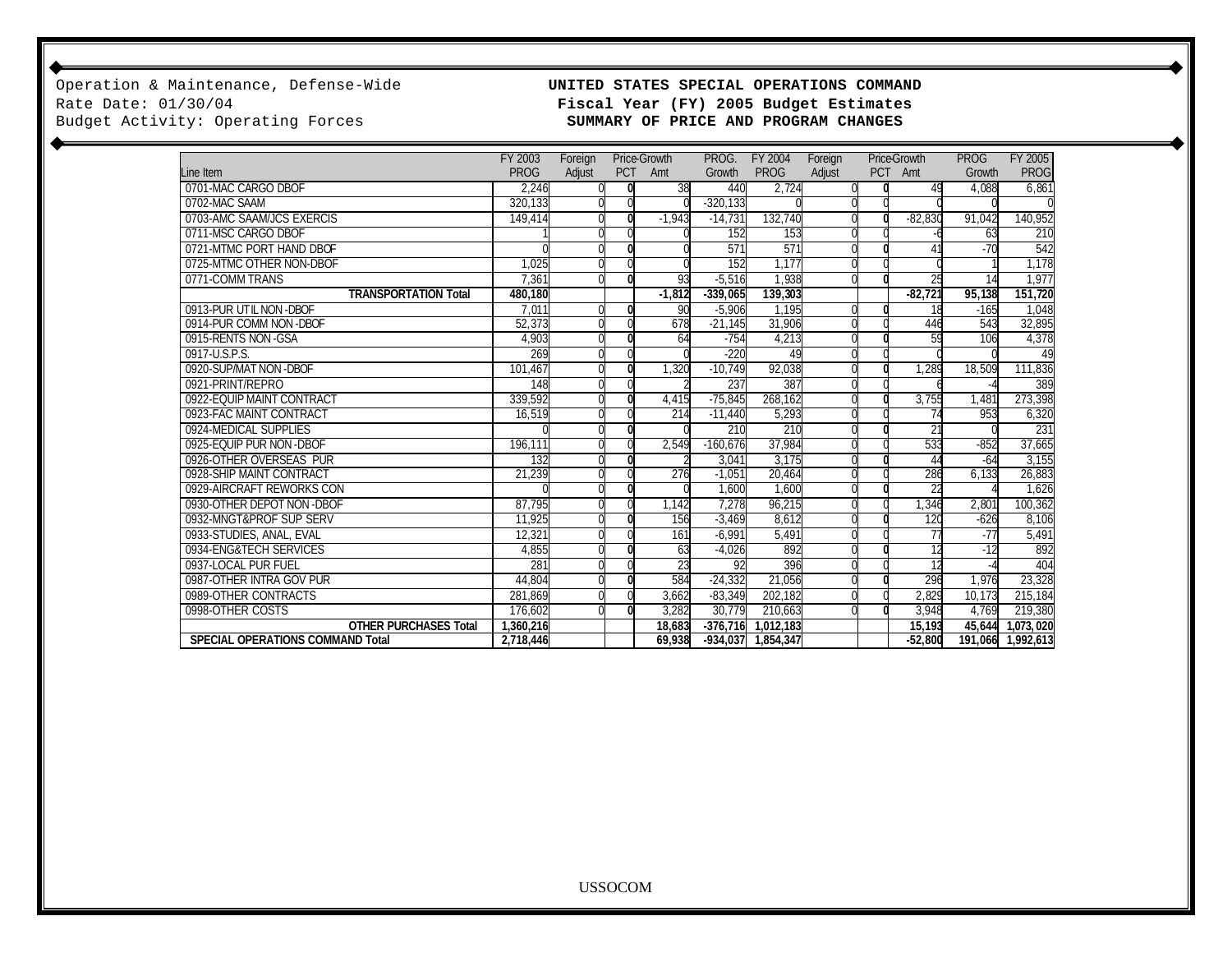#### **I. Description of Operations Financed:**

**A. Specialized Skill Training and Recruiting** – Provides for the United States Army John F. Kennedy Special Warfare Center (USAJFKSWC), the Special Operations Medical Training Center (SOMTC), and the Naval Special Warfare Center (NSWCEN). These schools provide training in both basic and advanced special operations skills and operations, and educate American and Allied personnel in geopolitical, psychological and military aspects of joint special operations. Budget Activity (BA)-3 also funds Special Operations Forces (SOF) Language Training producing language proficient personnel. Funding also supports the Naval Small Craft Instruction and Technical Training School.

**B. Professional Development Education** – Includes the United States Air Force Special Operations School (USAFSOS) at Hurlburt Field, FL and the Joint Special Operations University (JSOU). The USAFSOS primary mission is to provide specialized SOF education for USSOCOM air component personnel and other USSOCOM members. Since FY 1994, the school has provided the Command's Professional Development program. This is a progressive education program qualifying Air Force Special Operations Forces personnel to serve in Joint Special Operations Task Forces and joint staffs. JSOU is an institution of higher learning consisting of teaching and research facilities focused on producing and promoting Joint Special Operations strategic and operational analysis and education. It is the Joint Special Operations center of excellence dedicated to building and maintaining a consortium of JSOU education activities focused on the education of SOF leaders as well as non-SOF decision makers at the intermediate and senior levels.

- **C. Base Support –** Provides for base support costs specifically identifiable to NSWCEN.
- **II. Force Structure Summary:** Not Applicable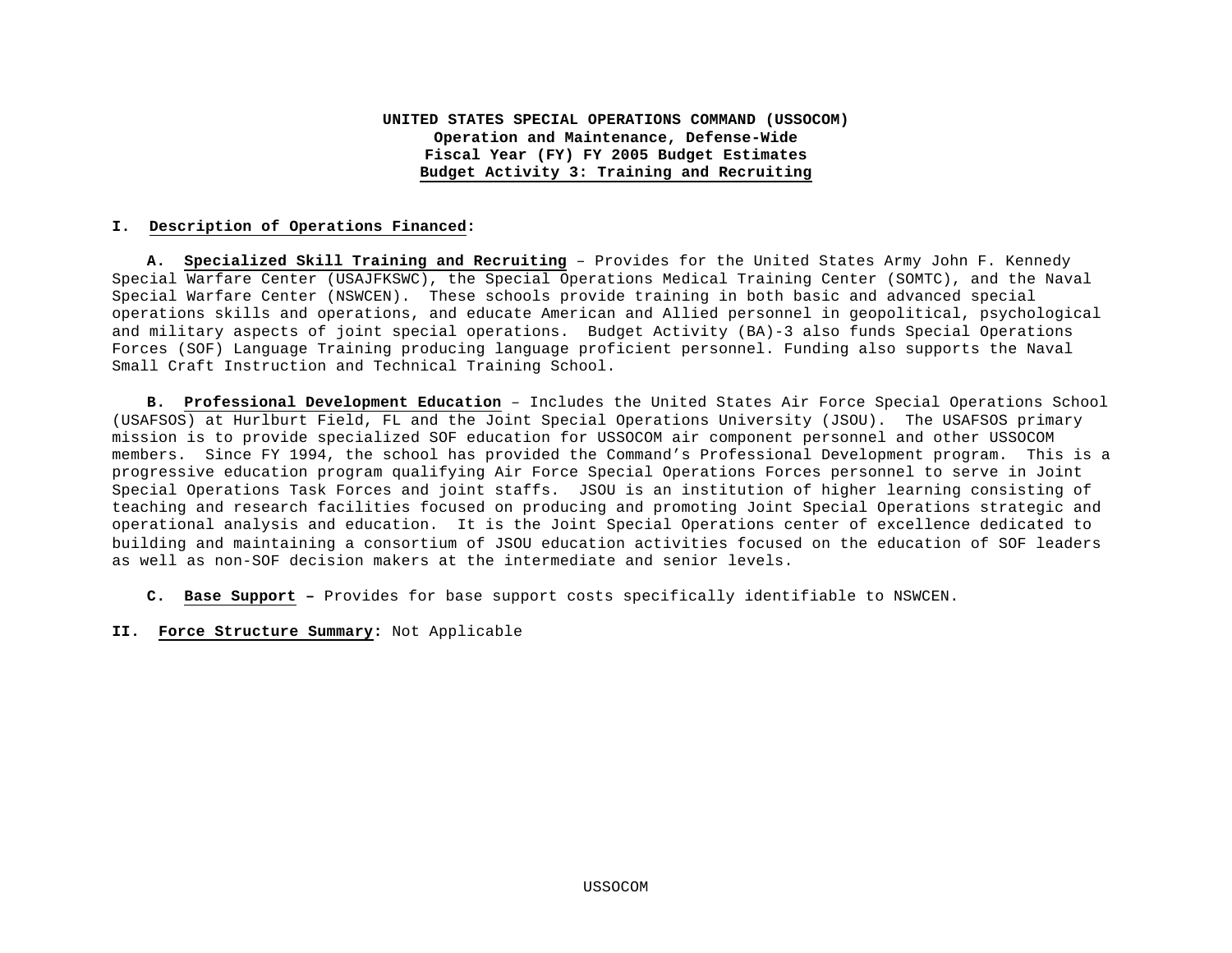#### **III. Financial Summary (\$ in Thousands):**

|                                       |         |         | FY 2004 |          |            |                      |
|---------------------------------------|---------|---------|---------|----------|------------|----------------------|
|                                       | FY 2003 | Budget  |         | Current  | FY 2005    |                      |
| Subactivity Group:<br>А.              | Actuals | Request | Approp  | Estimate | Estimate   |                      |
| <b>BA-3 TRAINING</b>                  |         |         |         |          |            |                      |
| Skill and Advanced Training           | 108,173 | 92,646  | 92,646  | 93,054   | 96,244     |                      |
| Specialized Skill Training            | 95,405  | 85,810  | 85,810  | 86,218   | 89,258     |                      |
| Professional Development<br>Education | 7,983   | 5,076   | 5,076   | 5,076    | 5,222      |                      |
| Base Support                          | 4,785   | 1,760   | 1,760   | 1,760    | 1,764      |                      |
|                                       |         |         |         |          | Change     |                      |
|                                       |         |         |         |          | FY 2004 PB | Change<br>FY 2004 To |
|                                       |         |         |         |          | Current    |                      |

| Reconciliation Summary:<br>в. | To FY 2004<br>Estimate | FY 2005<br>Estimate |
|-------------------------------|------------------------|---------------------|
| Baseline Funding              | 92,646                 | 93,054              |
| Congressional Adjustments     |                        |                     |
| Subtotal Appropriated Amount  |                        |                     |
| Emergency Supplemental        |                        |                     |
| Fact-of-Life-Change           |                        |                     |
| Technical Adjustment          | 408                    |                     |
| Price Change                  |                        | 1,327               |
| Program changes               |                        | 1,863               |
| Current Estimate              | 93,054                 | 96,244              |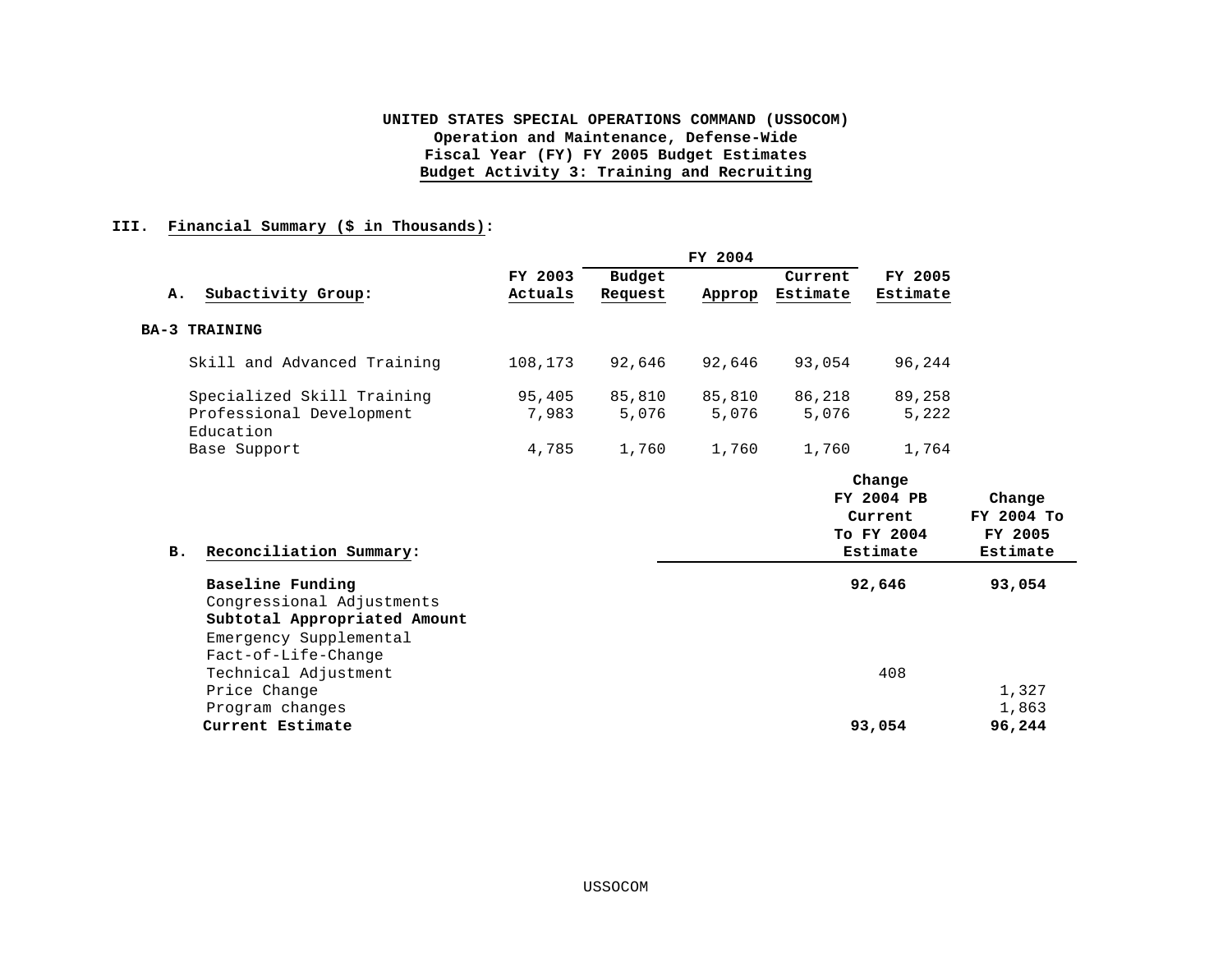## **III. Financial Summary (O&M: \$ In Thousands):**

| $\mathbf{c}$ . | Reconciliation of Increases and Decreases:                                                    |        |
|----------------|-----------------------------------------------------------------------------------------------|--------|
|                | FY 2004 President's Budget Request                                                            | 92,646 |
|                | 1. Congressional Adjustments                                                                  |        |
|                | FY 2004 Appropriated Amount                                                                   | 92,646 |
|                | 2.<br>Emergency Supplemental                                                                  |        |
|                | 3. Fact-of-Life-Changes<br>a. Functional Transfer                                             |        |
|                | b. Technical Adjustment                                                                       |        |
|                | 408<br>1) Increases<br>Realign from BA-1 to reflect proper execution of funded<br>activities. |        |
|                | 2) Decreases                                                                                  |        |
|                | c. Fact-of-Life Emergent Requirements                                                         |        |
|                | Total Fact-of-Life-Changes                                                                    | 408    |
|                | Baseline Funding                                                                              | 93,054 |
|                | 4. Reprogrammings (Requiring 1415 Actions)                                                    |        |
|                | Revised FY 2004 Estimate                                                                      | 93,054 |
|                | 5. Less: Emergency Supplemental Funding                                                       |        |
|                | Normalized Current Estimate for FY 2004                                                       | 93,054 |
|                |                                                                                               |        |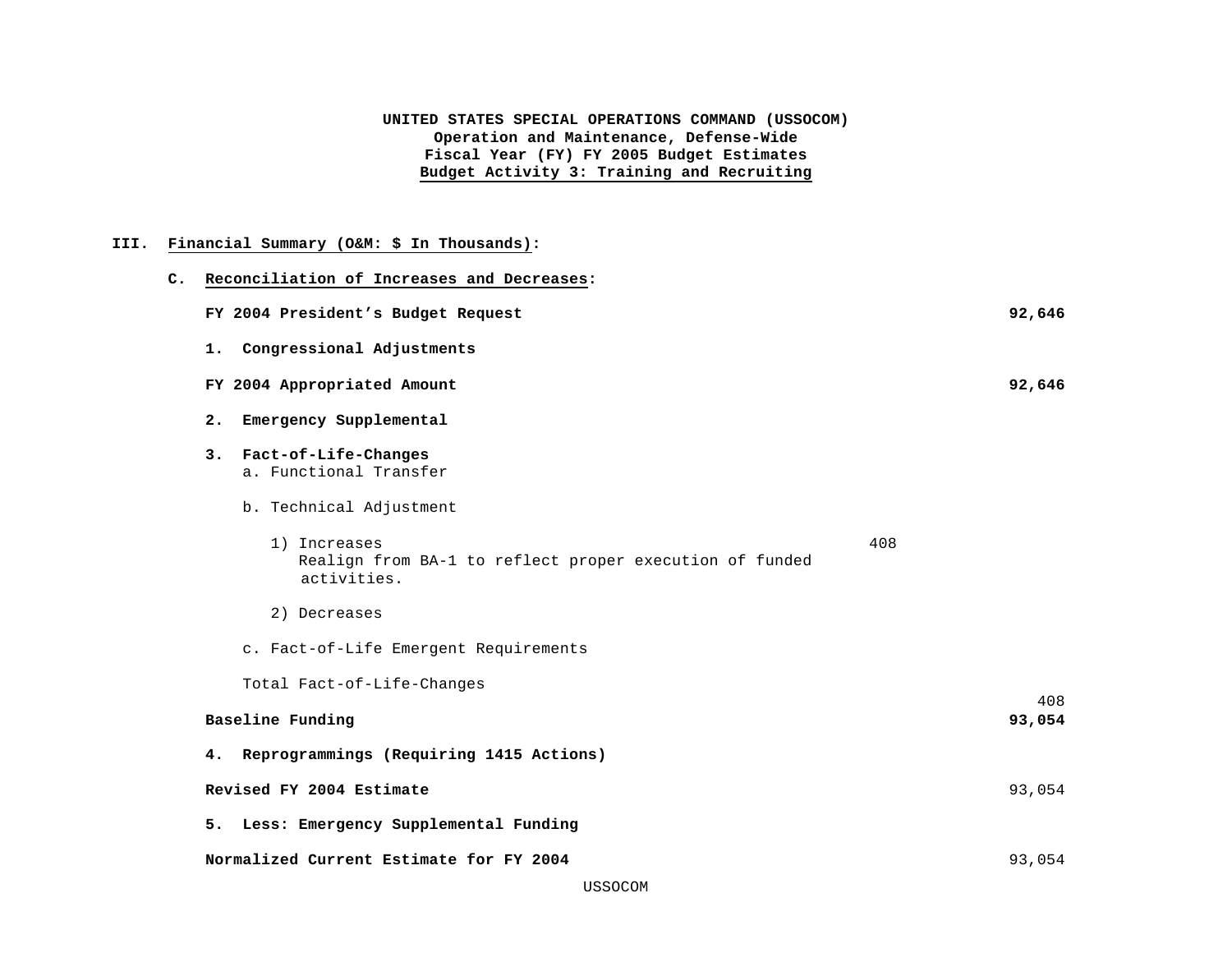|  |  | 6. Price Change |  | .327 |
|--|--|-----------------|--|------|
|--|--|-----------------|--|------|

- **7. Functional Transfers**
- **8. Other Transfers (Non-Functional Transfer)**

#### **9. Program Increases**

- a. Annualization of New FY 2004 Program
- b. One-Time Cost FY 2005 Cost
- c. Program Growth in FY 2005

The funding supports the foreign language training contract cost increases. All Special Operation Forces foreign language training requirements were consolidated under one umbrella contract. This enhanced contract provides customized and personal language training tailored to the time sensitive unique needs of SOF forces conducting operations in foreign countries. Additional funding was necessary to fund contract cost increases associated with the Fair Labor Standards Act. The contract provides instructors with educational expertise and a standardized training methodology throughout SOF. Obtaining, sustaining, and enhancing foreign language capabilities are essential for USSOCOM's role in the Global War on Terrorism. 1,863

#### **10. Program Decreases**

| Total Program Change   | 1,863  |
|------------------------|--------|
| FY 2005 Budget Request | 96,244 |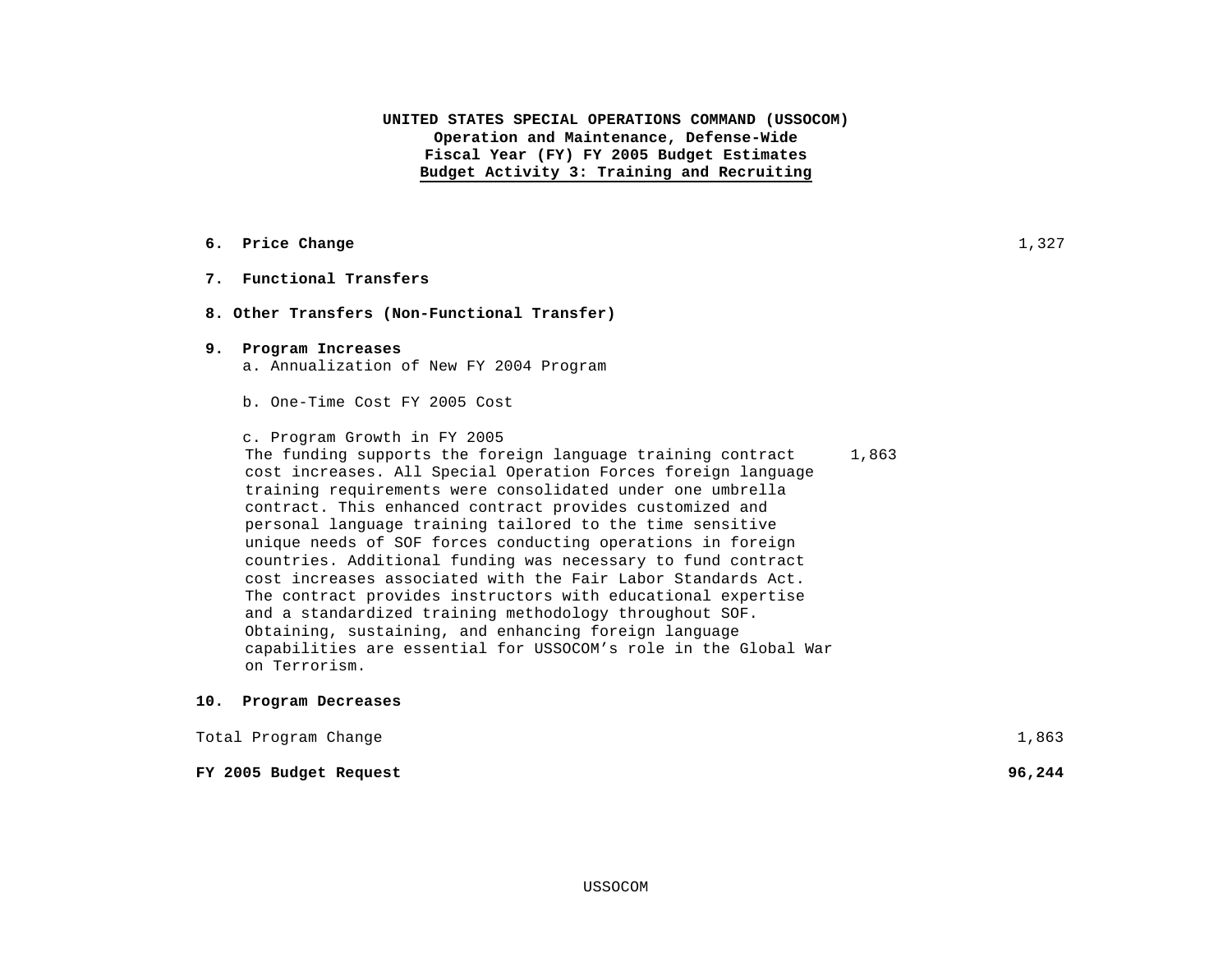#### **IV. Performance Criteria and Evaluation**:

#### **A. Special Operations School House Training**

|                                                                    | FY 2003<br>Actual | FY 2004<br>Estimate | FY 2005<br>Estimate |
|--------------------------------------------------------------------|-------------------|---------------------|---------------------|
| 1. U. S. Army John F. Kennedy Special Warfare<br>Center and School |                   |                     |                     |
| Number of Courses                                                  | 106               | 106                 | 110                 |
| Number of Classes                                                  | 368               | 359                 | 361                 |
| Number of Students                                                 |                   | 13,841 13,346       | 14,547              |
| 2. Naval Special Warfare Center                                    |                   |                     |                     |
| Number of Courses                                                  | 49                | 52                  | 53                  |
| Number of Classes                                                  | 222               | 229                 | 242                 |
| Number of Students                                                 | 3,858             | 4,432               | 4,593               |
| 3. Air Force Special Operations School                             |                   |                     |                     |
| Number of Courses                                                  | 21                | 22                  | 22                  |
| Number of Classes                                                  | 68                | 86                  | 86                  |
| Number of Students                                                 | 4,582             | 5,210               | 5,210               |
| 4. Joint Special Operations University                             |                   |                     |                     |
| Number of Courses                                                  | 12                | $12 \overline{ }$   | 12                  |
| Number of Classes                                                  | 30                | 35                  | 35                  |
| Number of Students                                                 | 1,079             | 1,105               | 1,105               |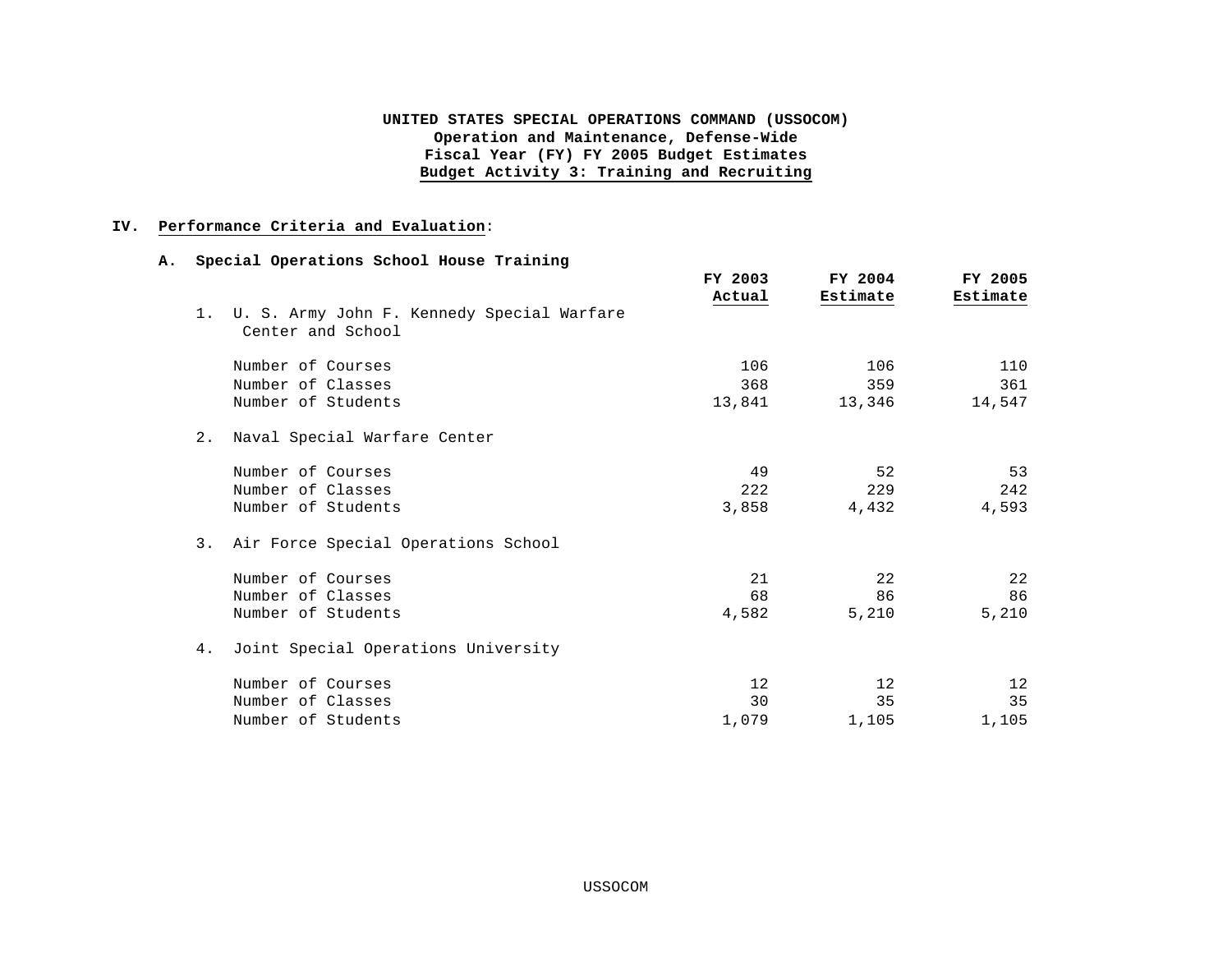#### **IV. Performance Criteria and Evaluation (continued):**

#### **B. Training**

|                                  |        | FY 2003 |           |        | FY 2004 |       |        | FY 2005 |       |  |  |
|----------------------------------|--------|---------|-----------|--------|---------|-------|--------|---------|-------|--|--|
|                                  |        |         | Work      |        |         | Work  |        |         | Work  |  |  |
|                                  | Input  | Output  | Load      | Input  | Output  | Load  | Input  | Output  | Load  |  |  |
| Specialized Skill Training:      |        |         |           |        |         |       |        |         |       |  |  |
| Initial Skill                    |        |         |           |        |         |       |        |         |       |  |  |
| Active                           | 15,149 | 12,082  | 2,108     | 15,150 | 12,853  | 2,297 | 16,167 | 13,501  | 2,241 |  |  |
| Guard                            | 909    | 672     | 148       | 933    | 757     | 152   | 1,069  | 866     | 139   |  |  |
| Reserve                          | 1,222  | 826     | 176       | 1,293  | 1,250   | 196   | 1,368  | 1,314   | 263   |  |  |
| Other                            | 304    | 284     | 263       | 253    | 232     | 397   | 334    | 314     | 490   |  |  |
| Subtotal                         | 17,584 | 13,864  | 2,695     | 17,629 | 15,092  | 3,042 | 18,938 | 15,995  | 3,133 |  |  |
| Professional Military Education: |        |         |           |        |         |       |        |         |       |  |  |
| Active                           | 3,940  | 3,940   | 288       | 4,459  | 4,459   | 334   | 4,569  | 4,569   | 334   |  |  |
| Guard                            | 337    | 337     | 23        | 376    | 376     | 25    | 376    | 376     | 25    |  |  |
| Reserve                          | 629    | 629     | 44        | 676    | 676     | 51    | 676    | 676     | 51    |  |  |
| Other                            | 870    | 870     | <u>61</u> | 953    | 953     | 67    | 953    | 953     | 67    |  |  |
| Subtotal                         | 5,776  | 5,776   | 416       | 6,464  | 6,464   | 477   | 6,574  | 6,574   | 477   |  |  |

 **V. Personnel Summary:** Not Applicable: Civilian Personnel are reimbursed to and reported by the Services.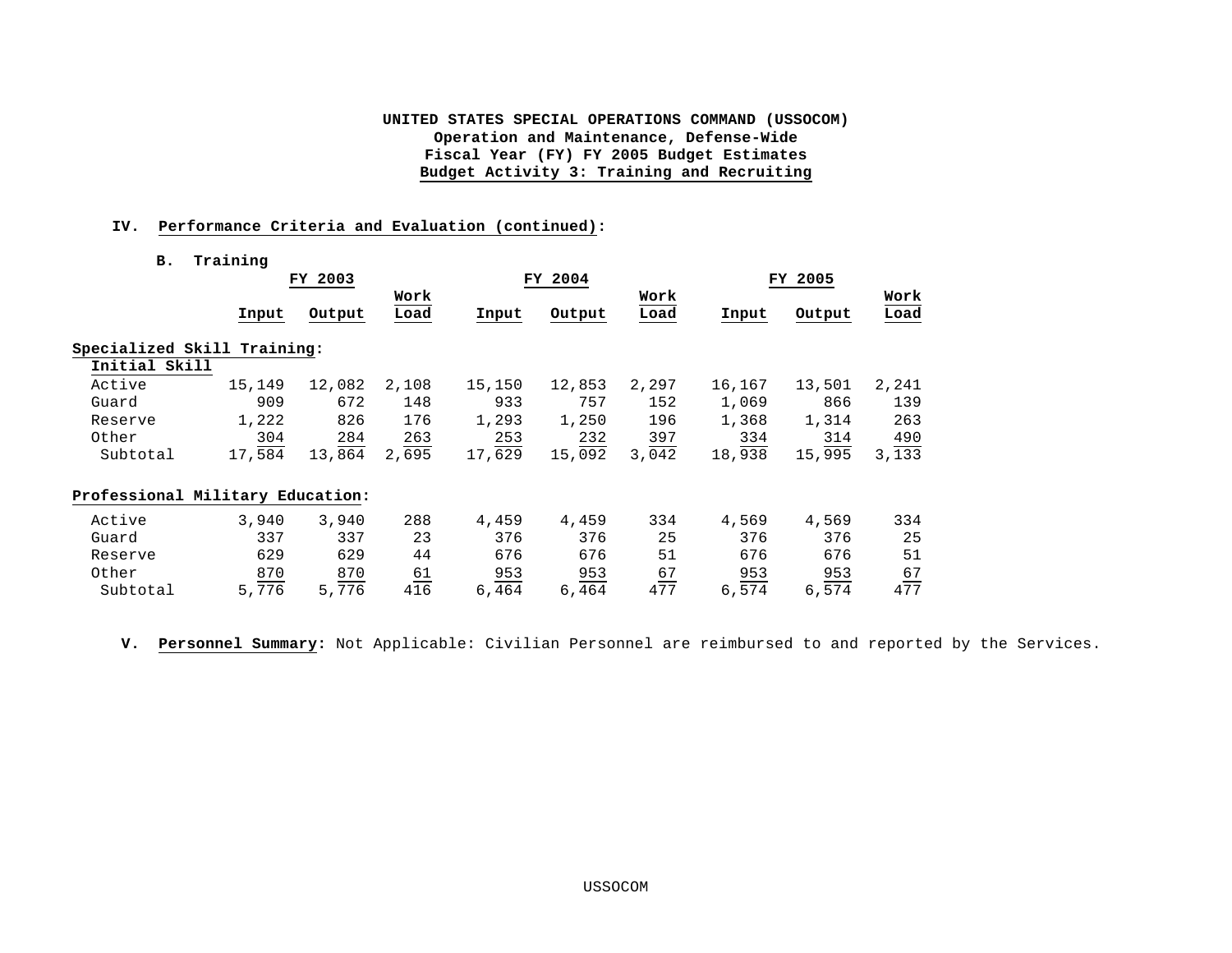#### **VI. Performance Metrics:**

All Department of Defense Components are in the process of developing metrics for budget and performance integration. The goal for FY 2005 is to have performance metrics for 60% of Total Obligation Authority (TOA) requested. The below performance measures for "Specialized Skill Training and Recruiting" account for 2.3% of USSOCOM's FY 2005 TOA requested. Additional metrics are provided in Operation and Maintenance BA 1, "Flight Operations" and "Other Operations". Overall, USSOCOM identified metrics equating to 60.00% of TOA. The performance measures identified for FY 2005 will also apply in future years.

|                          | Input Indicator                                                                                                            | Output Indicator                           | Efficiency Indicator                                                   | Service Quality Indicator Outcome Indicator |                                                                      |
|--------------------------|----------------------------------------------------------------------------------------------------------------------------|--------------------------------------------|------------------------------------------------------------------------|---------------------------------------------|----------------------------------------------------------------------|
| Indicator                | Dollar amount<br>expended to fund<br>training,                                                                             | # of Annual<br>Training Plans<br>Completed | % of Annual Training<br>Plans Completed                                | Quality of Training<br>Received             | Increased Readiness;<br>Decreased Force<br>Management Risk; Maintain |
|                          | recruitment, and<br>professional<br>development                                                                            |                                            |                                                                        |                                             | a Quality Workforce                                                  |
| Indicator<br>Calculation | Dollar summation<br>of all expense<br>elements relating<br>to training,<br>recruitment, and<br>professional<br>development | The sum total of<br>all training<br>plans  | Completed Training<br>divided by Training<br>Offered and/or<br>Started | Results of End of Course<br>Surveys         |                                                                      |
| Data<br>Source(s)        | PB and Accounting<br>System                                                                                                |                                            |                                                                        | End of Course Surveys                       | Components                                                           |

**VII. OP-32 Summary of Price and Program Changes:** See next page.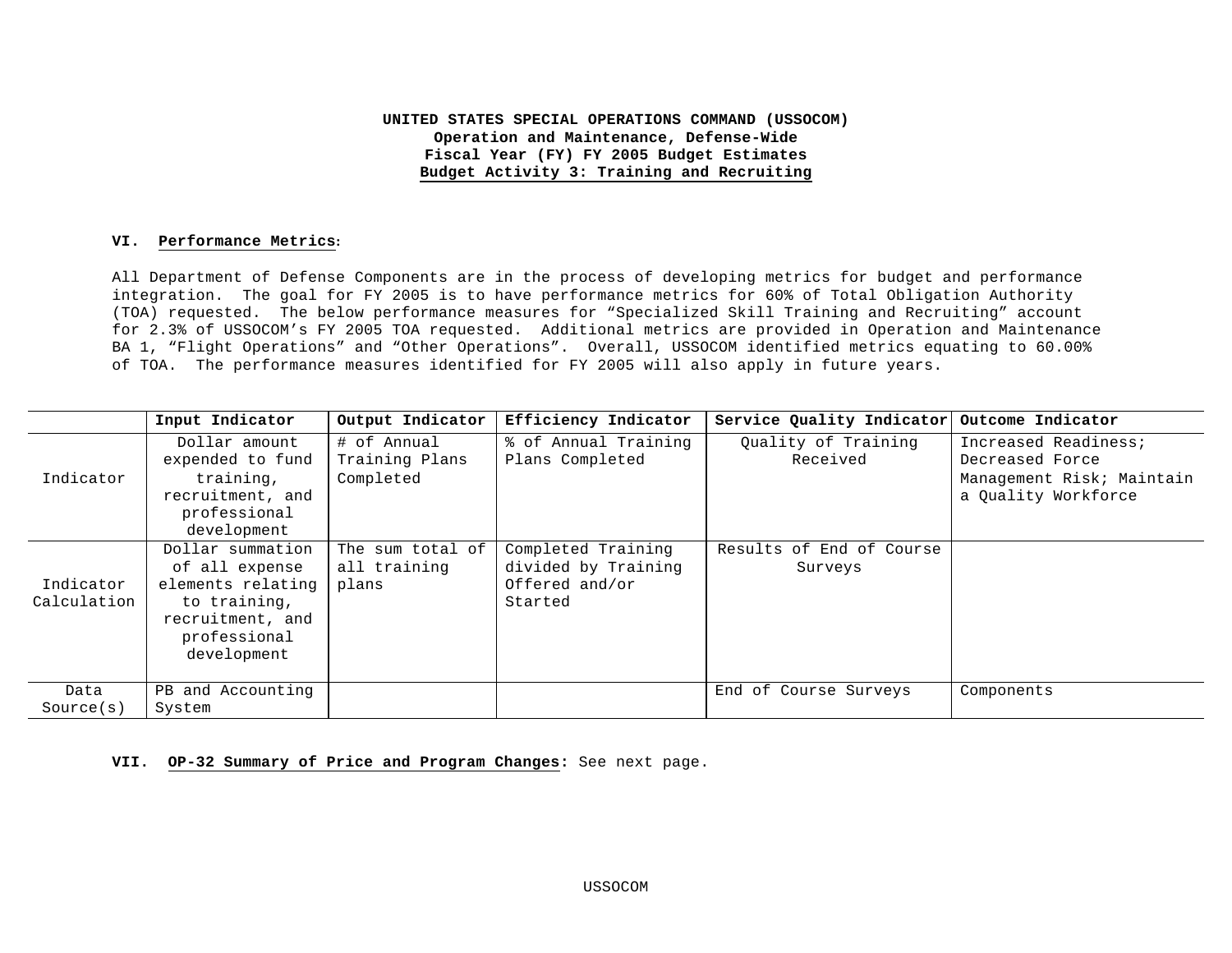Budget Activity: Training & Recruiting

# Operation & Maintenance, Defense-Wide **UNITED STATES SPECIAL OPERATIONS COMMAND**<br>Rate Date: 01/30/04 **Piscal Year (FY) 2005 Budget Estimates** Fiscal Year (FY) 2005 Budget Estimates<br>SUMMARY OF PRICE AND PROGRAM CHANGES

|                                       | FY 2003     | Foreign |                | Price-Growth | PROG.           | FY 2004         | Foreign  |            | Price-Growth    | <b>PROG</b> | FY 2005     |
|---------------------------------------|-------------|---------|----------------|--------------|-----------------|-----------------|----------|------------|-----------------|-------------|-------------|
| Line Item                             | <b>PROG</b> | Adjust  |                | PCT Amt      | Growth          | <b>PROG</b>     | Adjust   |            | PCT Amt         | Growth      | <b>PROG</b> |
| 0308-TRAVEL OF PERSONS                | 7.455       |         | $\Omega$       | 97           | 1.596           | 9.148           | $\Omega$ | $\Omega$   | 128             | 372         | 9,648       |
| <b>TRAVEL Total</b>                   | 7,455       |         |                | 97           | 1.596           | 9,148           |          |            | 128             | 372         | 9,648       |
| 0401-DFSC FUEL DBOF                   | 363         |         |                | 30           | $-323$          | 70              | O        |            |                 |             | 69          |
| 0402-SERVICE DBOF FUEL                | 36          |         | $\Omega$       |              | 237             | 276             |          |            | Q               | $-9$        | 276         |
| 0411-ARMY MNGD SUP&MAT                | 2.164       |         |                | 97           | $-968$          | 1.293           |          |            | $-19$           | 238         | 1,512       |
| 0412-NAVY MNGD SUP&MAT                | 119         |         |                |              | 865             | 991             |          |            | $\overline{24}$ | $-362$      | 653         |
| 0414-AF MANAGED SUP/MAT               |             |         | U              |              | 18              | 23              |          |            |                 |             | 23          |
| 0415-DLA MNGD SUP&MAT                 | 2,143       |         |                | $-62$        | 1,376           | 3,448           |          |            | 31              | $-189$      | 3,290       |
| 0416-GSA MNGD SUP&MAT                 | 1,574       |         |                | 20           | $-24$           | 1,570           |          |            | 22              | 80          | 1,672       |
| 0417-LOCAL PROCURE DBOF               | 8.038       |         |                | 104          | $-3,283$        | 4.859           |          |            | 68              | 528         | 5,455       |
| <b>SUPPLIES AND MATERIAL Total</b>    | 14,432      |         |                | 200          | $-2.102$        | 12,530          |          |            | 138             | 282         | 12,950      |
| 0502-ARMY DBOF EQUIP                  | 1.864       |         | O              | 84           | 724             | 2.672           | $\Omega$ |            | $-40$           | 283         | 2,915       |
| 0503-NAVY DBOF EQUIP                  |             |         | $\Omega$       |              |                 |                 |          |            |                 | 699         | 699         |
| 0505-AF DBOF EQUIP                    | 33          |         | 0              | 6            | $-38$           |                 |          |            |                 |             |             |
| 0506-DLA DBOF EQUIP                   | 2.781       |         | $\Omega$       | $-81$        | $-2.589$        | 111             |          |            |                 |             | 115         |
| 0507-GSA MNGD EQUIP                   | 176         |         | $\Omega$       |              | $-126$          | 52              |          |            |                 |             | 53          |
| <b>DBOF EQUIPMENT PURCHASES Total</b> | 4.854       |         |                | 11           | $-2.029$        | 2.836           |          |            | -38             | 985         | 3,783       |
| 0610-NAVAL AIR WARFARE CENTER         | 30          |         | $\mathbf{0}$   | $-1$         | $-29$           | 0               | 0        |            |                 |             |             |
| 0614-NAVAL CC&OCEAN SURV              | 20          |         | $\Omega$       | C            |                 | 20              | $\Omega$ |            |                 |             | 20          |
| 0615-NAVY INFO SRVCS                  | 175         |         | $\Omega$       | $\Omega$     | $-59$           | 116             | U        | $\sqrt{ }$ | $\Omega$        |             | 114         |
| 0631-NAVAL CIVIL ENG CTR              | 573         |         | $\Omega$       | $\mathsf{Q}$ | $-513$          | 69              |          |            |                 | 8           | 81          |
| 0633-DEF PUB&PRINT SER                | 237         |         | $\Omega$       | $-5$         | 84 <sup>°</sup> | 1.073           |          | $\sqrt{ }$ |                 | 114         | 1,190       |
| 0634-NAVAL PWC UTIL                   | 1,139       |         |                | $-91$        | $-170$          | 878             |          |            | $-20$           | 134         | 992         |
| 0635-NAVAL P WC PUBLIC                | 2,270       |         |                | $-59$        | $-131$          | 2,080           |          |            | 36              | $-999$      | 1.117       |
| <b>OTHER DBOF PURCHASES Total</b>     | 4,444       |         |                | $-147$       | $-61$           | 4.236           |          |            | 23              | $-745$      | 3,514       |
| 0701-MAC CARGO DBOF                   |             |         |                |              | 20              | 20              |          |            |                 |             | 22          |
| 0721-MTMC PORT HAND DBOF              |             |         |                |              | 11              | $\overline{11}$ |          |            |                 |             | 11          |
| 0771-COMMERCIAL TRANSPORTATION        | 200         |         | $\Omega$       |              | $-203$          | $\overline{0}$  |          |            |                 |             |             |
| <b>TRANSPORTATION Total</b>           | 200         |         | $\overline{0}$ |              | $-172$          | 31              |          |            |                 |             | 33          |
| 0913-PUR UTIL NON - DBOF              | 55          |         | O              |              |                 | 57              |          |            |                 |             | 58          |
| 0914-PUR COMM NON - DBOF              | 116         |         |                |              | 38              | 155             |          |            |                 |             | 159         |
| 0915-RENTS NON - GSA                  | 322         |         | 0              |              | 681             | 1,008           |          |            | 14              |             | 1,023       |
| 0917-U.S.P.S.                         | 61          |         | U              |              | $-51$           | 10              |          |            | $\Omega$        |             | 10          |
| 0920-SUP/MAT NON - DBOF               | 4.746       |         | $\Omega$       | 61           | 1.45            | 6.264           |          |            | 88              | 455         | 6,807       |
| 0922-EQUIP MAINT CONTRACT             | 26,459      |         |                | 344          | $-20.338$       | 6,465           |          |            | 91              | 38          | 6,594       |
| 0923-FACILITY MAINTENANCE BY CONTRACT | 163         |         |                |              | $-165$          |                 |          |            | $\overline{0}$  |             |             |
| 0925-EQUIP PUR NON-DBOF               | 14.185      |         |                | 183          | $-11.972$       | 2.396           |          |            | 33              | 145         | 2,574       |
| 0932-MNGT&PROF SUP SERV               |             |         | $\Omega$       |              |                 |                 |          |            | $\Omega$        |             |             |
| 0937-LOCAL PUR FUEL                   | 64          |         |                |              | 55              | 124             |          |            |                 | 11          | 139         |
| 0987-OTHER INTRA GOV PUR              | 1.123       |         | $\Omega$       | 15           | 446             | 1,584           |          |            | $\overline{22}$ | $-41$       | 1,565       |
| 0989-OTHER CONTRACTS                  | 8,571       |         | $\Omega$       | 112          | 12,622          | 21,305          | 0        | ſ          | 298             | 455         | 22,058      |
| 0998-OTHER COSTS                      | 20.923      |         | $\Omega$       | 1.163        | 2.819           | 24,905          |          |            | 521             | $-97$       | 25,329      |
| <b>OTHER PURCHASES Total</b>          | 76,788      |         |                | 1,891        | $-14,406$       | 64,273          |          |            | 1.075           | 968         | 66,316      |
| SPECIAL OPERATIONS COMMAND Total      | 108,173     |         |                | 2,055        | $-17,714$       | 93,054          |          |            | 1,327           | 1,863       | 96,244      |
|                                       |             |         |                |              |                 |                 |          |            |                 |             |             |

USSOCOM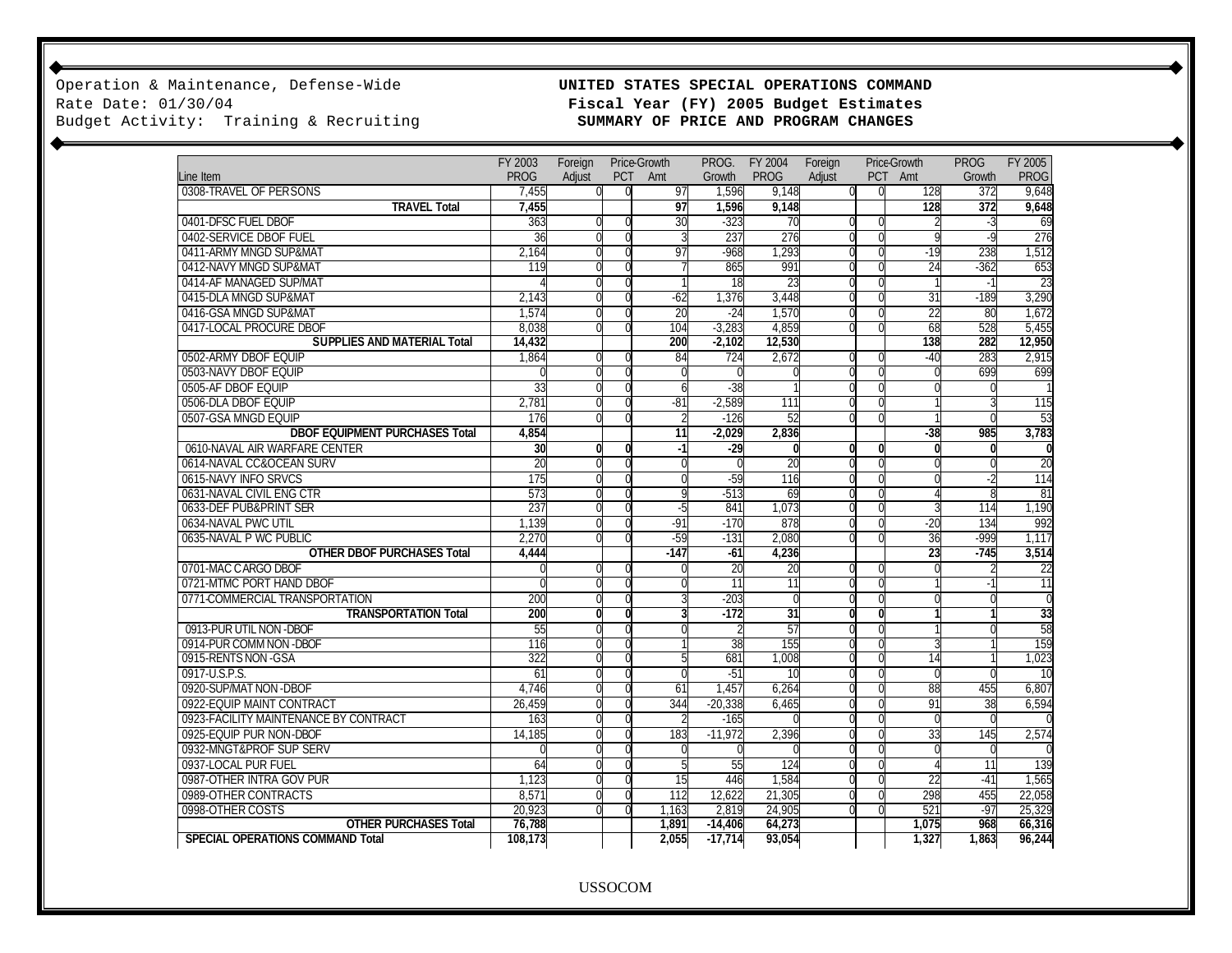#### **UNITED STATES SPECIAL OPERATIONS COMMAND (USSOCOM) Operation And Maintenance, Defense-Wide Fiscal Year (FY) 2005 Budget Estimate Budget Activity 4: Administrative & Service-Wide Activities**

#### **I. Description of Operations Financed:**

**Logistics Operations, Acquisition and Program Management** – Provides resources for Operation and Maintenance costs supporting Special Operation Forces (SOF)-peculiar acquisition program management, and engineering and logistical support for SOF acquisition programs. Support includes funding for travel, operational testing and evaluation support, and related supplies and equipment. Funds civilian program management, and general contractor support for the Special Operations Acquisition and Logistics Center (SOAL) to include support equipment, necessary facilities, SOAL civilians and associated management costs.

#### **II. Force Structure Summary:** Not Applicable

#### **III. Financial Summary (O&M: \$ in Thousands):**

|                                                                                                                                                                                      |                    |                   | FY 2004                               |                               |                                  |
|--------------------------------------------------------------------------------------------------------------------------------------------------------------------------------------|--------------------|-------------------|---------------------------------------|-------------------------------|----------------------------------|
| A. Sub activity Group:                                                                                                                                                               | FY 2003<br>Actuals | Budget<br>Request | Approp                                | Current<br>Estimate           | FY 2005<br>Estimate              |
| BA-4 LOGISTICS OPERATIONS                                                                                                                                                            | 57,768             | 61,932            | 61,932                                | 62,505                        | 142,457                          |
| Acquisition/Program Management                                                                                                                                                       | 57,768             | 61,932            | 61,932                                | 62,505                        | 142,457                          |
| B. Reconciliation Summary:                                                                                                                                                           |                    |                   | Change<br>FY 2004 Current<br>Estimate | FY 2004 PB To FY 2004 Current | Change<br>To FY 2005<br>Estimate |
| Baseline Funding<br>Congressional Adjustments (Distributed)<br>Congressional Adjustments (Undistributed)<br>Congressional Adjustments (General Provisions)<br>Congressional Earmarks |                    |                   | 61,932                                |                               | 62,505                           |
| Subtotal Appropriated Amount<br>Reprogrammings                                                                                                                                       |                    |                   | 61,932                                |                               |                                  |
| Price Changes                                                                                                                                                                        |                    |                   |                                       |                               | 1,042                            |
| Fact of Life Adjustments: Transfers in<br>Program Changes                                                                                                                            |                    |                   | 573                                   |                               | 76,837<br>2,073                  |
| Current Estimate                                                                                                                                                                     |                    |                   | 62,505                                |                               | 142,457                          |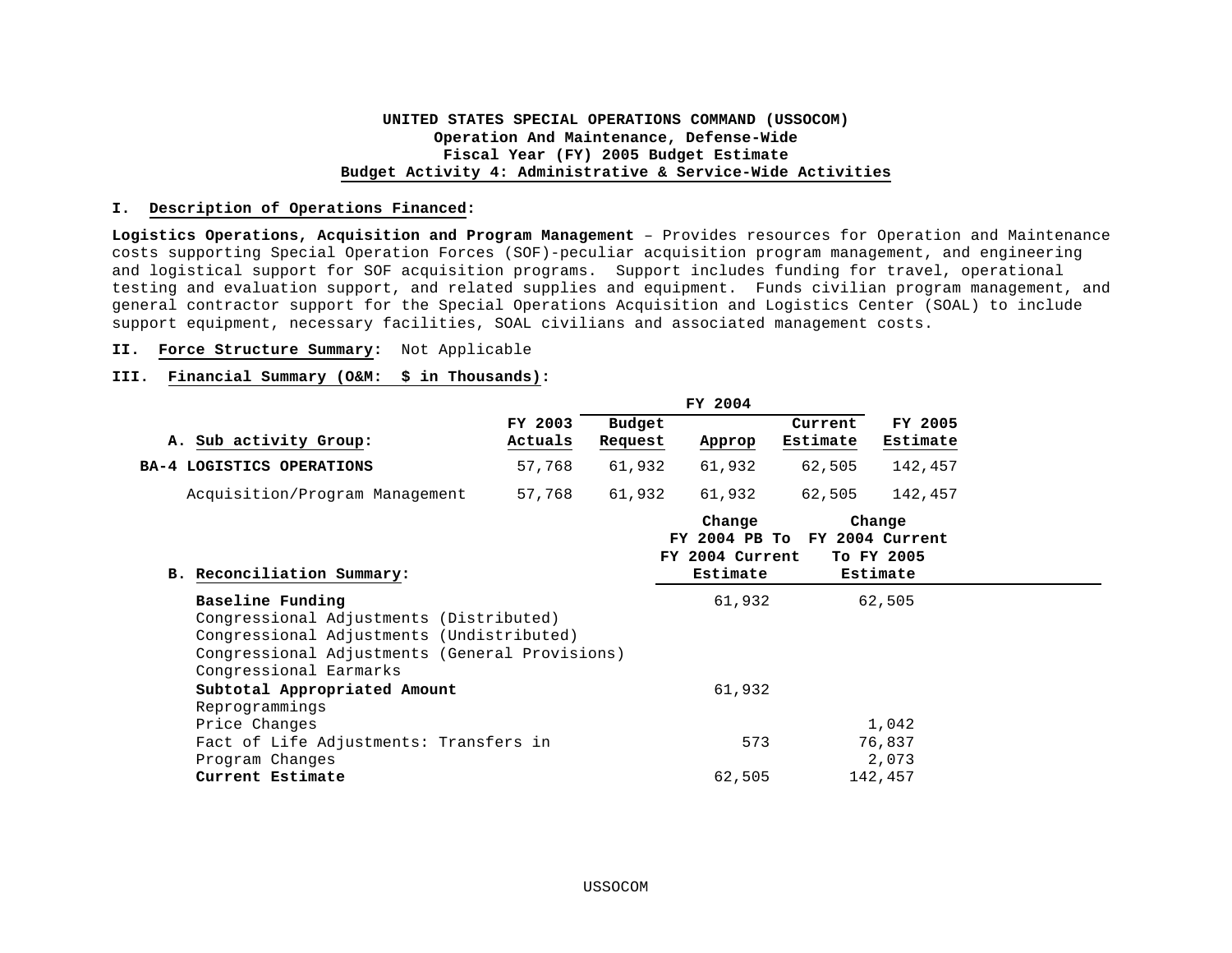#### **UNITED STATES SPECIAL OPERATIONS COMMAND (USSOCOM) Operation And Maintenance, Defense-Wide Fiscal Year (FY) 2005 Budget Estimate Budget Activity 4: Administrative & Service-Wide Activities**

#### **III. Financial Summary (O&M: \$ In Thousands):**

| $\mathbf{C}$ .              | Reconciliation of Increases and Decreases                                                                             |       |        |
|-----------------------------|-----------------------------------------------------------------------------------------------------------------------|-------|--------|
|                             | FY 2004 as of the President's Budget                                                                                  |       | 61,932 |
|                             | 1) Congressional Adjustments                                                                                          |       |        |
|                             | a) Congressional Adjustments (Distributed):                                                                           |       |        |
|                             | b) Congressional Adjustments (Undistributed):                                                                         |       |        |
| Provisions):                | c) Congressional Adjustments (General                                                                                 |       |        |
|                             | d) Congressional Earmarks:<br>Section 8044 Indian Lands Environmental Impact                                          |       |        |
| FY 2004 Appropriated Amount |                                                                                                                       |       | 61,932 |
| 2. Emergency Supplemental   |                                                                                                                       |       |        |
|                             | a) Emergency Supplemental Carryover<br>b) FY 2004 Emergency Supplemental Appropriations<br>Act (P.L. 108-106)         |       |        |
| 3. Fact of Life Changes     |                                                                                                                       |       |        |
|                             | a. Functional Transfers-In                                                                                            |       |        |
|                             | b. Technical Adjustments<br>Increases - Realign from BA-1 to BA-4 to<br>reflect proper execution of funded activities |       | 573    |
|                             | c) Fact of Life Emergent Requirements                                                                                 | $-$ . |        |
| Baseline Funding            |                                                                                                                       |       | 62,505 |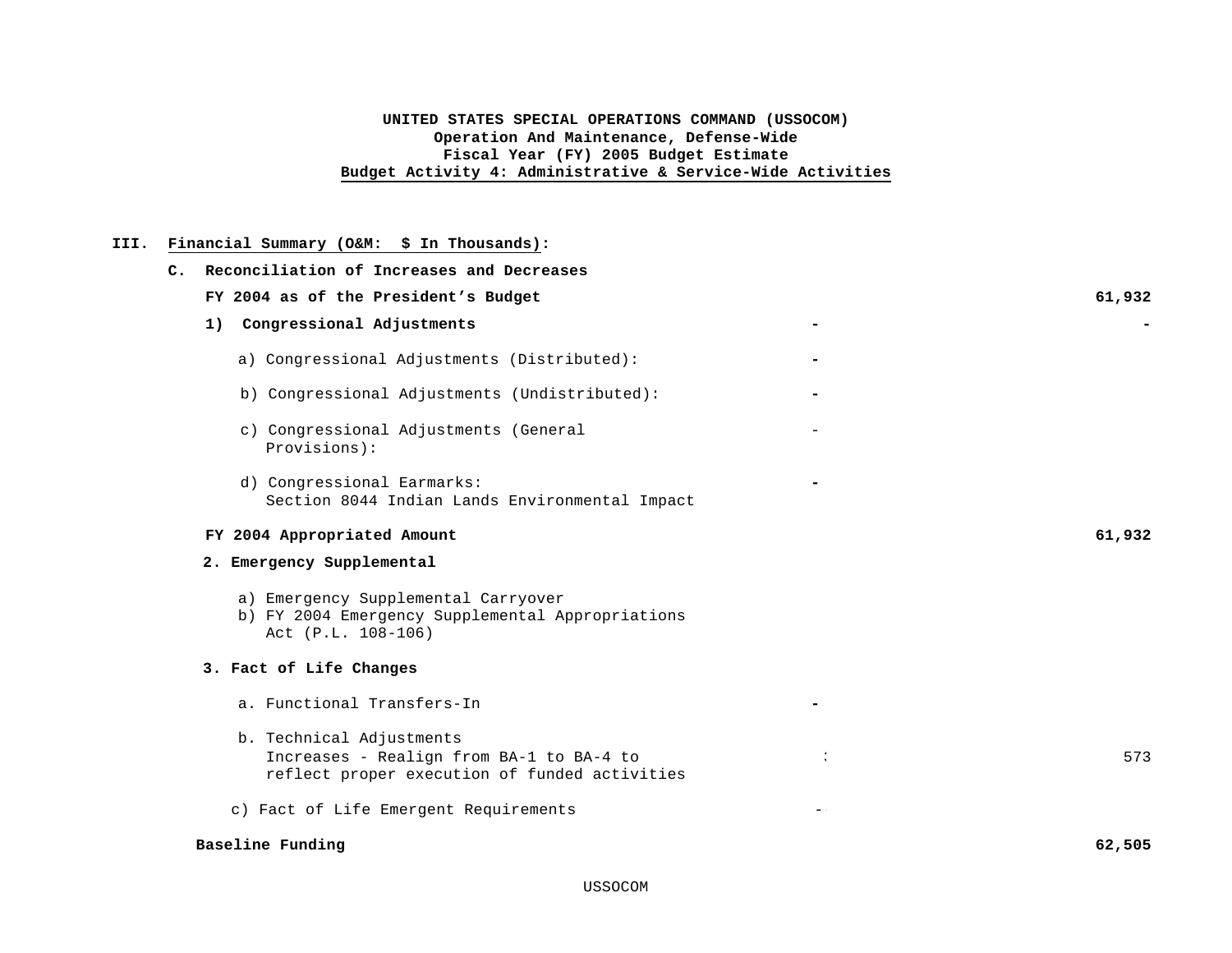### **UNITED STATES SPECIAL OPERATIONS COMMAND (USSOCOM) Operation And Maintenance, Defense-Wide Fiscal Year (FY) 2005 Budget Estimate Budget Activity 4: Administrative & Service-Wide Activities**

|    |                | 4. Reprogramming                                                                                                                                                                                                                                                                                                                                                                                                                                                                                                                                                                 |       |        |
|----|----------------|----------------------------------------------------------------------------------------------------------------------------------------------------------------------------------------------------------------------------------------------------------------------------------------------------------------------------------------------------------------------------------------------------------------------------------------------------------------------------------------------------------------------------------------------------------------------------------|-------|--------|
|    |                | Revised FY 2004 Estimate                                                                                                                                                                                                                                                                                                                                                                                                                                                                                                                                                         |       | 62,505 |
|    |                | 5. Less: Emergency Supplemental Funding                                                                                                                                                                                                                                                                                                                                                                                                                                                                                                                                          |       |        |
|    |                | Normalized Current Estimate for FY 2004                                                                                                                                                                                                                                                                                                                                                                                                                                                                                                                                          |       | 62,505 |
|    |                | 6. Price Change                                                                                                                                                                                                                                                                                                                                                                                                                                                                                                                                                                  |       | 1,042  |
|    |                | 7. Functional Transfers-in<br>a) MFP-3, (See Classified Submission)                                                                                                                                                                                                                                                                                                                                                                                                                                                                                                              |       | 76,837 |
|    |                | 8. Other Transfers (Non-Functional Transfers):                                                                                                                                                                                                                                                                                                                                                                                                                                                                                                                                   |       |        |
| 9. |                | Program Increases                                                                                                                                                                                                                                                                                                                                                                                                                                                                                                                                                                |       |        |
|    | a.             | Annualization                                                                                                                                                                                                                                                                                                                                                                                                                                                                                                                                                                    |       |        |
| b. |                | One-Time Costs                                                                                                                                                                                                                                                                                                                                                                                                                                                                                                                                                                   |       |        |
|    | $\mathsf{C}$ . | Program Growth                                                                                                                                                                                                                                                                                                                                                                                                                                                                                                                                                                   |       |        |
|    |                | 1) Special Operation Forces Training Systems<br>(STS) reflects resources required to<br>support the A/MH-6 Little Bird Combat<br>Mission Simulator, which will be delivered<br>in July 2004. This system is a high-<br>fidelity cockpit replication of the<br>aircraft including weapons effects, motion<br>and correlated sensors providing realistic<br>training and mission rehearsal. In<br>addition, funds provide contracting support<br>for training maintenance technicians and<br>instructors and development of courseware<br>for interoperability initiatives for the | 2,931 |        |

MH47 Simulator Weapon System Trainer.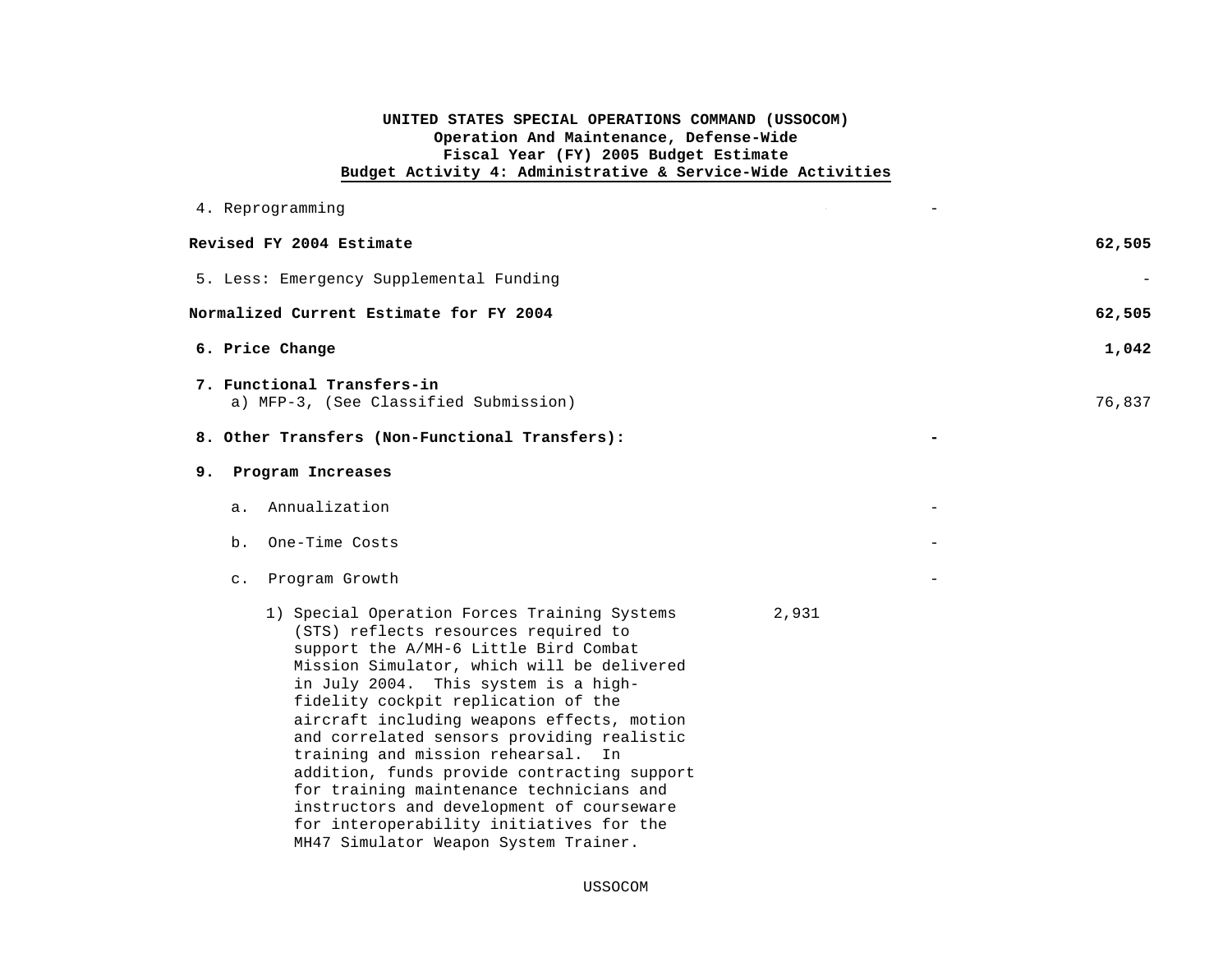| 2) Program growth reflects the<br>increase provided to support various tasks<br>associated with the acquisition of ten<br>additional MC-130H aircraft.                                                                                                                              | 4,428    |       |          |         |
|-------------------------------------------------------------------------------------------------------------------------------------------------------------------------------------------------------------------------------------------------------------------------------------|----------|-------|----------|---------|
| Total Program Growth                                                                                                                                                                                                                                                                |          | 7,359 |          |         |
| Total BA-4 Program Increases                                                                                                                                                                                                                                                        |          |       | 7,359    |         |
| 10. Program Decreases                                                                                                                                                                                                                                                               |          |       |          |         |
| a. Annualization                                                                                                                                                                                                                                                                    |          |       |          |         |
| b. One-Time Costs                                                                                                                                                                                                                                                                   |          |       |          |         |
| c. Program Reductions                                                                                                                                                                                                                                                               |          |       |          |         |
| 1) AC-130 Gunship FY 2004 Program was funded<br>to support the conversion and operation of<br>four additional AC-130U aircraft.<br>Acquisition program management costs are<br>phased down as the program begins a shift<br>to operational fielding support starting<br>in FY 2005. | $-5,286$ |       |          |         |
| Total BA-4 Program Decreases                                                                                                                                                                                                                                                        |          |       | $-5,286$ |         |
| Total BA-4 Changes                                                                                                                                                                                                                                                                  |          |       |          | 2,073   |
| 11. FY 2004 Budget Estimate                                                                                                                                                                                                                                                         |          |       |          | 142,457 |

- **IV. Performance Criteria and Evaluation Summary**: None in BA-4.
- **V. Personnel Summary**: Not applicable: Civilian Personnel are reimbursed to and reported by the Services.
- **VI. OP-32 Summary of Price and Program Changes**: See next page.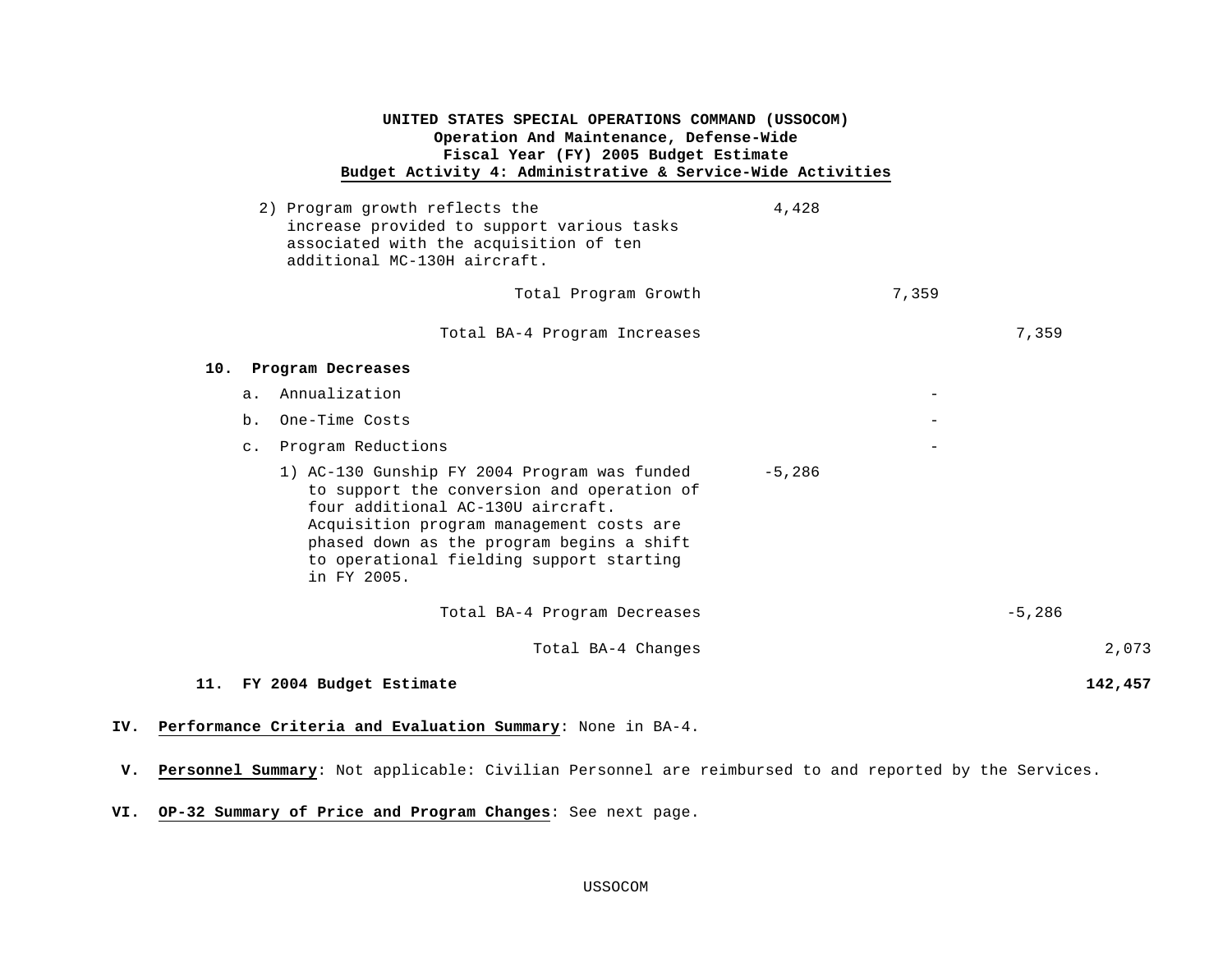Operation & Maintenance, Defense-Wide **UNITED STATES SPECIAL OPERATIONS COMMAND** Rate Date: 01/30/04 **Fiscal Year (FY) 2005 Budget Estimates** Budget Activity: Administration and Service-Wide Activities

# **SUMMARY OF PRICE AND PROGRAM CHANGES**

|                                         | FY 2003     | Foreign |            | Price-Growth    | PROG.    | FY 2004     | Foreign | Price-Growth     |         | <b>PROG</b> | FY 2005     |
|-----------------------------------------|-------------|---------|------------|-----------------|----------|-------------|---------|------------------|---------|-------------|-------------|
| Line Item                               | <b>PROG</b> | Adjust  | <b>PCT</b> | Amt             | Growth   | <b>PROG</b> | Adjust  |                  | PCT Amt | Growth      | <b>PROG</b> |
| 0308-TRAVEL OF PERSONS                  | 1.915       |         |            | 25              | $-201$   | 1.739       |         |                  | 24      | 41.252      | 43,015      |
| <b>TRAVEL Total</b>                     | 1,915       |         |            | $\overline{25}$ | $-201$   | 1.739       |         |                  | 24      | 41,252      | 43,015      |
| 0411-ARMY MNGD SUP&MAT                  |             |         |            |                 |          |             |         |                  |         |             |             |
| 0412-NAVY MNGD SUP&MAT                  |             |         |            |                 |          |             |         |                  |         |             |             |
| 0414-AF MANAGED SUP/MAT                 |             |         |            |                 |          |             |         |                  |         |             |             |
| 0417-LOCAL PROCURE DBOF                 | 12          |         |            |                 | $-12$    |             |         |                  |         |             |             |
| <b>SUPPLIES AND MATERIAL Total</b>      | 12          |         |            |                 | $-12$    | 0           |         |                  |         |             |             |
| 0610-NAVAL AWC                          |             |         |            |                 |          |             |         |                  |         |             |             |
| 0611-NAVAL SWC                          | 339         |         | $\cap$     |                 | $-14$    | 328         |         |                  |         |             | 335         |
| 0612-NAVAL UWC                          | 140         |         |            |                 | $-141$   |             |         |                  |         |             |             |
| 0637-NAVAL SHIPYARDS                    |             |         |            |                 |          |             |         |                  |         |             |             |
| 0648-ARMY - INFO SERVICES               |             |         |            |                 |          |             |         |                  |         |             |             |
| 0671-COMM SERVICES DISA                 |             |         |            |                 |          |             |         |                  |         |             |             |
| <b>OTHER DBOF PURCHASES Total</b>       | 479         |         | $\Omega$   |                 | $-155$   | 328         |         |                  |         |             | 335         |
| 0771-COMM TRANS                         | 50          |         | $\Omega$   |                 | $-18$    | 33          |         |                  |         |             | 33          |
| <b>TRANSPORTATION Total</b>             | 50          |         | $\Omega$   |                 | $-18$    | 33          |         |                  |         |             | 33          |
| 0914-PUR COMM NON - DBOF                | 30          |         | ሰ          |                 | $-30$    |             |         |                  |         |             |             |
| 0915-RENTS NON-GSA                      |             |         |            |                 |          |             |         |                  |         |             |             |
| 0917-U.S.P.S.                           |             |         |            |                 |          |             |         |                  |         |             |             |
| 0920-SUP/MAT NON-DBOF                   | 337         |         | $\Omega$   |                 | $-179$   | 163         |         |                  |         | 35.668      | 35,833      |
| 0921-PRINT/REPRO                        |             |         |            |                 |          |             |         |                  |         |             |             |
| 0922-EQUIP MAINT CONTRACT               | 847         |         |            | 11              | $-425$   | 433         |         |                  |         | $-38$       | 401         |
| 0925-EQUIP PUR NON-DBOF                 | 1,591       |         |            | 21              | $-1,334$ | 278         |         |                  |         | $-282$      |             |
| 0930-OTHER DEPOT NON-DBOF               |             |         |            |                 |          | $\cap$      |         |                  |         |             |             |
| 0932-MNGT&PROF SUP SERV                 | 5.497       |         | $\cap$     | $\overline{71}$ | 1.215    | 6.783       |         |                  | 95      | $-157$      | 6,721       |
| 0933-STUDIES, ANAL, EVAL                | 2,343       |         | ሰ          | 30              | $-273$   | 2,100       |         |                  | 29      | 3.790       | 5,919       |
| 0934-ENG&TECH SERVICES                  | 11,379      |         | Λ          | 148             | 270      | 11.797      |         |                  | 166     | $-1,425$    | 10,538      |
| 0987-OTHER INTRA GOV PUR                |             |         | ሰ          |                 |          |             |         |                  |         |             |             |
| 0989-OTHER CONTRACTS                    | 18,282      |         |            | 238             | 3,316    | 21.836      |         |                  | 307     | $-1.029$    | 21,114      |
| 0998-OTHER COSTS                        | 15.006      |         |            | $-80$           | 2,089    | 17.015      |         |                  | 405     | 1.128       | 18,548      |
| <b>OTHER PURCHASES Total</b>            | 55,312      |         |            | 444             | 4,649    | 60,405      |         |                  | 1,014   | 37,655      | 99,074      |
| <b>SPECIAL OPERATIONS COMMAND Total</b> | 57.768      |         |            | 474             | 4.263    | 62.505      |         | $\boldsymbol{0}$ | 1.042   | 78,910      | 142,457     |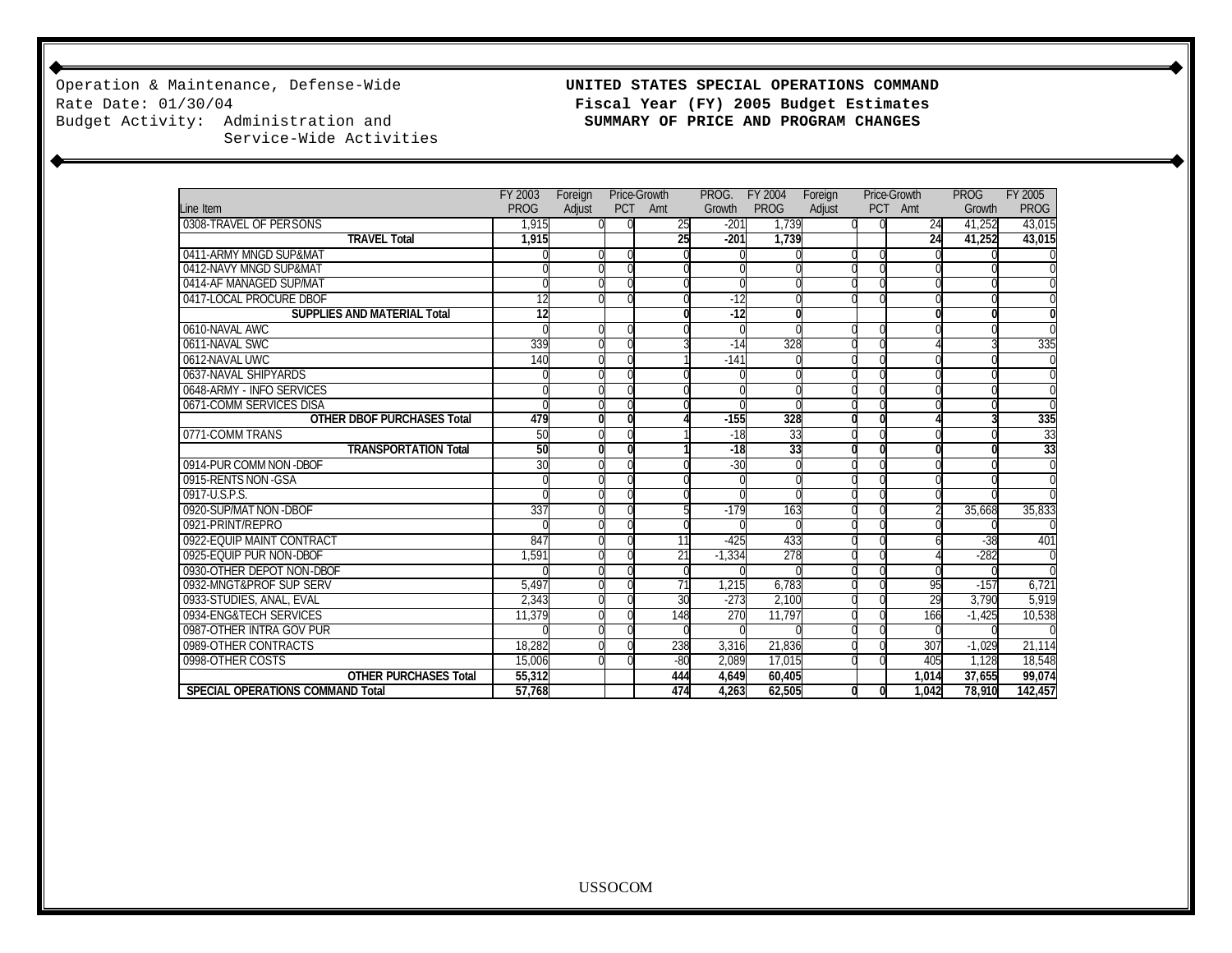Operation & Maintenance, Defense-Wide **UNITED STATES SPECIAL OPERATIONS COMMAND**<br>Rate Date: 01/30/04 **Fiscal Year (FY) 2005 Budget Estimates** 

# Rate Date: 01/30/04<br>
SUMMARY of all Budget Activities<br> **Fiscal Year (FY) 2005 Budget Estimates**<br> **SUMMARY OF PRICE AND PROGRAM CHANGES** SUMMARY OF PRICE AND PROGRAM CHANGES

|                                       | FY 2003     | Foreign |          | <b>Price-Growth</b> | PROG.      | FY 2004     | Foreign        |                | <b>Price-Growth</b> | <b>PROG</b>     | FY 2005     |
|---------------------------------------|-------------|---------|----------|---------------------|------------|-------------|----------------|----------------|---------------------|-----------------|-------------|
| Line Item                             | <b>PROG</b> | Adjust  |          | PCT Amt             | Growth     | <b>PROG</b> | Adjust         |                | PCT Amt             | Growth          | <b>PROG</b> |
| 0308-TRAVEL OF PERSONS                | 214,359     | O       | 1.3      | 2,790               | $-36,626$  | 180,523     | $\overline{0}$ | 1.4            | 2,527               | 62,586          | 245,636     |
| <b>TRAVEL Total</b>                   | 214,359     |         |          | 2,790               | $-36,626$  | 180,523     |                |                | 2,527               | 62,586          | 245,636     |
| 0401-DFSC FUEL DBOF                   | 37,661      |         | 8.3      | 3,127               | 644        | 41,432      |                | 3.3            | 1,366               | 2,584           | 45,382      |
| 0402-SERVICE DBOF FUEL                | 2,256       |         | 8.3      | 186                 | 1,045      | 3,487       | Λ              | 3.3            | 111                 | $-260$          | 3,338       |
| 0411-ARMY MNGD SUP&MAT                | 63,446      |         | 4.5      | 2,855               | $-1,920$   | 64,381      |                | $-1.5$         | $-964$              | 8.658           | 72,075      |
| 0412-NAVY MNGD SUP&MAT                | 9,548       |         | 6.       | 581                 | 4,405      | 14,534      |                | 2.4            | 349                 | 1,055           | 15,938      |
| 0414-AF MANAGED SUP/MAT               | 237,421     |         | 18.3     | 43,449              | $-53,758$  | 227,112     |                | 3.8            | 8,632               | 13,374          | 249,118     |
| 0415-DLA MNGD SUP&MAT                 | 87,110      |         | $-2.9$   | $-2.528$            | $-69.267$  | 15,315      |                |                | 136                 | $-885$          | 14,566      |
| 0416-GSA MNGD SUP&MAT                 | 15,757      |         | 1.3      | 204                 | 19,430     | 35,391      | $\Omega$       | 1.4            | 496                 | 2581            | 38,468      |
| 0417-LOCAL PROCURE DBOF               | 123,214     |         | 1.3      | 1,600               | $-70,591$  | 54,223      |                | 1.4            | 758                 | 1,063           | 56,044      |
| <b>SUPPLIES AND MATERIAL Total</b>    | 576,413     |         |          | 49,474              | $-170,012$ | 455,875     |                |                | 10,884              | 28,170          | 494,929     |
| 0502-ARMY DBOF EQUIP                  | 22,607      |         | 4.5      | 1,018               | $-3,334$   | 20,291      | O              | $-1.5$         | $-304$              | 1,788           | 21,775      |
| 0503-NAVY DBOF EQUIP                  | 4,983       |         | 6.7      | 304                 | $-617$     | 4,670       | U              | 2.4            | 112                 | 983             | 5,765       |
| 0505-AF DBOF EQUIP                    | 1,463       |         | 18.3     | 267                 | 3,181      | 4,911       | $\Omega$       | 3.8            | 186                 | $-636$          | 4,461       |
| 0506-DLA DBOF EQUIP                   | 23,038      |         | $-2.9$   | $-667$              | $-18,248$  | 4,123       |                |                | 36                  | $-172$          | 3,987       |
| 0507-GSA MNGD EQUIP                   | 13,136      |         | 1.3      | 169                 | $-11,667$  | 1,638       |                | 1.             | $\overline{21}$     | $-153$          | 1,506       |
| <b>DBOF EQUIPMENT PURCHASES Total</b> | 65,227      |         |          | 1.091               | $-30,685$  | 35,633      |                |                | 51                  | 1.810           | 37,494      |
| 0601-ARMY ARMAMENT COMMAND            | 445         |         | 1.4      |                     | $-451$     |             |                | 26.            |                     |                 |             |
| 0602-ARMY DEPOT SYS COMM              | 13          |         | 8.3      |                     | $-13$      |             |                | 1.5            |                     |                 |             |
| 0610-NAVAL AWC                        | 4,303       |         | $-2.3$   | $-101$              | 1,476      | 5,678       |                | 2.4            | 135                 | 200             | 6,013       |
| 0611-NAVAL SWC                        | 20.892      |         |          | 189                 | 966        | 22,047      |                | $\mathbf{1}$ . | 243                 | 160             | 22,450      |
| 0612-NAVAL UWC                        | 278         |         |          |                     | $-159$     | 120         |                | 2.             |                     |                 | 124         |
| 0613-NAVAL AVIATION DEPOT             |             |         | $-2.4$   |                     |            |             |                | 3.             |                     |                 |             |
| 0614-NAVAL CC&OCEAN SURV              | 265         |         | 1.8      |                     | $-53$      | 216         |                | 1.4            |                     | $-49$           | 170         |
| 0615-NAVY INFO SRVCS                  | 1,565       |         | $\Omega$ |                     | $-494$     | 1.071       |                |                |                     | $-30$           | 1,041       |
| 0624-OTHER MSC PURCHASES              |             |         |          |                     |            |             |                |                |                     |                 |             |
| 0631-NAVAL CIVIL ENG CTR              | 824         |         | 1.5      | 13                  | $-593$     | 244         | O              | 5.2            | 14                  | 21              | 279         |
| 0632-NAVAL ORD FAC                    | 13          |         |          |                     | 826        | 839         |                |                |                     |                 | 839         |
| 0633-DEF PUB&PRINT SER                | 1,483       |         | $-2.0$   | $-29$               | 53         | 1,507       |                |                |                     | 121             | 1,631       |
| 0634-NAVAL PWC UTIL                   | 3,755       |         | $-8.0$   | $-300$              | 599        | 4,054       |                | $-2.3$         | $-92$               | 1.083           | 5,045       |
| 0635-NAVAL P WC PUBLIC                | 8,847       |         | $-2.6$   | $-230$              | 2,194      | 10,811      |                | $\mathbf{1}$ . | 185                 | $-697$          | 10,299      |
| 0637-NAVAL SHIPYARDS                  | 5,204       |         | $-3.6$   | $-187$              | 631        | 5,648       |                | 12.            | 717                 | $-390$          | 5,975       |
| 0640-MC DEPOT MAINT                   |             |         | 11.4     | C                   |            | $\sqrt{ }$  |                | $-2.5$         |                     |                 |             |
| 0647-DISA - INFO SERVICES             |             |         |          |                     | 93         | 98          |                |                |                     |                 | 97          |
| 0648-ARMY - INFO SERVICES             |             |         |          |                     | 245        | 245         |                |                |                     |                 | 245         |
| 0649-AF - INFO SERVICES               |             |         | 8.       |                     |            |             |                | 27.8           |                     |                 |             |
| 0653-OTHER AMC PURCHASES              |             |         | 2.7      |                     | 152        | 152         |                | $-8.0$         | $-12$               | 12              | 152         |
| 0661-AF DEPOT ORGANIC                 |             |         | 19.1     |                     | 427        | 427         |                | 6.8            | 29                  | $\overline{11}$ | 467         |
| 0662-AF DEPOT CONTRACT                | 7,136       |         | 7.5      | 535                 | $-421$     | 7,250       |                | 4.5            | 326                 | $-599$          | 6,977       |
| 0671-COMM SERVICES DISA               | 614         |         |          |                     | 422        | 1,036       | U              | $-1.0$         | $-11$               | 26              | 1,051       |
| 0678-DEF SECURITY SRVC                |             |         | 3.0      |                     | 200        | 200         |                |                |                     |                 | 200         |
| 0679-COST REIM PURCHASES              |             |         | 1.3      |                     |            |             | U              | $1$ .          |                     |                 |             |
| <b>OTHER DBOF PURCHASES Total</b>     | 55,642      |         |          | -98                 | 6,103      | 61,647      |                |                | 1,545               | $-133$          | 63,059      |